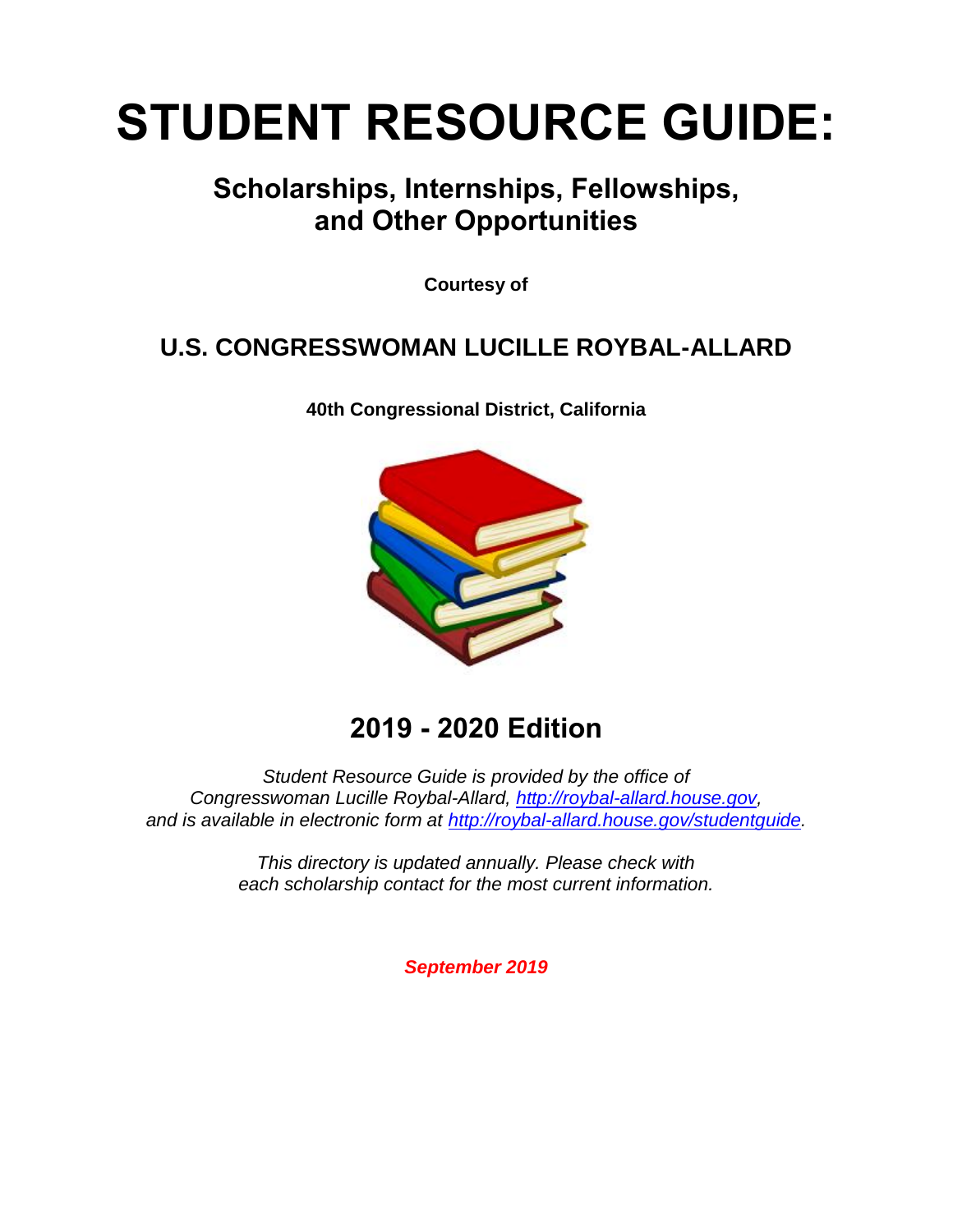# **Table of Contents**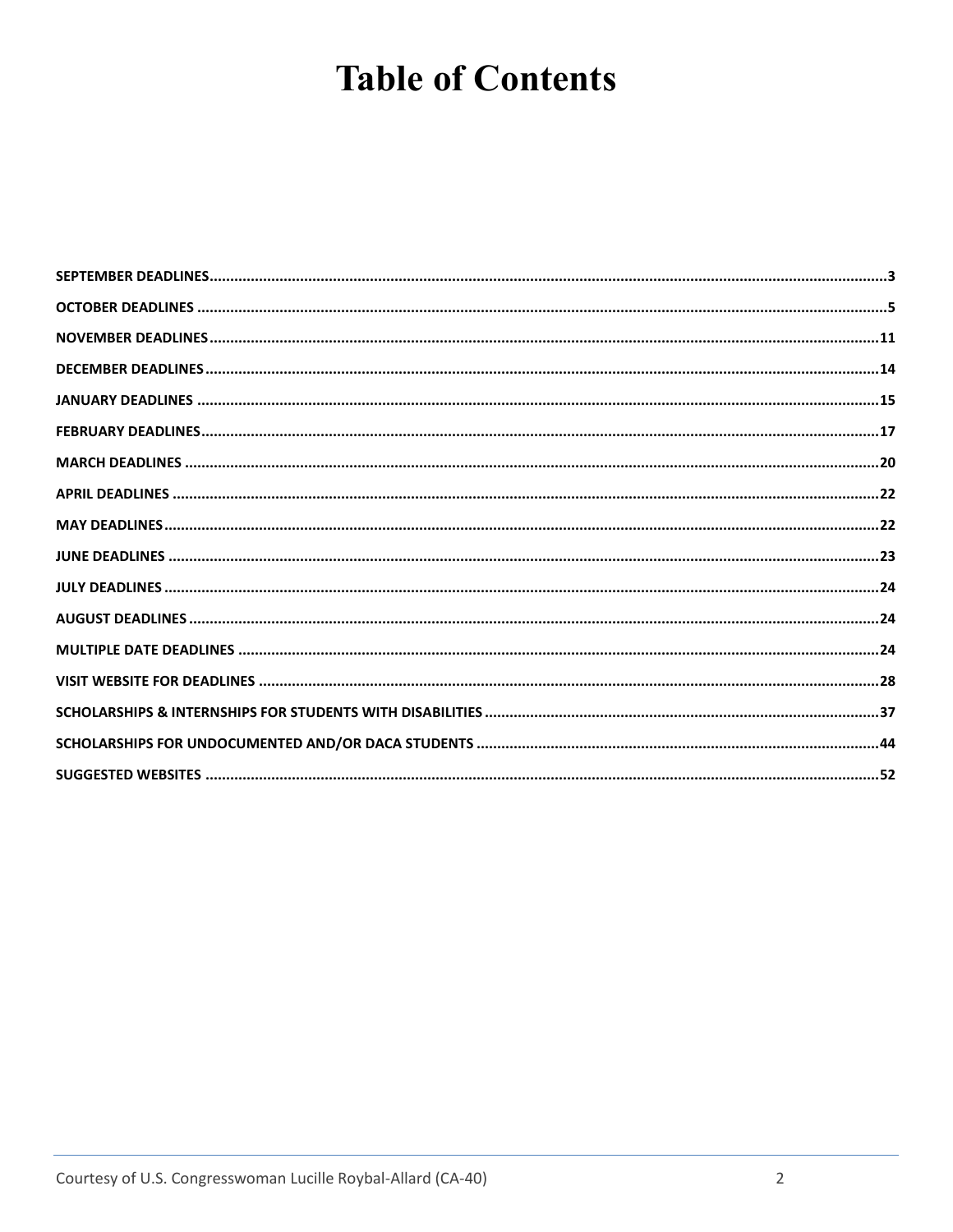# **September Deadlines**

#### <span id="page-2-0"></span>**Vaya A America Latina Scholarship - AFS**

Contact: [scholarships@afsusa.org,](mailto:scholarships@afsusa.org) <https://www.afsusa.org/study-abroad/scholarships/vaya-a-america-latina/?state=california.>

#### Eligibility:

- Be a high school student.
- Have an interest in studying abroad in Argentina, Brazil, Chile, Colombia, Costa Rica, Panama, Paraguay, or Peru.

Award: \$2,000.

Deadline: September 5, 2019.

#### **The Gates Scholarship**

Contact: [https://www.thegatesscholarship.org/scholarship.](https://www.thegatesscholarship.org/scholarship)

#### Eligibility:

- Be a high school senior.
- Be from at least one of the following ethnicities: African-American, American Indian/Alaska Native, Asian & Pacific Islander American, and/or Hispanic American.
- Be Pell Grant-eligible.
- Be a U.S. citizen, national or permanent resident.
- Have a minimum cumulative weighted GPA of 3.3 on a 4.0 scale or equivalent.
- Must plan to enroll full-time, in a four-year degree program, at a U.S. accredited, not-for-profit, private or public college or university.

Award: Scholars will receive funding for the full cost of attendance that is not already covered by other financial aid and the expected family contribution, as determined by the Free Application for Federal Student Aid (FAFSA).

Deadline: September 15, 2019.

#### **Quest Bridge Scholarship**

Contact: 445 Sherman Ave, Suite 100, Palo Alto, CA 94306, (650) 331-3280[, questions@questbridge.org,](mailto:questions@questbridge.org) [https://www.questbridge.org/high-school](https://www.questbridge.org/high-school-students/national-college-match/scholarship-details)[students/national-college-match/scholarship-details.](https://www.questbridge.org/high-school-students/national-college-match/scholarship-details)

#### Eligibility:

- In order to be eligible to apply to the National College Match in the fall of 2019, applicants must graduate from high school during or before the summer of 2020 and plan to enroll as a freshman in college in the fall of 2020.
- The National College Match is open to all U.S. citizens and permanent residents or students, regardless of citizenship, currently attending high school in the United States.
- Important considerations for students who are not U.S. citizens or permanent residents, but are attending high school in the United States: Only some of our colleges will consider non-U.S. citizens or permanent residents for admission and full scholarships through the Match.

Award: Full four-year scholarship.

Deadline: September 26, 2019.

#### **National Hispanic Health Professional Student Scholarship**

Contact: National Hispanic Health Foundation, Imani Cabassa, Scholarship Coordinator, 1920 L Street NW, Suite 725, Washington, DC 20036, [scholarship@nhmafoundation.org,](mailto:scholarship@nhmafoundation.org) [http://nhmafoundation.org/programs/the-nhhf-scholarship/.](http://nhmafoundation.org/programs/the-nhhf-scholarship/) 

#### Eligibility:

• Have a minimum GPA of 3.0.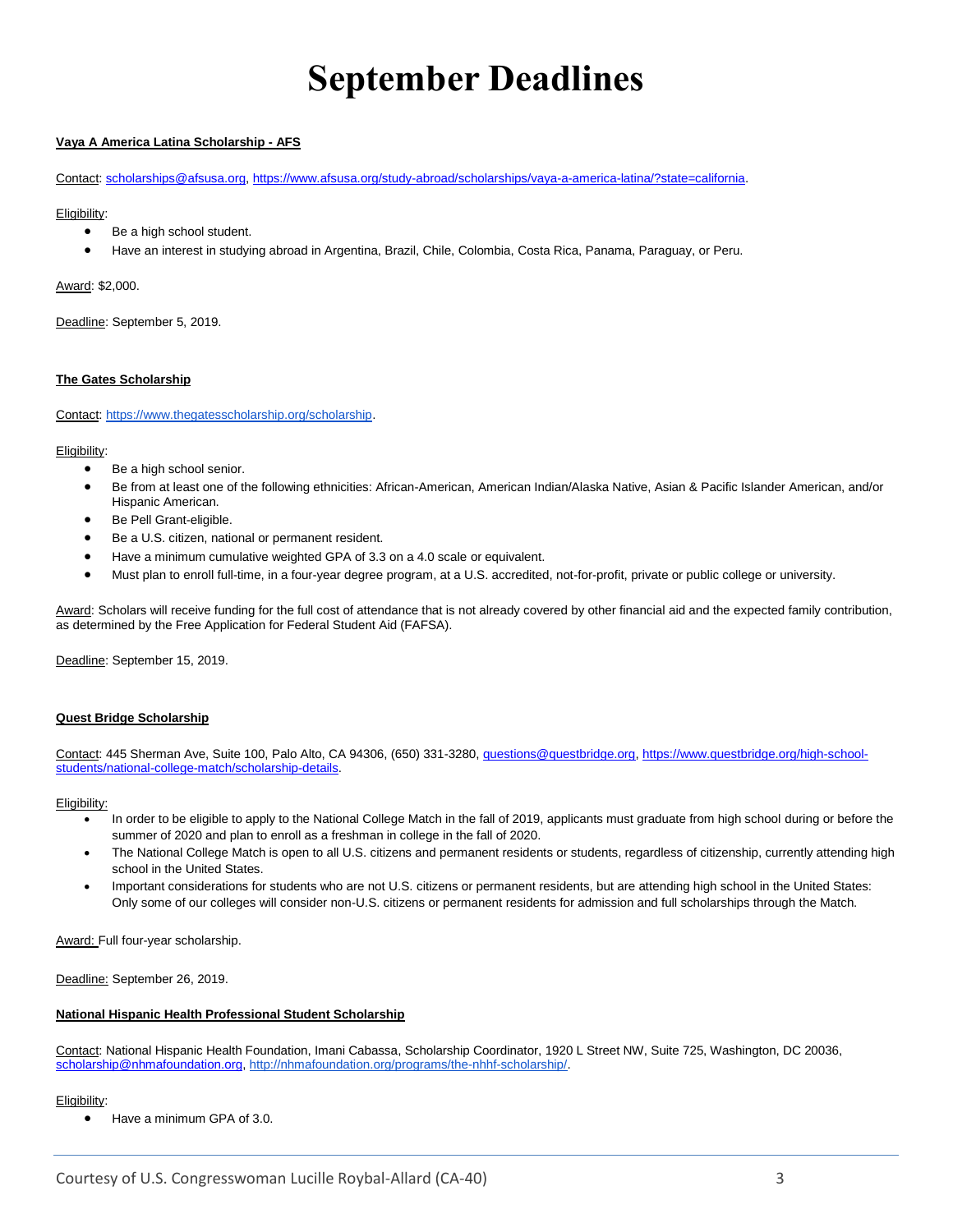- Have exceptional academic performance, documented leadership activities, and a commitment to a career providing healthcare services to the Hispanic community in the U.S.
- Open to any student enrolled full-time in the following accredited graduate programs: dental, medical (allopathic or osteopathic), pharmacy, nursing, public health, or health policy.
- Be a U.S. citizen, permanent lawful resident, or have Deferred Action for Childhood Arrivals (DACA) status.

Award: \$2,000 - \$5,000 (Medical students only).

Deadline: September 26, 2019 (5:00 p.m. Eastern Time).

#### **Mitchell Scholarship**

Contact: U.S. - Ireland Alliance, Carolina Chavez, Director, 2800 Clarendon Boulevard, Suite 305 West, Arlington, VA 22201, [chavez@us-irelandalliance.org,](mailto:chavez@us-irelandalliance.org) [http://www.us-irelandalliance.org/mitchellscholarship.](http://www.us-irelandalliance.org/mitchellscholarship)

#### Eligibility:

- Be a U.S. citizen.
- Be 18 years of age or older, but not yet 30, on September 28 of the year of application. o (Those who turn 30 years of age on September 29 are **ineligible**).
- Have a Bachelor's degree from an accredited college or university before beginning study as a Mitchell Scholar. Degrees from international accredited universities are acceptable, if all other conditions are met.
- **Note**: While married applicants or applicants with partners are accepted, no allowance is made for the expenses of an applicant's spouse, partner, or dependents. It is important to note that the relevant government agency may require spouses or partners who are non-EU citizens to enroll full-time and prove financial resources for the year or to obtain a work permit before seeking paid employment in Ireland. Please check with the Department of Foreign Affairs in Ireland for additional information.

Award: The Mitchell Scholarship Program supports one academic year (12 months) of postgraduate study in any discipline offered by an institution of higher learning in Ireland or Northern Ireland. The Mitchell Scholarship Program provides tuition, accommodation, a stipend for living expenses and travel.

Deadline: September 27, 2019 (5:00 p.m. Eastern Time).

#### **British Marshall Scholarships**

Contact: Marshall Aid Commemoration Commission, Mary Denyer, Assistant Secretary/Head of Scholarship Administration, Marshall Aid Commemoration Commission, Woburn House, 20-24 Tavistock Square, London, UK WC1H 9HF, + 44 (207) 380-6704, Ext. 3[, m.denyer@acu.ac.uk](mailto:m.denyer@acu.ac.uk) *or* [apps@marshallscholarship.org,](mailto:apps@marshallscholarship.org) [http://www.marshallscholarship.org/applications/apply.](http://www.marshallscholarship.org/applications/apply) 

Eligibility:

- Be a U.S. citizen.
- Hold your first undergraduate degree from an accredited four-year college or university in the U.S., by the time you would take up your scholarship. (i.e. September 2020)
- Received an undergraduate degree with a GPA of 3.7 or better.
- Graduated from the first undergraduate college or university after April 2017.
- Must not have studied for, or hold a degree or degree-equivalent qualification from a British University or GCSE or A Levels taken at school in the U.K.

Award: University fees, cost of living expenses, annual book grant, thesis grant, research and daily travel grants, fares to and from the U.S. and, where applicable, a contribution towards the support of a dependent spouse.

Deadline: September 30, 2019 (5:00 p.m. in the time zone your endorsing institution is located).

#### **National Institutes of Health (NIH) Marshall Scholarships**

Contact: Marshall Aid Commemoration Commission, Mary Denyer, Assistant Secretary/Head of Scholarship Administration, Marshall Aid Commemoration Commission, Woburn House, 20-24 Tavistock Square, London, UK WC1H 9HF, + 44 (207) 380-6704, Ext. 3[, m.denyer@acu.ac.uk](mailto:m.denyer@acu.ac.uk) *or* [apps@marshallscholarship.org,](mailto:apps@marshallscholarship.org) [http://www.marshallscholarship.org/applications/nih.](http://www.marshallscholarship.org/applications/nih)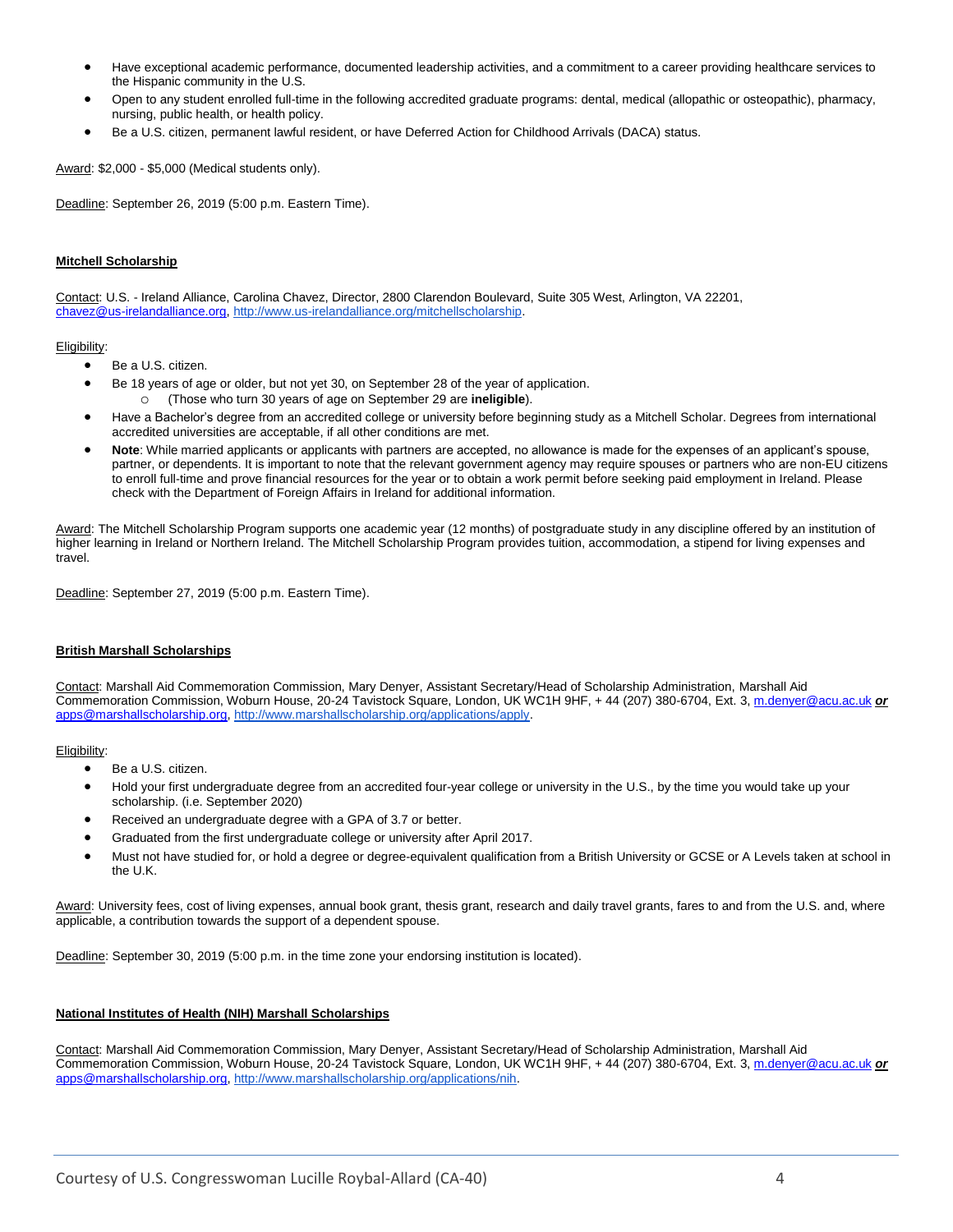#### Eligibility:

- First be selected as a Marshall Scholar, applying in the usual way.
- Must also apply for the OxCam program (whether or not you wish to go to Oxford or Cambridge) separately.

Award: The Marshall Commission will pay for the first two years of the scholarship and the Scholar will spend this time in the U.K., and the NIH will pay for the third and fourth years and will give the Scholar the opportunity to research at NIH in Bethesda. Chosen Scholars will receive joint supervision from their British University and the NIH and will ultimately receive a doctoral degree from the British Institution. For students interested in combineddegree MD/PhD training, stipend and tuition support is available from the NIH MD/PhD partnership training for those who enroll in the NIH-Marshall scholars program.

Deadline: September 30, 2019 (5:00 p.m. in the time zone your endorsing institution is located).

#### **U.S. Department of Defense National Defense Science & Engineering Graduate Fellowship**

Contact: American Society for Engineering Education (ASEE), 1818 N Street NW, Suite 600, Washington, DC 20036, (202) 649-3831, [ndseg@asee.org,](mailto:ndseg@asee.org) [http://www.ndsegfellowships.org/.](http://www.ndsegfellowships.org/)

#### Eligibility:

- Be a U.S. citizen or national who intends to pursue a doctoral degree in one of the fifteen supported disciplines.
	- o Aeronautical and astronautical engineering.
	- o Biosciences (includes toxicology).
	- o Chemical engineering.
	- o Chemistry.
	- o Civil engineering.
	- o Cognitive, neural, and behavioral sciences (**Note:** PsyD programs are not eligible).
	- o Computer and computational sciences.
	- o Electrical engineering.
	- o Geosciences (includes terrain, water, and air).
	- o Materials science and engineering.
	- o Mathematics.
	- o Mechanical engineering.
	- o Naval architecture and ocean engineering (includes undersea systems).
	- o Oceanography (includes ocean acoustics, remote sensing, and marine meteorology).
	- o Physics (including optics).
	- Demonstrate the ability and special aptitude for advanced training in science and engineering.
- Must have received or be on track to receive a Bachelor's degree by summer 2020.

#### Award:

- Three years of tuition and all mandatory fees.
- A monthly stipend of \$3,200 and up to \$1,200 a year in medical insurance.

<span id="page-4-0"></span>Deadline: Application opens September 2019.

### **October Deadlines**

#### **The National Endowment for Democracy (NED) Reagan-Fascell Democracy Fellows Program**

Contact: The National Endowment for Democracy, Reagan-Fascell Democracy Fellows Program, 1025 F Street NW, Suite 800, Washington, DC 20004, (202) 378-9700, [fellowships@ned.org,](mailto:fellowships@ned.org) [https://www.ned.org/fellowships/reagan-fascell-democracy-fellows-program/.](https://www.ned.org/fellowships/reagan-fascell-democracy-fellows-program/)

- Demonstrate proficiency in the English language.
- Propose a project focusing on the political, social, economic, legal or cultural aspects of democratic development.
- Be available to work in residence at the International Forum for Democratic Studies in Washington, DC during the five-month fellowship period (October 1 - February 28 or March 1 - July 31). *No other fellowships or jobs may be held at this time.*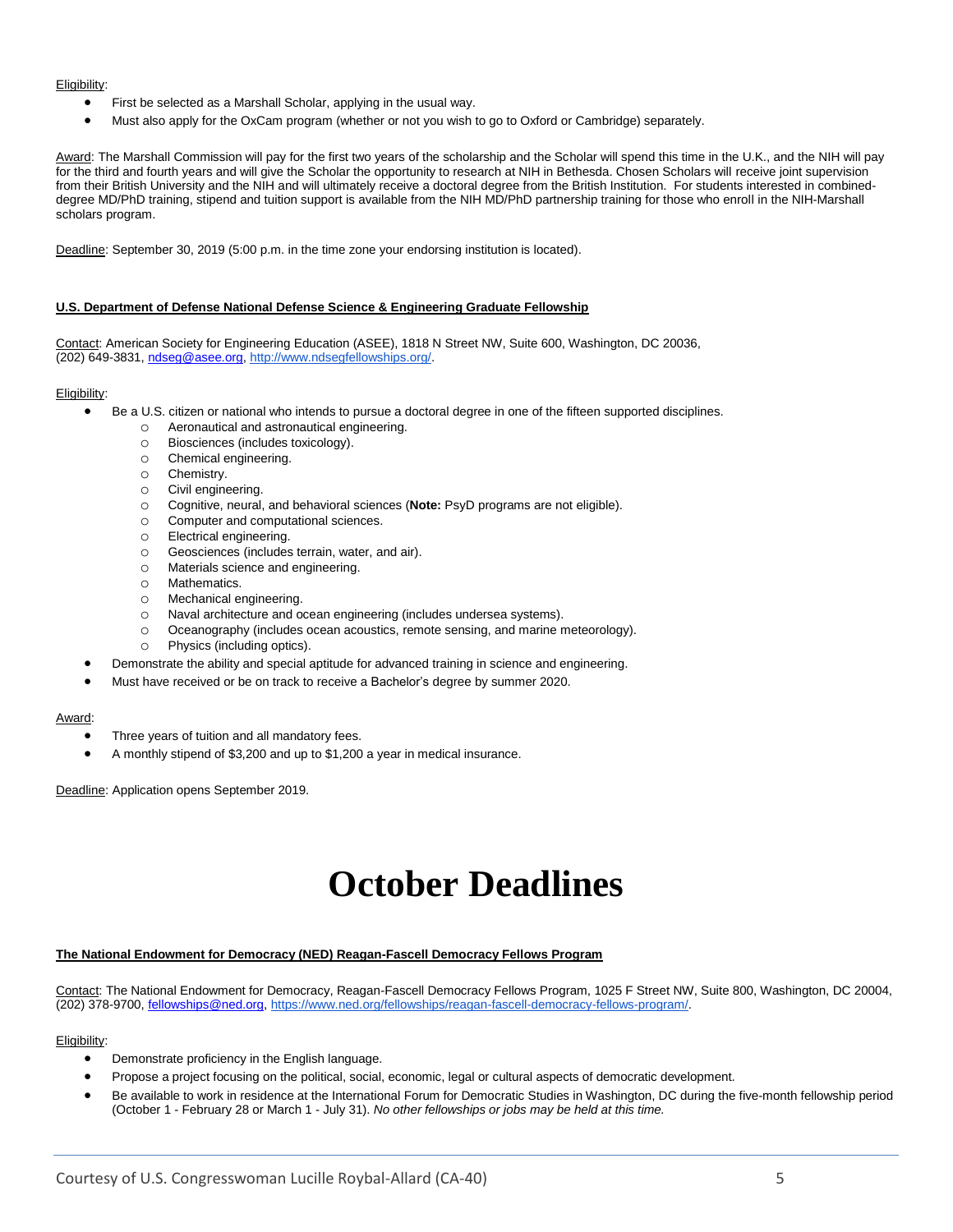#### Applicants on the **practitioner** track should:

- Have substantial practical experience working to promote democracy or human rights in their country of origin or interest.
- Be a mid-career professional.

#### Applicants on the **scholarly** track should:

- Possess a doctorate (a PhD, or academic equivalent) at the time of application.
- Have a proven record of publications in their field.
- Have developed a detailed research outline for their fellowship project.

#### Award:

- Five-month fellowships for practitioners to improve strategies and techniques for building democracy abroad.
- Five-month fellowships for scholars to conduct original research for publication.

While in residence, fellows reflect on their experiences; engage with counterparts; conduct research and writing; consider best practices and lessons learned; and develop professional relationships within a global network of democracy advocates. Fellows are expected to complete a written product relating to their proposed research project. The fellowship culminates in a formal presentation in which fellows typically focus on their research project or another topic relating to the state of democracy in their country.

Deadline: October 1, annually.

#### **The Rhodes Scholarship**

Contact: The Rhodes Scholarship, Elliot F. Gerson, American Secretary, 8229 Boone Boulevard, Suite 240, Vienna, VA 22182, (703) 821-5960, [amsec@rhodesscholar.org,](mailto:amsec@rhodesscholar.org) [http://www.rhodesscholar.org/.](http://www.rhodesscholar.org/)

#### Eligibility:

- Be a U.S. citizen *or* must have been admitted to the U.S. as a lawful permanent resident *and* must have maintained, and be expected to maintain, such legal status.
	- o If you have been granted deferred action under the government's Deferred Action for Childhood Arrivals (DACA) program AND your status is currently active, then you are also eligible to apply if you meet all other criteria below.
	- o DACA applicants, like all others, must apply for the U.S. Scholarship *or* the new Global Scholarship, but not to both. Apart from DACA applicants, an applicant who is eligible to apply in an existing Rhodes jurisdiction should apply in that jurisdiction, and not to the Global Scholarship. *Where there are risks of legal uncertainty, the applicant must make a determination*.
	- o **Note**: The Rhodes Trust makes no representations and *does not offer* any support regarding (a) the DACA applicant's ability to travel to the U.K., and (b) the DACA applicant's ability to return to the U.S. or to travel to another country upon conclusion of the scholarship; *DACA applicants must assume this responsibility themselves*.
- Be 18 years of age or older, but not yet 24, on October  $1<sup>st</sup>$  of the year of application.
	- o In 2019, applicants will be eligible who were born after September 30, 1995 and on or before October 1, 2001.
- Have achieved academic standing sufficiently advanced to assure completion of an undergraduate degree before June/July 2020 with a GPA of 3.7 out of 4.0 or higher.

Award: All educational costs, such as matriculation, tuition, laboratory and certain other fees, are paid on the Scholar's behalf by the Rhodes Trustees. In addition, each Scholar receives a maintenance allowance (the stipend) adequate to meet necessary expenses for term-time and vacations. The Rhodes Trustees cover the necessary costs of travel to and from Oxford, one time each way. They do not pay for passports or visas, which are required for overseas students studying at Oxford. Election to the scholarship is normally for two or three years, depending upon the degree program pursued by the Scholar.

Deadline: October 2, 2019 (11:59 p.m. Eastern Time).

#### **United States Senate Youth Program**

Contact: California Department of Education, Dina Fong, USSYP Coordinator, 1430 N Street, Suite 5602, Sacramento, CA 95814, (916) 319-0551, [dfong@cde.ca.gov,](mailto:dfong@cde.ca.gov) [https://ussenateyouth.org;](https://ussenateyouth.org/) for **California** instructions: [https://www.cde.ca.gov/eo/in/us/index.asp.](https://www.cde.ca.gov/eo/in/us/index.asp)

- Be a high school junior or senior interested in public service, leadership *and* currently serving in an elected capacity in student government, civic or educational organization.
- Be a permanent resident of the U.S. and currently enrolled in a public or private secondary school located in the state in which either one of his or her parents or guardians legally resides.
- *Please note that students must be nominated by their high school principal, guidance counselor, or social studies teacher to be considered for the USSYP.*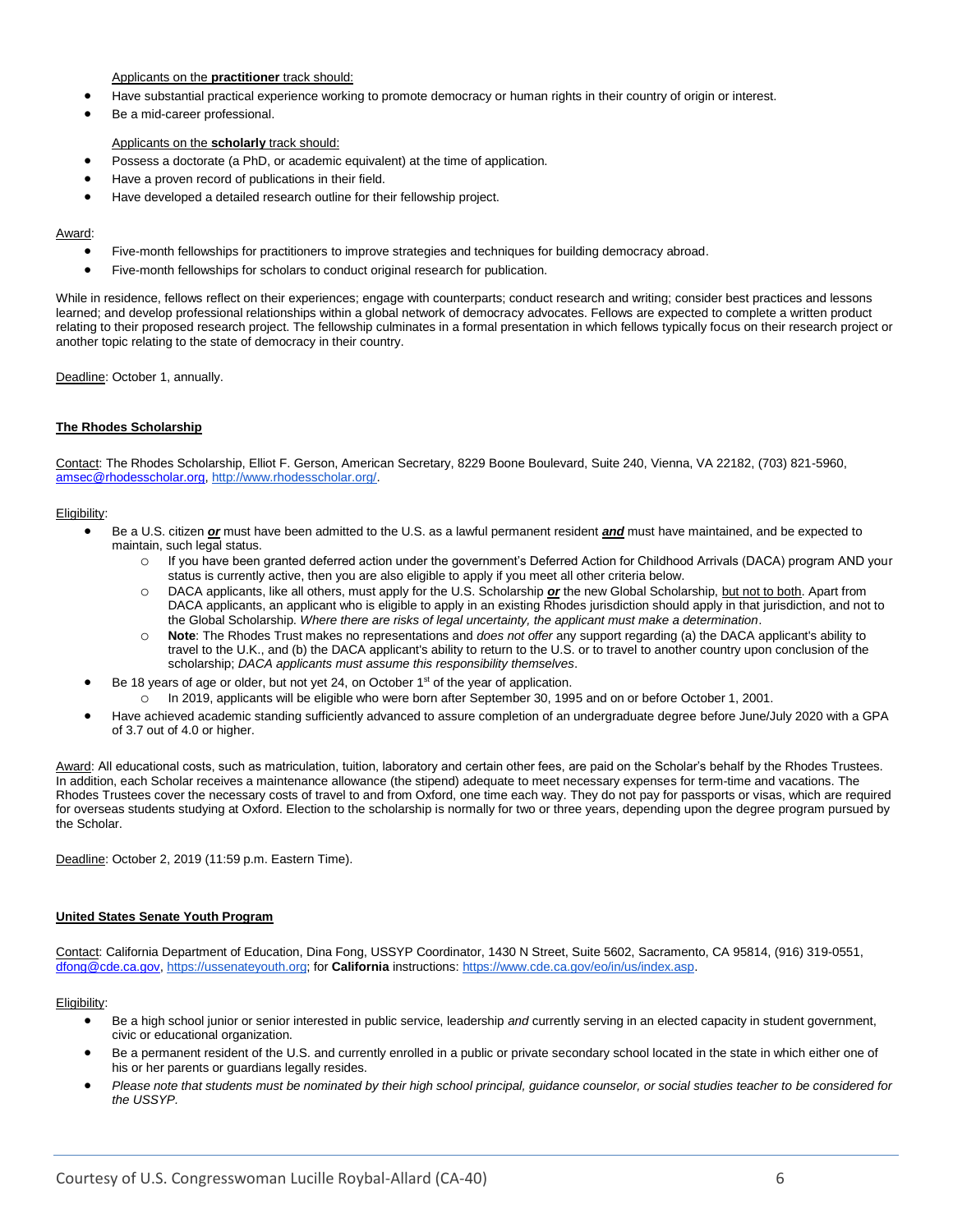Award: Recipients receive a \$10,000 college scholarship for undergraduate studies and an all-expense paid trip to Washington, DC from March 7-14, 2020.

Deadline: October 4, 2019.

#### **The YMA Fashion Scholarship Fund**

Contact: YMA Fashion Scholarship Fund, 1501 Broadway, Suite 2001, New York, NY 10036, (212) 278-0008, [info@ymafsf.org,](mailto:info@ymafsf.org) [http://www.ymafsf.org.](http://www.ymafsf.org/)

Eligibility:

- Be a full-time student enrolled in a fashion related program at one of the 60 member schools listed on the FSF website [\(https://colin-turek.squarespace.com/member-schools\)](https://colin-turek.squarespace.com/member-schools).
- Have a cumulative GPA of 3.2 or greater.
- Open to college freshmen through seniors (graduating in spring).
- Be studying majors such as but not limited to: advertising, communications, consumer science, apparel design, graphic design, finance, information technology, business management, marketing, merchandising, retail studies, supply chain management, etc.
- Be considering opportunities in the fashion industry after graduation.

#### Award:

- Range from \$5,000 \$35,000.
- Attend the annual January Awards Gala in New York City.
	- o Complimentary hotel and travel reimbursements provided.
- Access to internship opportunities through FSF partner companies.
- Strategically matched to an industry leader who will serve as a mentor during the year of the award.
- Networking opportunities, speaking engagements and panel discussions with the top leaders in the fashion industry.
- One \$5,000 scholarship winner from each member school will compete the following year for a prestigious scholarship with eight awards between \$10,000 and \$35,000.

Deadline: October 7, 2019.

#### **Fulbright U.S. Student Program**

Contact: Institute of International Education, Amy Charlton *or* Sarah Deschenes, Fulbright Program Advisers, 809 United Nations Plaza, New York, NY 10017, (212) 984-5327, [fbstudent@ii.org,](mailto:fbstudent@ii.org) [https://us.fulbrightonline.org/applicants.](https://us.fulbrightonline.org/applicants)

#### Eligibility:

- Be a U.S. citizen at the time of application.
- Have a conferred Bachelor's degree or the equivalent before the start of the grant.
- Be in the creative / performing arts, with four years of professional training and/or experience to meet the basic eligibility requirement.
- Be in good health. (Grantees will be required to submit a satisfactory Medical Certificate from a physician).
- Have sufficient proficiency in the written and spoken language of the host country sufficient to communicate with the people and to carry out the proposed study/research. This is especially important for projects in the social sciences and the humanities.
- May hold a J.D. at the time of application.
- Doctors of Medicine may receive grants for advanced academic study, but not for internships or residencies.

Award: Up to one academic year of support for study and/or research in academic fields and the creative and performing arts, or one academic year as an English teaching assistant overseas, round trip to host country, room, board, and incidental costs. Also includes accident & sickness health benefits. Additional benefits vary by country.

Deadline: October 8, 2019 (5:00 p.m. Eastern Time).

#### **Fulbright-National Geographic Digital Storytelling Fellowship**

Contact: Institute of International Education, Lora Seery, Fulbright Program Advisor, 809 United Nations Plaza, New York, NY 10017, (212) 984-5327, [lseery@iie.org](mailto:lseery@iie.org) *or* [FBstudent.natgeo@iie.org,](mailto:FBstudent.natgeo@iie.org) [https://us.fulbrightonline.org/.](https://us.fulbrightonline.org/)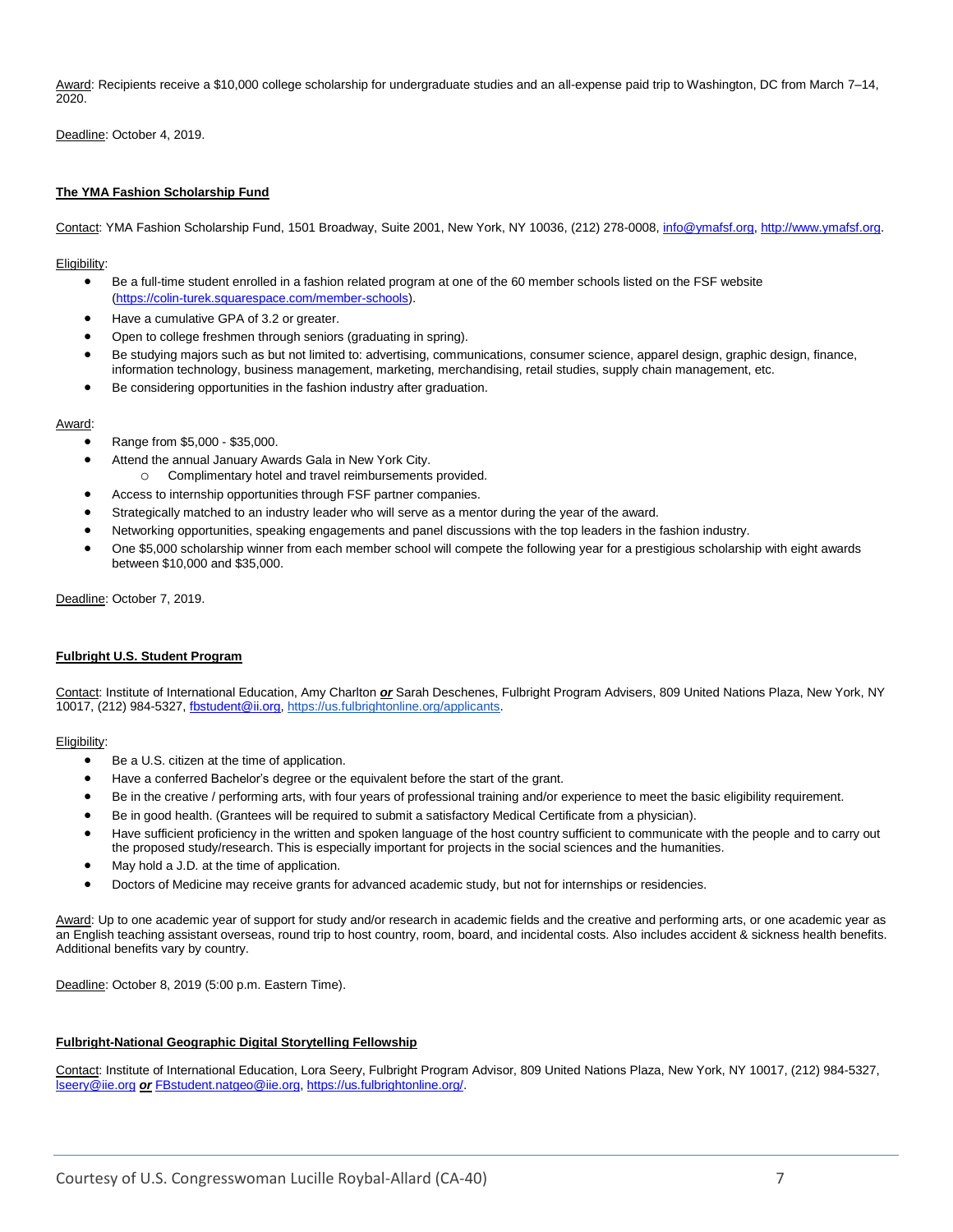#### Eligibility:

- Candidates from all fields are encouraged to apply.
- Preference will be given to candidates with demonstrated experience and talent in storytelling.
- Must have completed at least an undergraduate degree by the commencement of the Fulbright award.
- Visit website for specific details regarding eligibility based on the institution you are attending.

Award: The Fulbright-National Geographic Storytelling Fellowship, a component of the Fulbright U.S. Student Program, provides opportunities for U.S. citizens to participate in an academic year of overseas travel and storytelling in one, two, or three countries on a globally significant theme. This Fellowship is made possible through a partnership between the U.S. Department of State and the National Geographic Society. Storytellers publish stories on the Fulbright-National Geographic Stories blog.

In addition to receiving Fulbright benefits (for travel, stipend, health, etc.), and materials and reporting special allowance, Storytellers will receive instruction in story-telling techniques, including effective blog writing, video production, photography, and other relevant training by National Geographic staff prior to their departure. National Geographic will also provide editorial mentorship for storytellers during their Fulbright grant period. Storytellers will provide material for the National Geographic website on a frequent and ongoing basis throughout their grant term.

Deadline: October 8, 2019 (5 p.m. Eastern Time).

#### **YoungArts' National Arts Competition**

Contact: National YoungArts Foundation, 2100 Biscayne Boulevard, Miami, FL 33137, (800) 970-2787, [apply@youngarts.com](mailto:apply@youngarts.com)[,](http://www.youngarts.org/) [http://www.youngarts.org/a](http://www.youngarts.org/)pply.

#### Eligibility:

- Be a U.S. citizen or have permanent resident status.
- Be 15-18 years of age or in grades 10-12 on December 1, 2019.
- Have not already been named a YoungArts Finalist and previously attended YoungArts Week.

#### Award:

- Receive up to \$10,000 in cash awards.
- Take master classes with accomplished artists.
- Become eligible for nomination as a U.S. Presidential Scholar in the Arts.
- Receive a lifetime of mentoring and professional support.

Deadline: October 11, 2019 (11:59 p.m. Eastern Time).

#### **Benjamin A. Gilman International Scholarship**

Contact: The Power of International Education, (800) 852-2141[, gilman@iie.org,](mailto:gilman@iie.org) [https://www.gilmanscholarship.org/contact-us/.](https://www.gilmanscholarship.org/contact-us/)

#### Eligibility:

- Be a citizen of the U.S.
- Be an undergraduate student in good standing at an accredited institution of higher education in the U.S. (including both two-year and fouryear institutions).
- Be receiving a Federal Pell Grant or provide proof that you will be receiving a Pell Grant during the term of your study abroad program or internship.
- Be in the process of applying to, or accepted for, a study abroad or internship program of at least two weeks for community college students and three weeks for students from four-year institutions, in a single country and eligible for credit from the student's home institution. Proof of program acceptance is required prior to award disbursement.

Award: \$5,000 - \$8,000.

Deadline: October 15, 2019.

#### **National Science Foundation (NSF) Graduate Research Fellowship Program (GRFP)**

Contact: National Science Foundation, Jong-on Hahm and Christopher Hill, 1818 N Street NW, Suite 600, Washington, DC 20036, (866) 673-4737, [info@nsfgrfp.org,](mailto:info@nsfgrfp.org) [http://www.nsfgrfp.org/.](http://www.nsfgrfp.org/)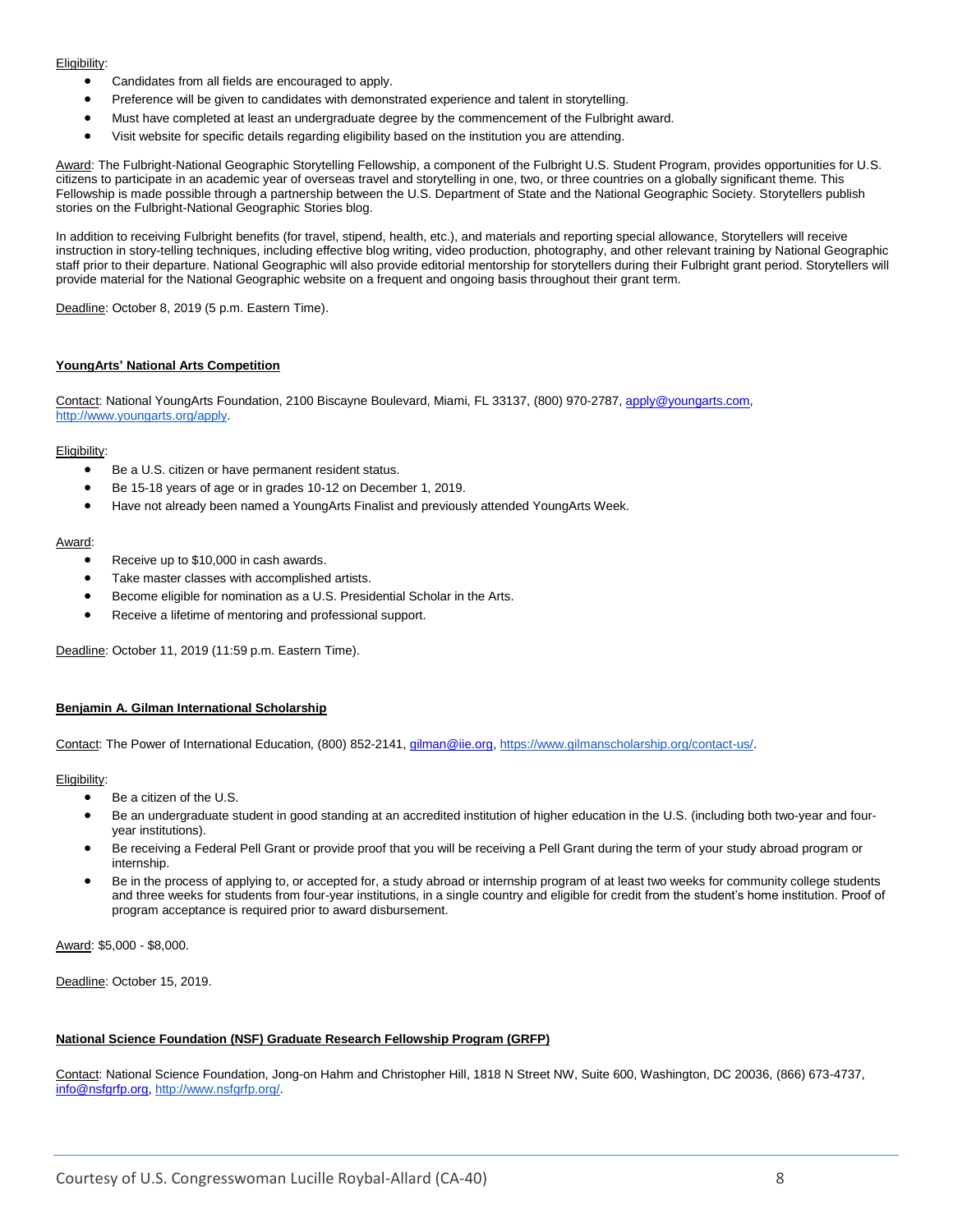#### Eligibility:

- Be an undergraduate or post baccalaureate not enrolled in graduate school and who will have adequate preparation to attend graduate school in the fall that begins after they apply to GRFP.
- Be a graduate student who has not completed more than 12 months of a graduate program in a supported field of study.
- Be a U.S. citizen, national, or permanent resident of the U.S. by the application deadline.
	- o The term "national" designates a native resident of a commonwealth or territory of the U.S., such as American Samoa. It does not refer to a citizen of another country who has applied for U.S. citizenship and who has not received U.S. citizenship by the application deadline.
- Fellowships are awarded for graduate study leading to research-based Master's and Doctoral degrees in science, technology, engineering or mathematics (STEM) or in STEM education. An individual's proposed research and graduate study must be in a STEM field or in STEM education. Fellows must enroll in a graduate degree program consistent with the relevant field of study proposed in their application and to undertake a course of study leading to a research-based Master's or Doctoral degree.

Award: Each Fellowship consists of three years of support during a five-year fellowship period. Currently, NSF provides a stipend of \$34,000 to the Fellow and a cost-of-education allowance of \$12,000 to the graduate degree-granting institution for each Fellow who uses the fellowship support in a fellowship year.

Deadlines: (Received by 5:00 p.m. Local Time of applicant's mailing address.)

- October 21, 2019: Life sciences, geosciences.
- October 22, 2019: Computer and information science and engineering, engineering, materials research.
- October 24, 2019: Psychology, social sciences, STEM education and learning.
- October 25, 2019: Chemistry, mathematical sciences, physics and astronomy.

#### **Government Finance Officers Association (GFOA) Scholarships**

Contact: GFOA, Peg Harnett, Senior Manager, 203 North LaSalle Street, Suite 2700, Chicago, IL 60601, (312) 977-970[0,](http://www.gfoa.org/scholarships) [http://www.gfoa.org/scholarships.](http://www.gfoa.org/scholarships)

#### Eligibility:

- Be a citizen or permanent resident of the U.S. or Canada.
- Plan to pursue a career in state/provincial or local government finance.
- Have not been a past winner of a GFOA scholarship.
- Additional criteria for each scholarship can be found at the link above.

Award: \$5,000 - \$15,000.

Deadline: October 21, 2019.

#### **Hertz Fellowship**

Contact: Hertz Foundation, Linda Swift, Fellowship Coordinator, 2300 First Street, Suite 250, Livermore, CA 94550, (925) 373-1642, [askhertz@hertzfoundation.org,](mailto:askhertz@hertzfoundation.org) [http://hertzfoundation.org/fellowships/application/.](http://hertzfoundation.org/fellowships/application/)

#### Eligibility:

- Be a student of the applied physical, biological and engineering sciences or mathematics.
- Be a U.S. citizen or permanent resident.
- Be willing to morally commit to making these skills available to the U.S. in time of national emergency (See their [Moral Commitment](http://hertzfoundation.org/dx/fellowships/commitment.aspx) section).
- College seniors wishing to pursue the PhD degree in any of the fields of particular interest to the Foundation, as well as graduate students already in the process of doing so, may also apply.

#### Award:

#### • Option 1 - **Funding from Hertz Foundation only**

- o \$34,000/ nine-month personal stipend.
- o Full tuition equivalent.
- o Renewable for up to five years.
- Option 2 **Coordination with Other Major Fellowship**
	- **[**Often Hertz awardees are also chosen to receive fellowship support from other sources. Hertz supports acceptance of multiple awards and works with each awardee, on an individual basis, to ensure compliance with all funding agencies.]
		- o Hertz Period Full tuition equivalent and \$40,000/nine-month personal stipend.
			- o Renewable for up to five years.
- \$5,000/year additional stipend for Fellows with dependent children.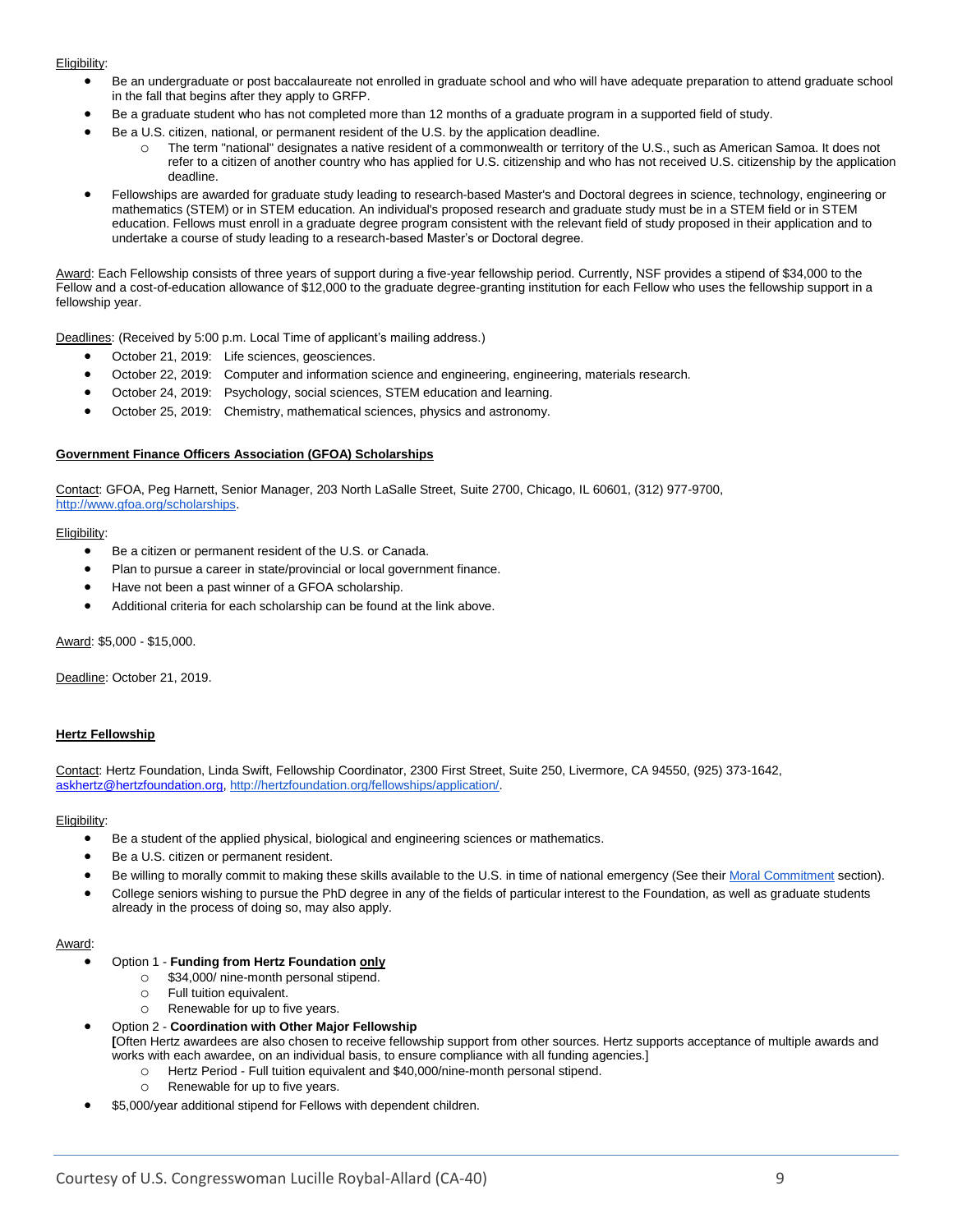#### **Art Internship Program-Los Angeles County Arts Commission**

Contact: Los Angeles County Arts Commission, Talia Gibas, Professional Development Programs Manager, 1055 Wilshire Boulevard, Suite 800, Los Angeles, CA 90017, (213) 202-5858[, info@arts.lacounty.gov,](mailto:info@arts.lacounty.gov) [https://www.lacountyarts.org/arts-internship-program.](https://www.lacountyarts.org/arts-internship-program)

#### Eligibility:

- Currently enrolled undergraduate (two- or four-year) student who resides or attends college in Los Angeles County.
- Will have completed at least one semester of college by June 1, 2019 or will complete their undergraduate degree between May 1 September 1, 2019.
- Be legally able to work in the U.S.

Award: A stipend of \$5,300 for a ten-week summer internship at a non-profit arts organization in the Los Angeles County area.

Deadline: October 23, 2019.

#### **National Security Language Initiative for Youth Scholarship to Study Abroad**

Contact: (866) 790-2086[, nsliy@americancouncouncils.org,](mailto:nsliy@americancouncouncils.org) [http://www.nsliforyouth.org/how-to-apply/.](http://www.nsliforyouth.org/how-to-apply/)

#### Eligibility:

- Be a U.S. citizen.
- Have a GPA of 2.5 or higher on a 4.0 scale.
- Be 15 18 years of age at start of program.
- Be enrolled in high school (grades 9 12, including home school) at the time of application.

#### Award:

- Round-trip travel between the participant's home city to the pre-departure orientation and the overseas host program location.
- Pre-departure, arrival, and end-of-stay orientations.
- Tuition and related academic program costs including preparation, support and testing.
- Educational and cultural programming, including program travel.
- Room and board, visas for entrance and exit of the host country, and secondary medical benefits.

Deadline: October 30, 2019 (4:00 p.m. Eastern Time).

#### **Coca-Cola Scholarship**

Contact: Coca-Cola Scholars Foundation Incorporated, 1 Coca Cola Plaza NW, Atlanta, GA 30313, (800) 306-2653, [scholars@coca-cola.com,](mailto:scholars@coca-cola.com) [http://www.coca-colascholarsfoundation.org/apply/.](http://www.coca-colascholarsfoundation.org/apply/)

#### Eligibility:

- Be a current high school (or home-schooled) senior attending school in the U.S. (or select Department of Defense schools).
- Have a minimum unweighted GPA of 3.0 on a 4.0 scale.
- Be a U.S. citizen, national, or permanent resident, refugee, asylum seeker, Cuban-Haitian entrant, or humanitarian parolee.
- Anticipate completion of high school diploma at the time of application.
- Plan to pursue a degree at an accredited U.S. post-secondary institution.

#### Award: \$20,000.

Deadline: October 31, 2019 (5:00 p.m. Eastern Time).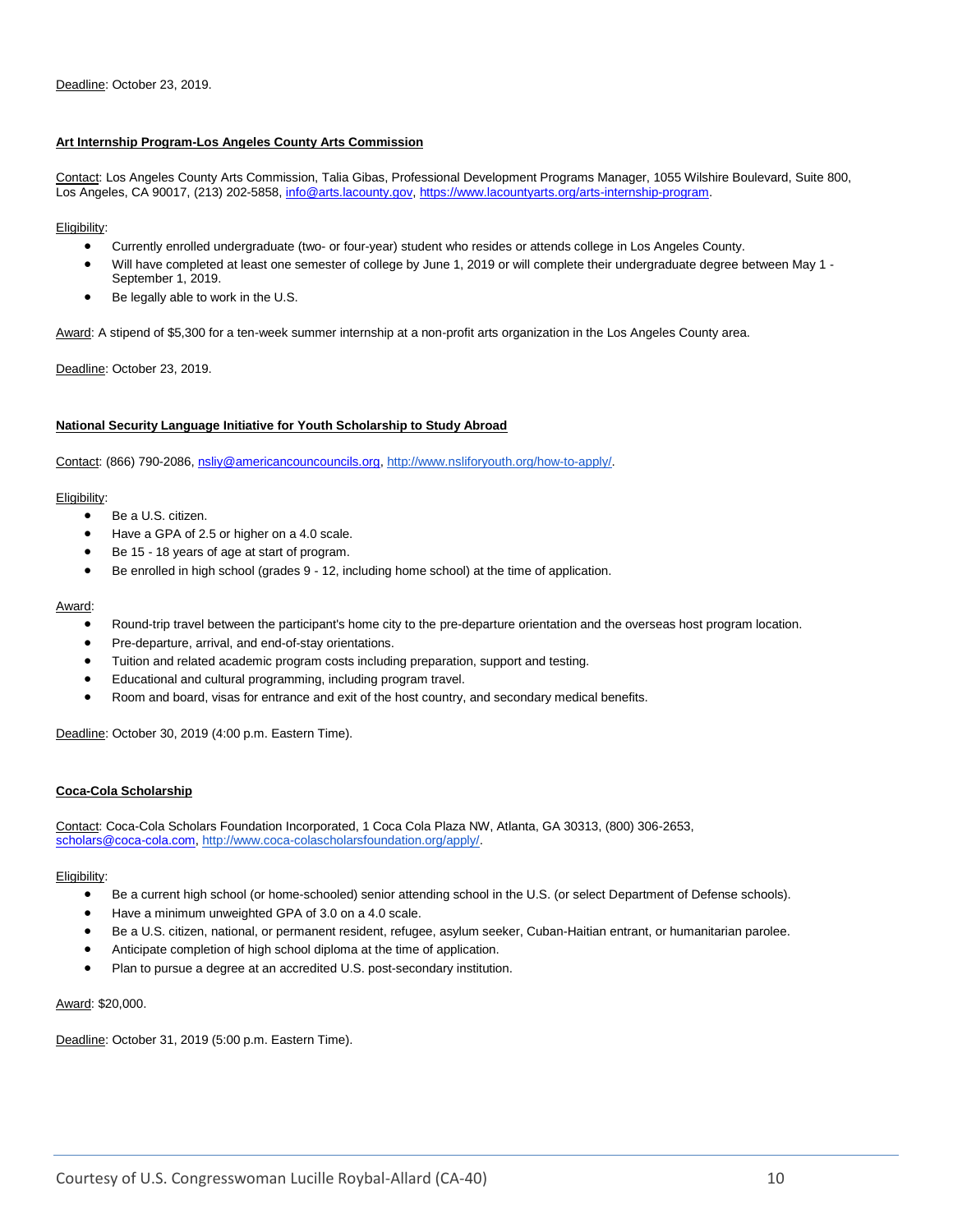#### **Veterans of Foreign Wars Scholarships – Patriot's Pen**

Contact: Veterans of Foreign Wars[,](https://www.vfw.org/community/youth-and-education/youth-scholarships) 406 West 34<sup>th</sup> Street, Kansas City, MO 64111, (816) 756-3390, Ext. 6155, vouthscholarships@vfw.org, [https://www.vfw.org/community/youth-and-education/youth-scholarships.](https://www.vfw.org/community/youth-and-education/youth-scholarships)

#### Eligibility:

- Be a student in grades 6 8 (by the October 31 deadline) enrolled in public, private or parochial school in the U.S., its territories or its possessions.
	- $\circ$  Home-schooled students also are eligible.
	- o Dependents of U.S. military or civilian personnel in overseas schools are eligible.
- Although U.S. citizenship is not required, student must be a lawful U.S. permanent resident or have applied for permanent residence (the application for which has not been denied) and intend to become a U.S. citizen at the earliest opportunity allowed by law.

Award: \$500 to \$5,000 plus an all-expense paid trip to Washington, DC for the winner and a parent or guardian.

Deadline: October 31, 2019.

#### **Veterans of Foreign Wars Scholarships – Voice of Democracy**

Contact: Veterans of Foreign Wars[,](https://www.vfw.org/community/youth-and-education/youth-scholarships) 406 West 34<sup>th</sup> Street, Kansas City, MO 64111, (816) 756-3390, Ext. 6155, vouthscholarships@vfw.org, [https://www.vfw.org/community/youth-and-education/youth-scholarships.](https://www.vfw.org/community/youth-and-education/youth-scholarships)

#### Eligibility:

- Be a student in grades 9 12 (by the October 31 deadline) enrolled in public, private or parochial high school in the U.S., its territories or its possessions.
	- o Home-schooled students also are eligible.
	- o Dependents of U.S. military or civilian personnel in overseas schools are eligible.
- Although U.S. citizenship is not required, students must be lawful U.S. permanent residents or have applied for permanent residence (the application for which has not been denied) and intends to become a U.S. citizen at the earliest opportunity allowed by law.

Award: \$1,000 to \$30,000.

<span id="page-10-0"></span>Deadline: October 31, 2019.

# **November Deadlines**

#### **Public Policy and International Affairs (PPIA) Fellowship Program**

Contact: PPIA Program, 130 Humphrey School, 301 19<sup>th</sup> Avenue South, Minneapolis, MN 55455, (877) 774-2001[, https://ppiaprogram.org/undergrad](https://ppiaprogram.org/undergrad-jsi/)[jsi/.](https://ppiaprogram.org/undergrad-jsi/)

#### Eligibility:

- Be a U.S. citizen, legal permanent resident, or international student who is currently studying at a U.S. institution and may be accepted to study at select U.S. institutions.
- Must have an expected graduation date between December 2019 and August 2020, and must not have received a Bachelor's degree before the start of program.
- Committed to completing a Master's degree in Public and/or International Affairs at a PPIA consortium graduate school.
- Demonstrate interest in pursuing a professional career in designated programs.

Award: Full tuition at PPIA Junior Summer Institute, assistance with travel expenses and a stipend up to \$1,500. PPIA Fellows will also be given university housing with a meal plan, books, and related course materials. Fee waiver when applying to member schools of PPIA graduate school consortium, and a \$5,000 scholarship at a PPIA graduate school if admitted for a Master's degree.

Deadline: November 1 annually (11:59 p.m. Eastern Time).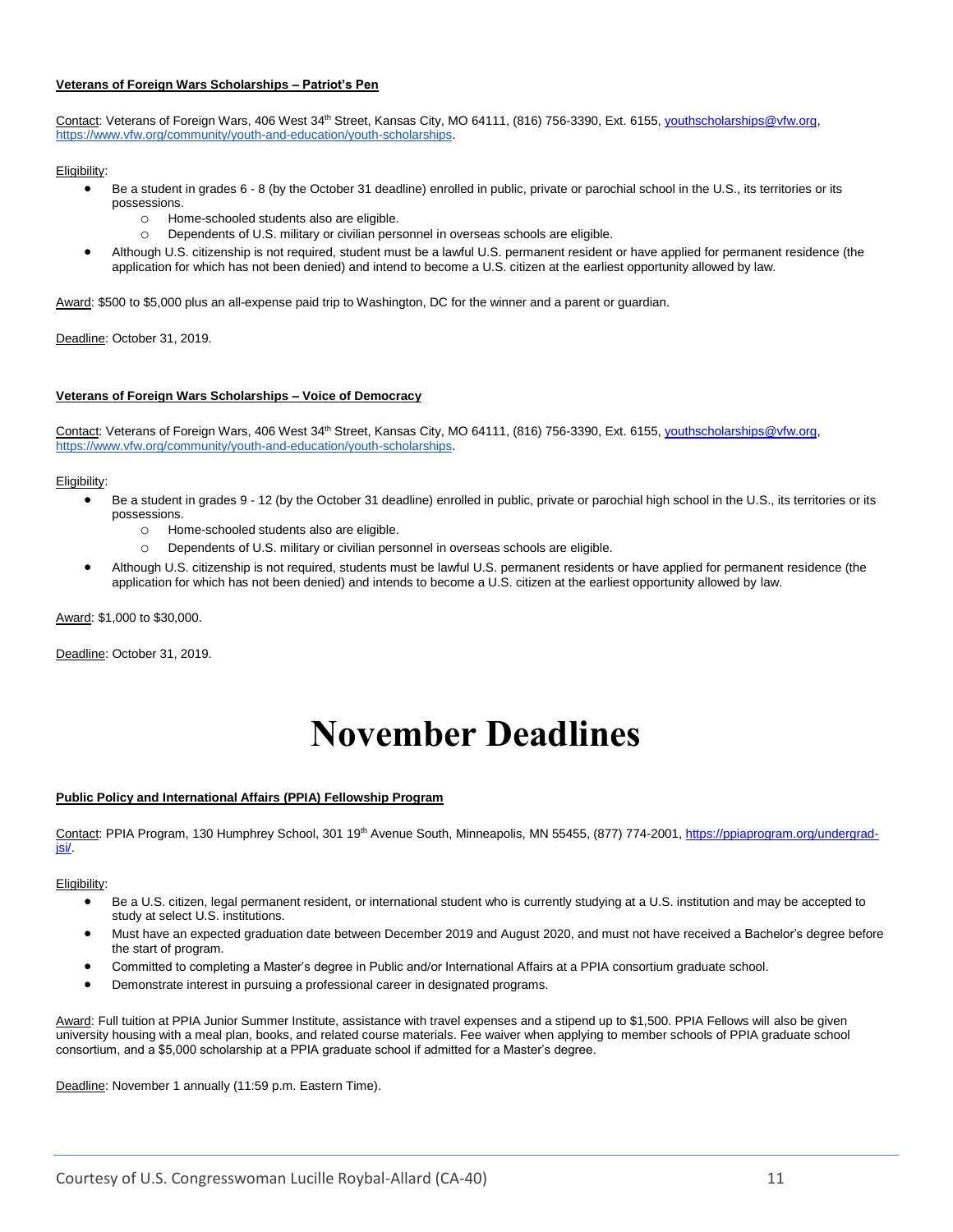#### **Paul and Daisy Soros Fellowships for New Americans**

Contact: Paul and Daisy Soros Fellowships for New Americans, 224 West 57th Street, New York, NY 10019, (212) 547-6926, pdsoros@pdsoros.org, [https://www.pdsoros.org/apply.](https://www.pdsoros.org/apply)

#### Eligibility:

- Your birth parents must have *both* been born outside of the U.S. as non-U.S. citizens, and *both* parents must not have been eligible for U.S. citizenship at the time of their births. In addition, one of the following must apply to you before the application deadline:
	- o You are a U.S. citizen by birth and both of your parents were born abroad as non-U.S. citizens.
	- o You have been naturalized as a U.S. citizen either on your own or as a minor child under the application of one of your parents.
	- o You are in possession of a valid green card.
	- o You were born outside of the U.S. or one of its territories and were subsequently adopted by American parents and were awarded U.S. citizenship as a result of your adoption.
	- o DACA: One of the following must be true:
		- You have been granted deferred action under the government's Deferred Action for Childhood Arrivals program and your status is currently active.
		- You are awaiting renewal of your DACA status.
		- You had DACA status, but because the program was rescinded by the U.S. government, you no longer have DACA status.
- Have a Bachelor's degree as of the fall of 2020 and may be applying to graduate school as you are applying to the fellowship, or may already be enrolled in the graduate program that you are seeking funding for as of the application deadline. The fellowship program is open to all fields of study and fully accredited full-time graduate degree programs. In order to be eligible for the 2020 fellowship, you should be planning to be enrolled full-time in an eligible graduate degree program at a U.S. university for the full 2020-21 academic year. You must not have begun the third year of the program that you are seeking funding for as of the November 1, 2019 deadline. If you have a previous graduate degree or are in a joint-degree program, you are still eligible.
- Must not have reached or passed your 31<sup>st</sup> birthday as of the application deadline. There is no minimum age requirement.

Award: Thirty (30) Fellows will each receive up to \$90,000 in financial support over the span of two years.

Deadline: November 1, 2019 (2:00 pm Eastern Time).

#### **Prudential Spirit of Community Award**

Contact: Prudential (International Scholarship and Tuition Services), 1321 Murfreesboro Road, Suite 800, Nashville, TN 37217, (855) 670-4787, [info@applyists.com,](mailto:info@applyists.com) [https://spirit.prudential.com/awards/how-to-apply.](https://spirit.prudential.com/awards/how-to-apply)

#### Eligibility:

- Be a student in grades 5 12 (by the November 5 deadline).
- Be a legal resident of the fifty (50) United States or the District of Columbia.
- Have engaged in a volunteer activity that occurred during the 12 months prior to the date of the application.
- Submit a completed application to a school or the head of an official designated local organization.

Award: \$1,000 - \$5,000.

Deadline: November 5, 2019.

#### **Most Valuable Student Competition – Elks National Foundation**

Contact: The Elks National Foundation, 2750 North Lakeview Avenue, Chicago, IL 60614, (773) 755-4732, [scholarship@elks.org,](mailto:scholarship@elks.org) [http://www.elks.org/scholars/scholarships/mvs.cfm.](http://www.elks.org/scholars/scholarships/mvs.cfm)

#### Eligibility:

- Be a current high school senior.
- Be a U.S. citizen on the date your application is signed; permanent legal resident status *does not qualify.*
- Male and female students compete separately.
- Applicants do not need to be related to a member of the Elks.

Award: Four-year scholarships ranging from \$1,000 - \$12,500 per year.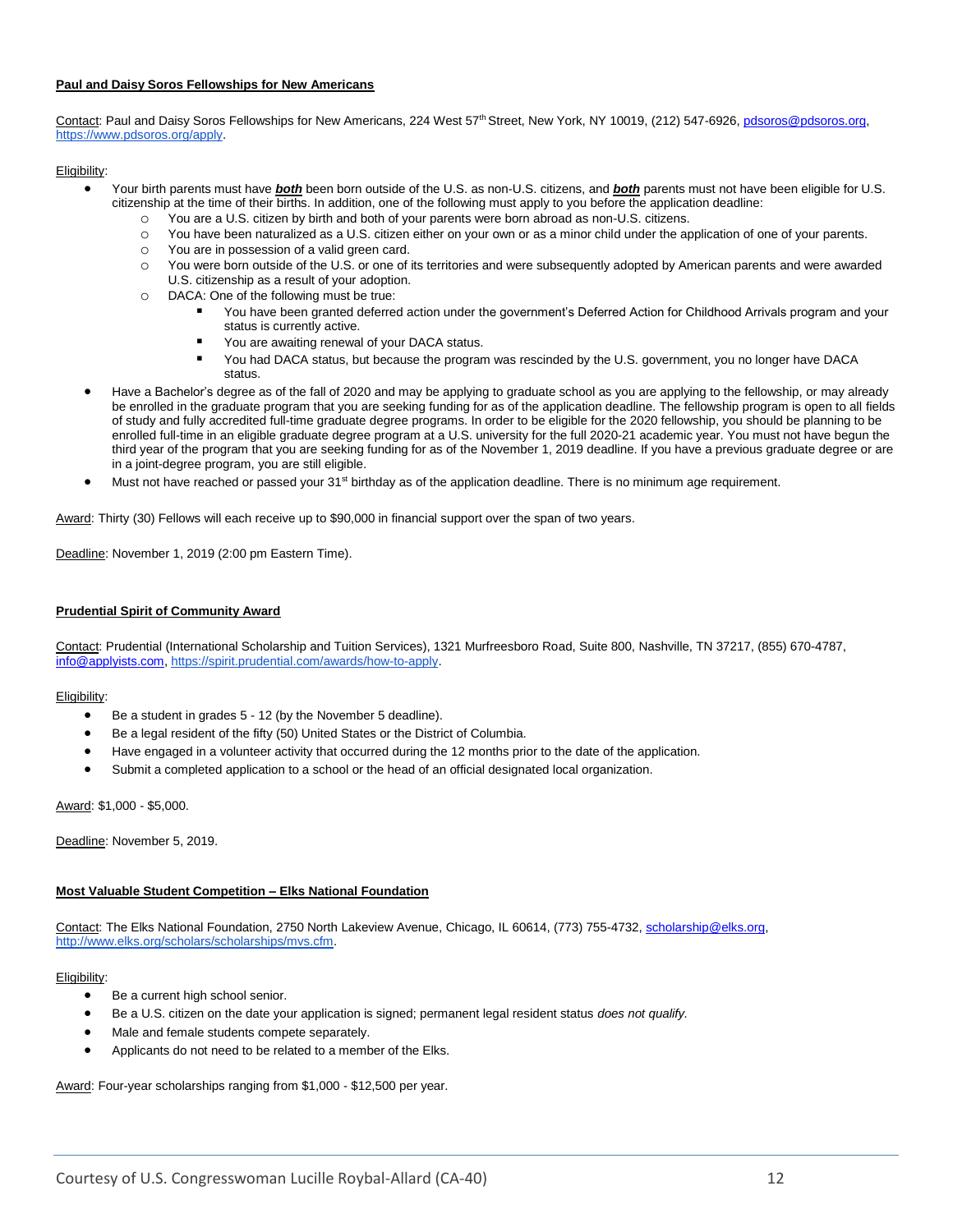#### **Supreme Court Fellows Program**

Contact: Supreme Court of the United States, 1 First Street NE, Washington, DC 20543, (202) 479-3415[,](http://www.supremecourt.gov/fellows/default.aspx) [http://www.supremecourt.gov/fellows/default.aspx.](http://www.supremecourt.gov/fellows/default.aspx)

#### Eligibility:

- Be a U.S. citizen that holds a J.D. or other postgraduate degree.
- The Commission is especially interested in candidates who are completing or have recently completed at least one judicial clerkship and anticipate pursuing careers in the academy or in public service.

Award: One-year fellowship with compensation equivalent to GS-13/1 of the government pay scale at the applicable locality rate - currently \$96,970. Fellows are eligible for federal employees' health and life insurance, and other programs offered to federal employees. The Supreme Court Fellows Program is a residential fellowship, in that fellows are required to be in residence full time in the Washington, DC metropolitan area.

Deadline: November 8, 2019.

#### **Regeneron Science Talent Search**

Contact: Society for Science & the Public, 1719 N Street NW, Washington, DC 20036, (202) 785-2255[, astifel@societyforscience.org](mailto:astifel@societyforscience.org)[,](https://student.societyforscience.org/apply-science-talent-search) [https://student.societyforscience.org/apply-science-talent-search.](https://student.societyforscience.org/apply-science-talent-search)

Eligibility: Be a high school senior living in the U.S. or any of its territories, or a U.S. citizen who is a senior studying abroad.

Award: \$2,000 - \$250,000.

Deadline: November 13, 2019 (8:00 p.m. Eastern Time).

#### **Jack Kent Cooke Foundation College Scholarship Program**

Contact: Jack Kent Cooke Foundation, 44325 Woodridge Parkway, Lansdowne, VA 20176, (800) 941-3300 *or* (703) 723-8000, [scholarships@jkcf.org,](mailto:scholarships@jkcf.org)  [https://www.jkcf.org/our-scholarships/college-scholarship-program/.](https://www.jkcf.org/our-scholarships/college-scholarship-program/)

#### Eligibility:

- Plan to graduate from a U.S. high school in spring 2020.
- Intend to enroll in an accredited four-year college beginning in fall 2020.
- Earn a cumulative unweighted GPA of 3.5 or above.
- Receive a minimum SAT total of 1200 or ACT composite of 26.
- Demonstrate unmet financial need. The Foundation will consider applicants with family income up to \$95,000. Last year's cohort of new college scholarship recipients had a median family income of approximately \$26,000.
- **Note**: You DO NOT have to be a U.S. citizen to apply. You must, however, reside in the U.S. or a U.S. territory and attend high school in the U.S. At this time, the Jack Kent Cooke Foundation is not providing services to students who attend high school outside of the U.S.

Award: Up to \$40,000 per year to attend a four-year accredited undergraduate school. In addition to the monetary award, Cooke Scholars receive comprehensive educational advising, significant cohort-based programming, and graduate school funding, as well as a thriving network of nearly 2,500 fellow Cooke Scholars and alumni.

Deadline: November 13, 2019.

#### **American Association of University Women (AAUW) Career Development Grants Program**

Contact: The American Association of University Women, Lesley Perry, Senior Program Officer, 1310 L Street NW, Suite 1000, Washington, DC 20005, (202) 785-7700, [connect@aauw.org,](mailto:connect@aauw.org) [http://www.aauw.org/what-we-do/educational-funding-and-awards/career-development-grants/.](http://www.aauw.org/what-we-do/educational-funding-and-awards/career-development-grants/)

Eligibility: Open to women who:

Are a U.S. citizen or permanent resident.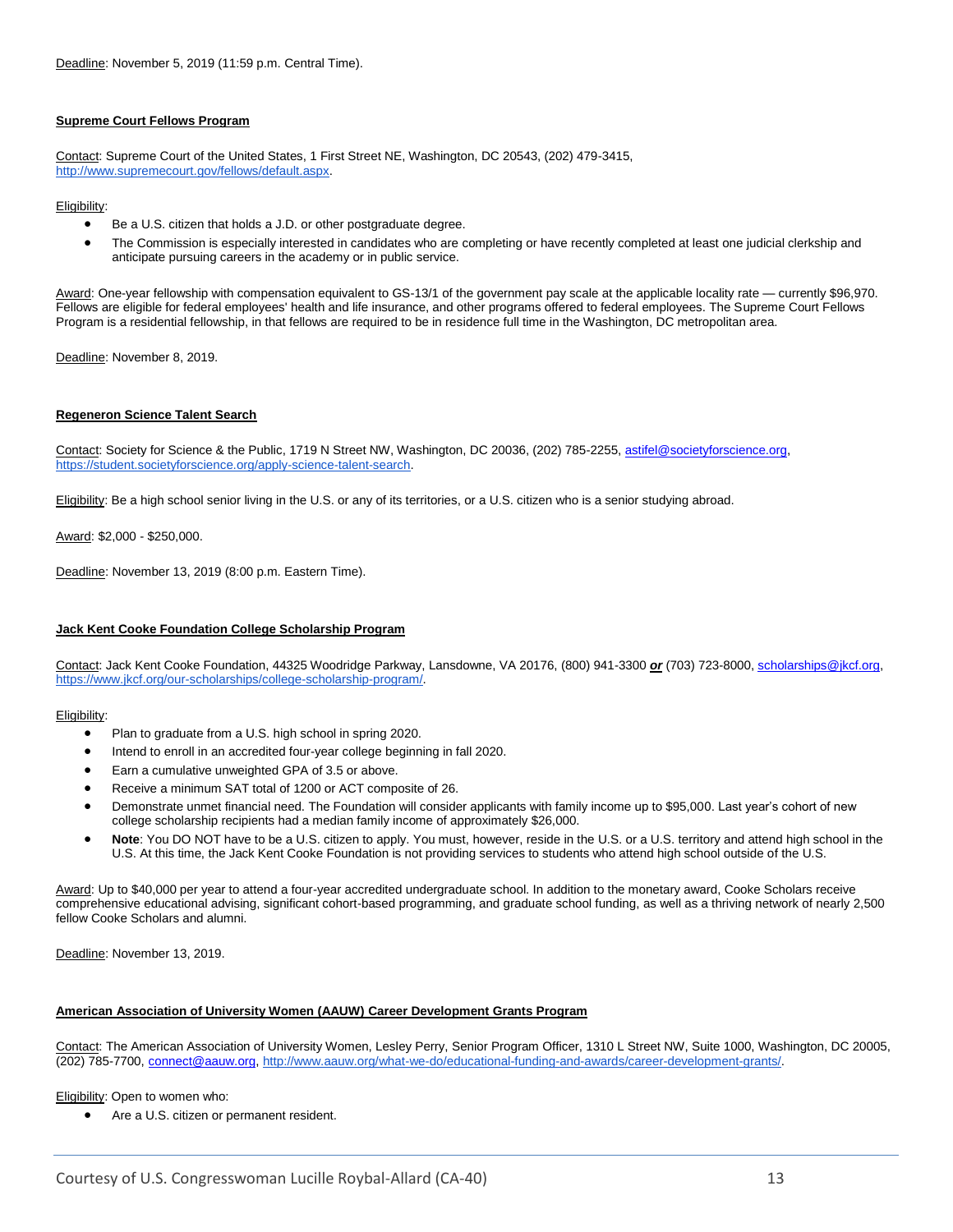- Hold an earned (not honorary) Bachelor's degree.
	- o Received this Bachelor's degree on or before June 30, 2015.
- Do not hold an earned (not honorary) graduate or professional degree.
- Are enrolled (or plan to enroll) in courses/activities that are required for professional employment or advancement; **and also**:
- Are enrolled (or plan to enroll) in one of the following:
	- o Bachelor's or Associate degree program that is different from the field of study of the previously earned Bachelor's degree.
	- o Master's degree program.
	- o Certification program.
	- o Technical school.
	- o Professional degree (e.g., law or medicine).

All courses of study must occur at a regionally accredited two- or four-year college or university in the U.S. or at a technical school that is fully licensed and/or accredited by the U.S. Department of Education. Applicants must reside within the U.S. during the grant period.

Award: \$2,000 to \$12,000 are used to cover tuition, supplies, books, fees, local transportation and childcare.

<span id="page-13-0"></span>Deadline: November 15, 2019.

### **December Deadlines**

#### **Congress-Bundestag Youth Exchange (CBYX)**

Contact: Foreign Links Around the Globe, Incorporated, Attn: CBYX Team, 950 Trade Centre Way, #303, Portage, MI 49002, (269) 459-8883, [cbyx@flag-intl.org,](mailto:cbyx@flag-intl.org) [http://www.usagermanyscholarship.org/apply-flag.](http://www.usagermanyscholarship.org/apply-flag)

#### Eligibility:

- Be a U.S. citizen.
- Be between the ages of 15 and 18 years and six months.
- Be a high school student with a minimum GPA of 3.0 or higher on a 4.0 scale.

#### Award:

- Round trip travel between Washington, DC and placement city in Germany.
- Tuition, academic materials, room and board.
- In-country support, pre-departure and re-entry orientations.
- Secondary medical benefits.

Deadline: Application due December 3, 2019.

#### **The Kennedy-Lugar Youth Exchange and Study (YES) Abroad Program**

Contact: YES-Abroad, [3152 Presidential Drive, Fairborn, OH 45324,](http://www.yes-abroad.org/) (800) 237-4636, Ext. 2151[, yesabroad@afsusa.org,](mailto:yesabroad@afsusa.org) [http://www.yes-abroad.org.](http://www.yes-abroad.org/)

#### Eligibility:

- Be a U.S. citizen.
- Be between the ages of 15 and 18 years and six months at the start of the program.
- Be enrolled in high school (including home school) at the time of application.
- The YES Abroad program seeks applicants of all racial, ethnic, religious, socio-economic backgrounds, and sexual orientations. For complete eligibility information, please see "Additional Eligibility Requirements" on website.

#### Award:

- Domestic round-trip airfare as well as room and board for the Pre-Departure Orientation.
- Round-trip airfare between the participant's domestic home region and host community abroad.
- In-country support, cultural activities, and school tuition (where applicable).
- Room and board with a host family.
- Emergency accident and sickness coverage in the host country.
- Host country visa fees.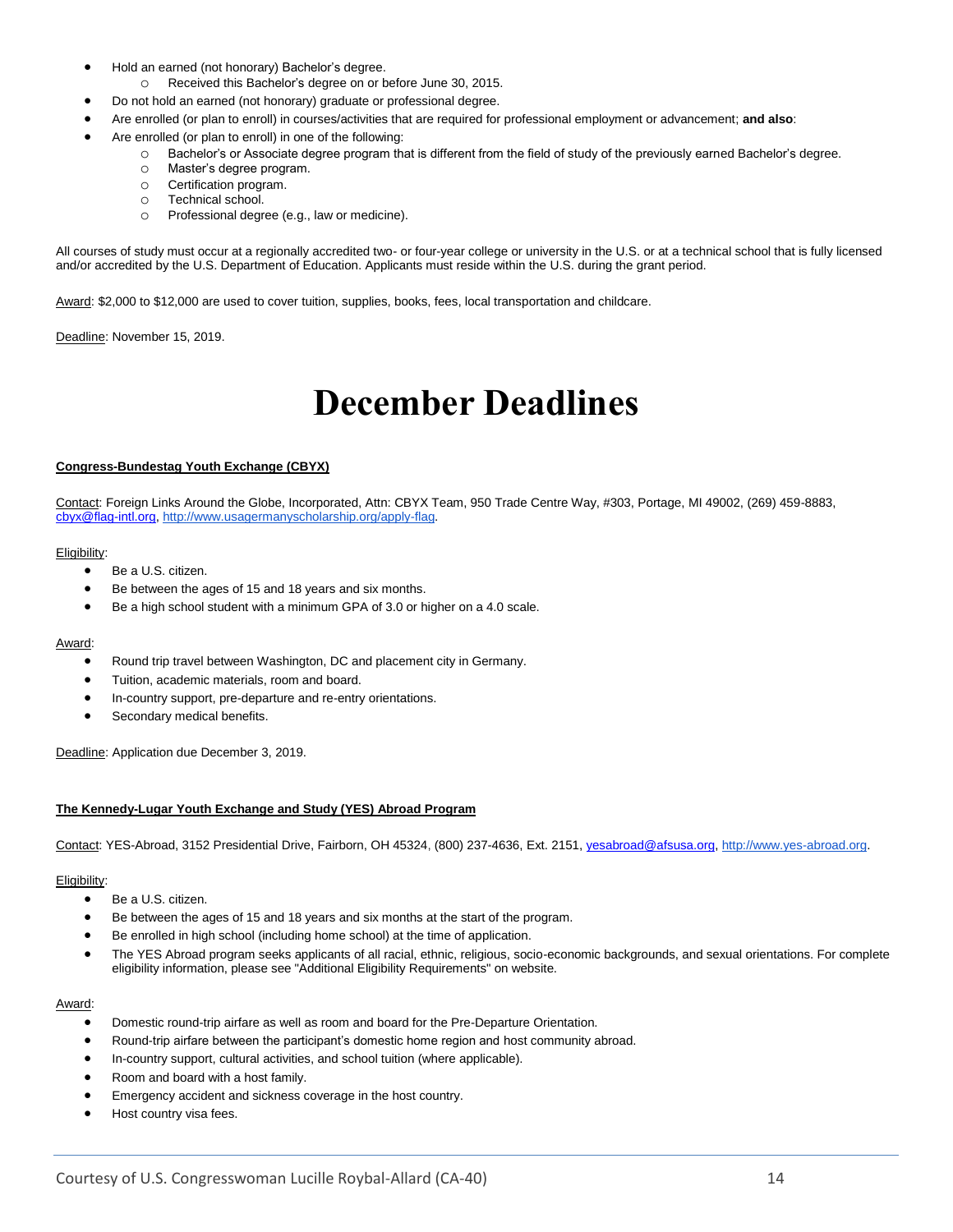• A modest stipend.

Deadline: December 3, 2019.

#### **The Ignite Earthwatch Student Fellowship Program**

Contact: Earthwatch, 114 Western Avenue, Boston, MA 02134, (978) 461-0081, [info@earthwatch.org,](mailto:info@earthwatch.org) [http://earthwatch.org/education/student](http://earthwatch.org/education/student-fellowships/ignite)[fellowships/ignite.](http://earthwatch.org/education/student-fellowships/ignite)

#### Eligibility:

- Be a Los Angeles County high school sophomore or junior.
- Be between the ages of  $15 18$  in the summer of 2020.
- Be a creative thinker, motivated learner, and a well-rounded student who is excited to work with a team of students and scientists on a research project.
- Available for 12-14 days in the summer of 2020.

Award: All costs associated with the participation of the expedition, roundtrip travel, room and board, as well as research activities laboratory fees, and recreational day activities.

Deadline: December 4, 2019.

#### **Ford Foundation Fellowships for Minorities (Pre-doctoral, Dissertation, and Postdoctoral)**

Contact: Ford Foundation Fellowship Programs, Chris O'Brien, Program Officer, Fellowships Office, 500 Fifth Street NW, Washington, DC 20001, (202) 334-2883 *or* (202) 334-2872[, cobrien@nas.edu](mailto:cobrien@nas.edu) *or* [FordApplications@nas.edu](mailto:FordApplications@nas.edu)[,](http://sites.nationalacademies.org/PGA/FordFellowships/PGA_046609) [http://sites.nationalacademies.org/PGA/FordFellowships/PGA\\_046609.](http://sites.nationalacademies.org/PGA/FordFellowships/PGA_046609)

#### Eligibility:

- Be a U.S. citizen, national, permanent resident, or have Deferred Action for Childhood Arrivals (DACA) status.
- Display evidence of superior academic achievement (such as GPA, class rank, honors or other designations).
- Be committed to a career in teaching / research at the college or university level.
- For additional requirements for each of the fellowships offered, visit website for details.

#### Award:

- Pre-doctoral: \$24,000 and expenses paid to attend at least one Conference of Ford Fellows.
- Dissertation: \$25,000 and expenses paid to attend at least one Conference of Ford Fellows.
- Postdoctoral: \$45,000 and expenses paid to attend at least one Conference of Ford Fellows.

#### Deadline:

- 
- <span id="page-14-0"></span>

• Dissertation and Postdoctoral: December 10, 2019 (5:00 p.m. Eastern Time). • Pre-doctoral: December 17, 2019 (5:00 p.m. Eastern Time).

# **January Deadlines**

#### **Center for Alcohol Policy Essay Contest**

Contact: Center for Alcohol Policy, Attn: Essay Contest, 1101 King Street, Suite 600-A, Alexandria, VA 22314, (703) 519-3090, [essay@centerforalcoholpolicy.org,](mailto:essay@centerforalcoholpolicy.org) [http://www.centerforalcoholpolicy.org/essay-contest/.](http://www.centerforalcoholpolicy.org/essay-contest/)

Eligibility: Open to all persons who are over the age of 18 as of December 2019. Students, academics, practicing attorneys, policymakers and members of the general public are encouraged to submit essays.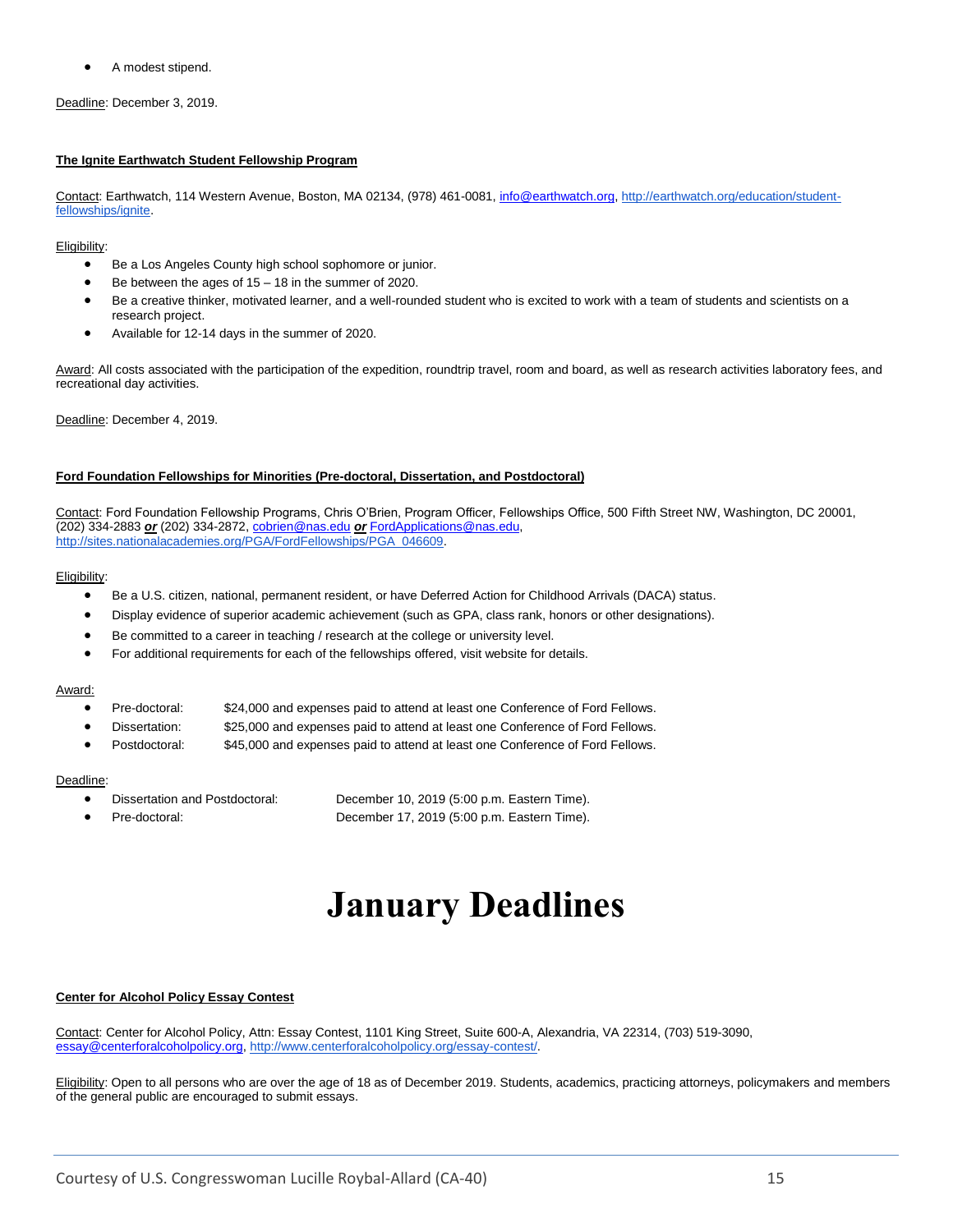Award: Cash prizes will be awarded to the first, second and third place winners in the amounts of \$5,000, \$2,500 and \$1,000 respectively.

Deadline: January 17, 2020 (5:30 p.m. Eastern Time).

#### **Tuskegee Airmen Scholarship Foundation**

Contact: Tuskegee Airmen Scholarship Foundation, Errol Lewis, Scholarship Manager, 1816 South Figueroa Street, Los Angeles, CA 90015, (310) 850-6765, [lewisei@aol.com,](mailto:lewisei@aol.com) [https://www.taisf.org/scholarship-information.html.](https://www.taisf.org/scholarship-information.html)

#### Eligibility:

- Be a student from accredited high school who will graduate (or have graduated) in the spring of their academic cycle.
- Have a minimum GPA of at least 3.0 on a 4.0 scale.

Award: \$1,500.

Deadline: January 25, 2020.

#### **Point Foundation Scholarship**

Contact: LA Office: 5055 Wilshire Blvd, Ste 501, Los Angeles, CA 90036; NY Office: 1357 Broadway, Ste 401 New York, NY 10018; (323) 933-1234, [info@pointfoundation.org,](mailto:info@pointfoundation.org) [https://pointfoundation.org/.](https://pointfoundation.org/) 

#### Eligibility:

- The foundation considers many factors when assessing scholarship applicants, including:
	- o A proven track record of leadership and community involvement.
	- o Strong academic achievement.
	- o Working for the betterment of the LGBTQ community.
	- o Financial need.
- Must be enrolled or intending to enroll at an accredited college or university based in the United States, including Hawaii and Alaska, in the fall of 2020. Students enrolled or intending to enroll in a college or university in a United States territory are NOT eligible.
- Must identify as a member of the LGBTQ community.
- Must be enrolled full-time for the full academic year.
- Must be enrolled in a degree-granting undergraduate or graduate/ doctoral program. Post-doctoral research programs are not eligible.
- Students studying at community colleges, online programs, or trade schools are NOT eligible.
- Must be at least a senior in high school.
- If selected as a finalist, the finalist must be in North or Central America on April 23-25, 2020, and be available to fly to Los Angeles in order to remain eligible for the scholarship. All travel expenses will be covered by Point.

Award: up to \$10,000.

Deadline: January 28, 2020.

#### **Constitutional Rights Foundation Expanding Horizons Internship Program**

Contact: Constitutional Rights Foundation, Sean-Michael Ramirez, Program Assistant, 601 South Kingsley Drive, Los Angeles, CA 90005, (213) 316-2109, [sean-michael@crf-usa.org,](mailto:sean-michael@crf-usa.org) [https://www.crf-usa.org/youth-internship-program/apply.html.](https://www.crf-usa.org/youth-internship-program/apply.html)

#### Eligibility:

- Be a sophomore or junior when applying and attending a Title I high school (see website for full details).
- Be eligible to work in the U.S.
- Neither parent has attended a four-year college or university.
- Available to attend all seminar and internship dates.

#### Award:

- Paid internship at law firm, corporation, government agency, or non-profit organization.
- Educational seminars, SAT prep, and college admissions advice from experts.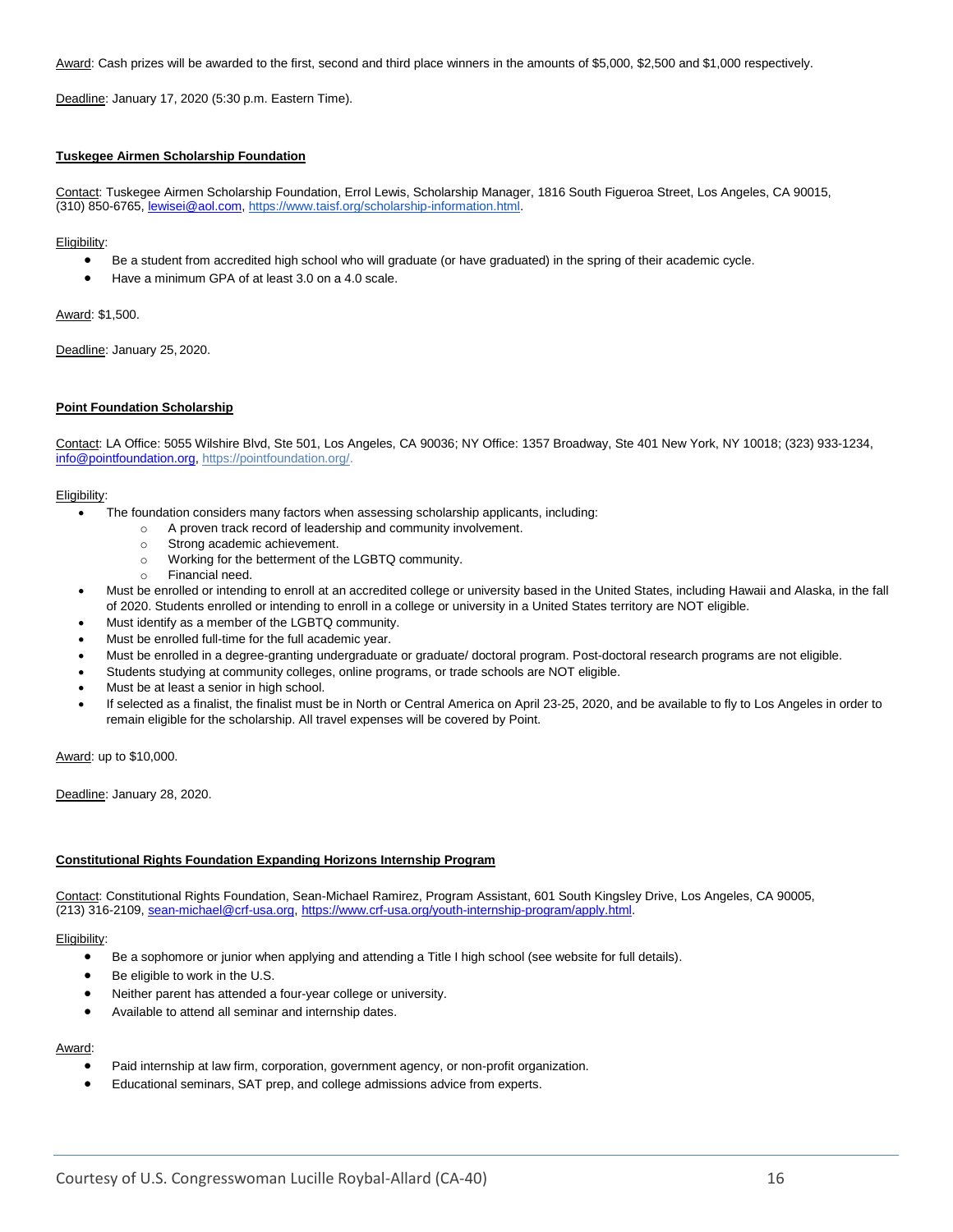### **February Deadlines**

#### <span id="page-16-0"></span>**California Judicial Fellowship Program**

Contact: Megan Thorall, Program Director, Judicial Fellowship Program, Center for California Studies, California State University, Sacramento, (916) 278-6906, [thorall@csus.edu,](mailto:thorall@csus.edu) [https://www.courts.ca.gov/judicialfellowship.htm.](https://www.courts.ca.gov/judicialfellowship.htm)

#### Eligibility:

- Be at least 20 years of age by September 1<sup>st</sup> of the fellowship year.
- Have a Bachelor's degree by September 1st of the fellowship year, and either a cumulative undergraduate GPA of 2.5 or higher, or a GPA of 2.5 or higher in the last 60 (semester) or 90 (quarter) units.
- Demonstrated interest in state government and public policy.
- Be authorized to work in the United States for the duration of the fellowship program.

#### Award:

- Monthly stipend of \$2,698, and health, dental, and vision benefits.
- Paid university enrollment and student fees for graduate units in Public Policy and Administration.
- Graduate Certificate in Applied Policy and Government.
- Student loan deferment.

Deadline: February 2020.

#### **California Senate Fellows Program**

Contact: Jamie Taylor, Director, California Senate Fellows Program, Center for California Studies, California State University, Sacramento, (916) 278-6906, [Jamie.taylor@sen.ca.gov,](mailto:Jamie.taylor@sen.ca.gov) [https://sfela.senate.ca.gov/home.](https://sfela.senate.ca.gov/home)

#### Eligibility:

- Be at least 20 years of age by September  $1<sup>st</sup>$  of the fellowship year.
- Have a Bachelor's degree by September 1<sup>st</sup> of the fellowship year and either a cumulative undergraduate GPA of 2.5 or higher, or a GPA of 2.5 or higher in the last 60 (semester) or 90 (quarter) units.
- Demonstrated interest in state government and public policy.
- Be authorized to work in the United States for the duration of the fellowship program.

#### Award:

- Monthly stipend of \$2,698, and health, dental, and vision benefits.
- Paid university enrollment and student fees for graduate units in Public Policy and Administration.
- Graduate Certificate in Applied Policy and Government.
- Student loan deferment.

#### Deadline: February 2020.

#### **The Jesse Marvin Unruh Assembly Fellowship Program**

Contact: Pam Chueh, Director, Assembly Fellowship Program, Center for California Studies, California State University, Sacramento, (916) 278-6906, [pam.chueh@csus.edu,](mailto:pam.chueh@csus.edu) [https://www.csus.edu/center/center-california-studies/capital-fellows.html.](https://www.csus.edu/center/center-california-studies/capital-fellows.html)

#### Eligibility:

- Be at least 20 years of age by September 1<sup>st</sup> of fellowship year.
- Have a Bachelor's degree by September 1<sup>st</sup> of the fellowship year and either a cumulative undergraduate GPA of 2.5 or higher, or a GPA of 2.5 or higher in the last 60 (semester) or 90 (quarter) units.
- Demonstrated interest in state government and public policy.
- Be authorized to work in the United States for the duration of the fellowship program.

#### Award:

• Monthly stipend of \$2,698, and health, dental, and vision benefits.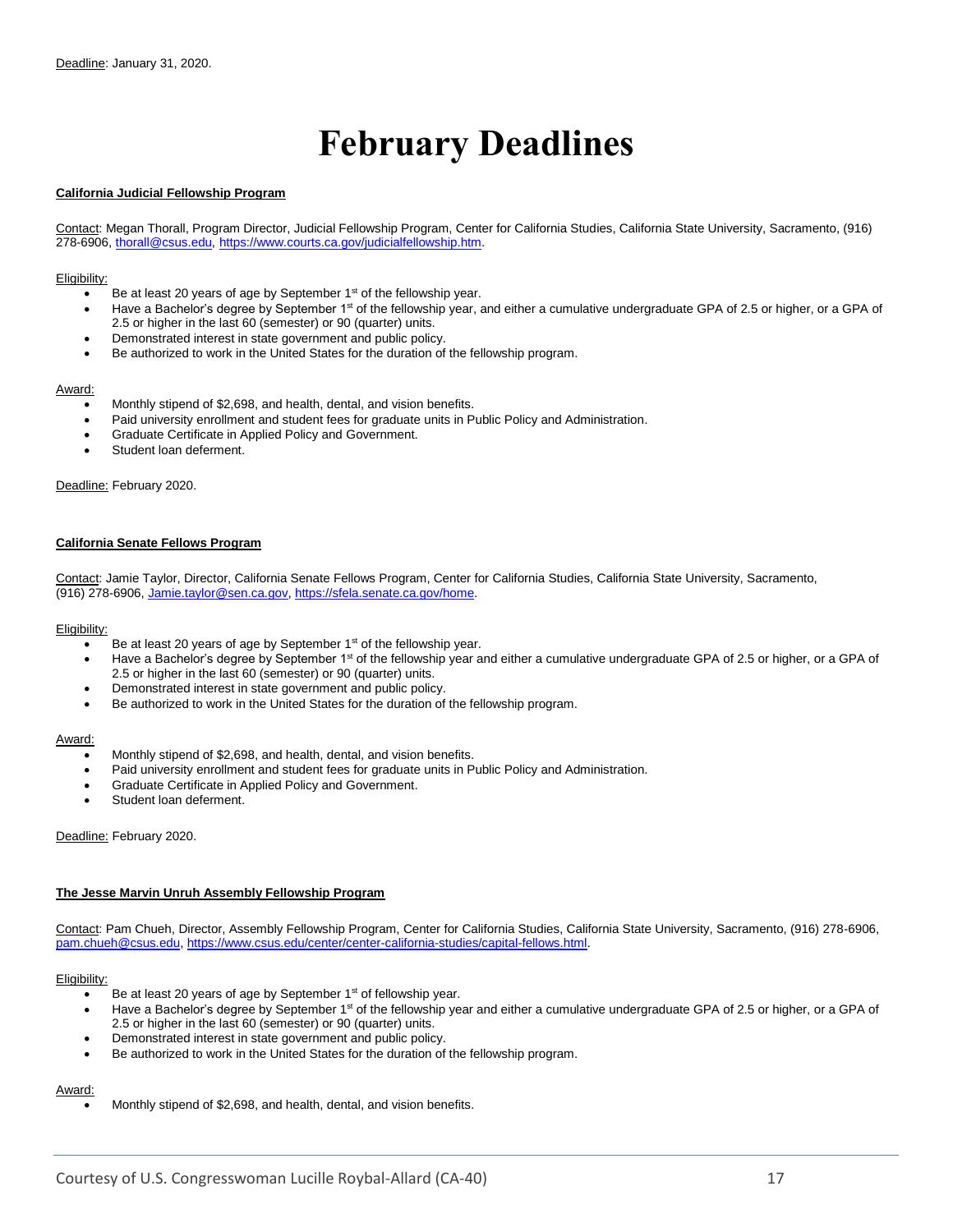- Paid university enrollment and student fees for graduate units in Public Policy and Administration.
- Graduate Certificate in Applied Policy and Government.
- Student loan deferment.

Deadline: February 2020.

#### **California Executive Fellowship Program**

Contact: Brian K. Aguilar, Director, Executive Fellowship Program, Center for California Studies, California State University, Sacramento, (916) 278-6906, [brian.aguilar@csus.edu,](mailto:brian.aguilar@csus.edu) [https://www.csus.edu/center/center-california-studies/capital-fellows.html.](https://www.csus.edu/center/center-california-studies/capital-fellows.html)

#### Eligibility:

- Be at least 20 years of age by September 1<sup>st</sup> of fellowship year.
- Have a Bachelor's degree by September 1<sup>st</sup> of the fellowship year and either a cumulative undergraduate GPA of 2.5 or higher, or a GPA of 2.5 or higher in the last 60 (semester) or 90 (quarter) units.
- Demonstrated interest in state government and public policy.
- Be authorized to work in the United States for the duration of the fellowship program.

#### Award:

- Monthly stipend of \$2,698, and health, dental, and vision benefits.
- Paid university enrollment and student fees for graduate units in Public Policy and Administration.
- Graduate Certificate in Applied Policy and Government.
- Student loan deferment.

#### Deadline: February 2020.

#### **Oncology Nursing Society (ONS) Bachelor's Scholarships**

Contact: Oncology Nursing Society Foundation, 125 Enterprise Drive, Pittsburgh, PA 15275, (866) 257-4667 [choose Option 4], [info@onsfoundation.org,](mailto:info@onsfoundation.org) [http://www.onsfoundation.org/apply/ed/Bachelors.](http://www.onsfoundation.org/apply/ed/Bachelors)

#### Eligibility:

- Enrolled in a bachelor nursing program at an ACEN, CCNE, or NLN CNEA accredited School of Nursing in the 2020 2021 academic year.
- Scholarships are available to:
	- o Individuals who are currently licensed as a registered nurse.
	- o Individuals who are not currently licensed as a registered nurse but have a Bachelor's degree in another field.
	- $\circ$  Individuals who do not currently hold an RN license and do not have a college degree. Applicant must be enrolled in the nursing component of the program.

**Note**: An individual cannot receive this award more than once.

Award: \$3,000 - \$5,000.

Deadline: February 1, 2020.

#### **The Jackie Robinson Foundation Scholarship**

Contact: Jackie Robinson Foundation, 75 Varick Street, Second Floor, New York, NY 10013, (212) 290-8600, [scholarships@jackierobinson.org](mailto:scholarships@jackierobinson.org) *or* [requests@jackierobinson.org,](mailto:requests@jackierobinson.org) [http://www.jackierobinson.org/apply/applicants/.](http://www.jackierobinson.org/apply/applicants/)

- Be a graduating high school senior and U.S. citizen.
- Plan to attend an accredited and approved four-year institution within the U.S.
- Show leadership potential.
- Demonstrate a dedication to community service.
- Present evidence of financial need.
- Have a minimum SAT score of 1,000 combined on the math and critical reading sections or a composite ACT score of 21.
- Not possess a degree from a two- or four- year college when applying for the scholarship.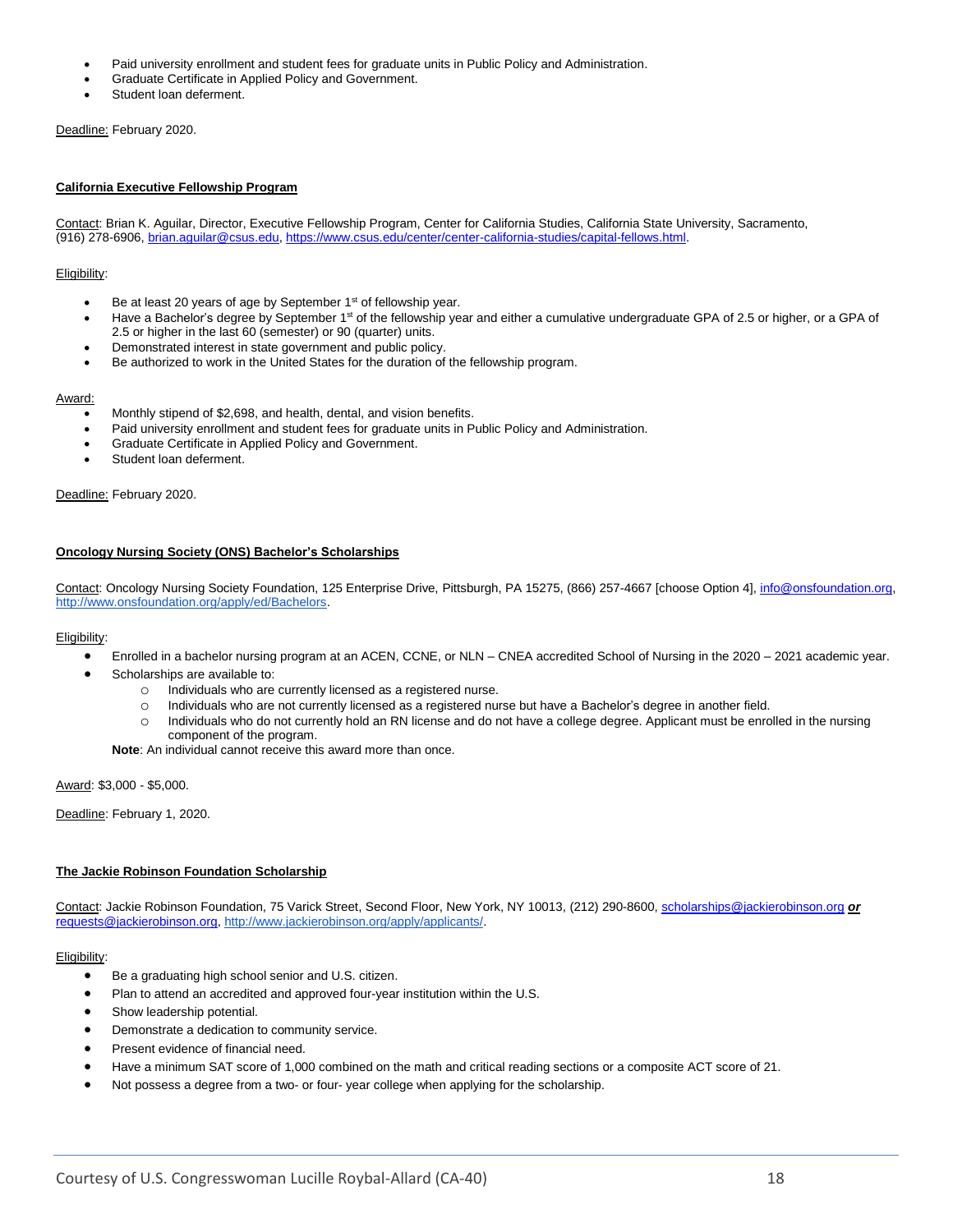Award: The Jackie Robinson Foundation provides scholarships of up to \$30,000/four years to minority high school students showing leadership potential and demonstrating financial need to attend an accredited four-year college or university of their choice.

Deadline: February 1, 2020 (5:00 p.m. Eastern Time).

#### **Harry S. Truman Scholarship Foundation**

Contact: Harry S. Truman Foundation, 712 Jackson Place NW, Washington, DC 20006, (202) 395-4831[, office@truman.gov,](mailto:office@truman.gov) [https://www.truman.gov.](https://www.truman.gov/)

#### Eligibility:

- Be a full-time junior-level student at a four-year institution pursuing a Bachelor's degree during the 2020-2021 academic year.
- Nominated by the Truman Scholarship Faculty Representative at his or her institution.
- In the upper quarter of his or her class.
- U.S. citizen or a U.S. National or you expect to receive your citizenship by the date the scholarship is awarded.
- Has an extensive record of public and community service, in addition to outstanding leadership potential and communication skills.
- Committed to a career in government or elsewhere in public service, as defined by the Foundation.

Award: Up to \$30,000 toward a public service-related graduate degree, attendance at the Truman Scholars Leadership Week, and entrance into the Summer Institute and Truman Fellows program following graduation.

Deadline: February 4, 2020 (11:59 p.m. in the time zone where you are located). Your school may have an earlier deadline.

#### **Lucille Roybal-Allard Student Art Competition (40th Congressional District residents only)**

Contact: Office of Rep. Lucille Roybal-Allard, Attn: Kim Tachiki-Chin, 500 Citadel Drive, Suite 320, Commerce, CA 90040, (323) 721-8790, [info@lrastudentartcomp.org,](mailto:info@lrastudentartcomp.org) [https://roybal-allard.house.gov/students/.](https://roybal-allard.house.gov/)

Eligibility: Must submit a qualifying art piece. Open to all high school students who live in California's 40<sup>th</sup> Congressional District. To find out if you live in the 40<sup>th</sup> Congressional District, go to [http://www.house.gov](http://www.house.gov/) and type in your zip code.

Award: The first-place winner will be awarded a \$1,000 scholarship and a trip to Washington, DC where they will attend the unveiling of his/her work in the U.S. Capitol. Runner-up and honorable mention winners are also eligible to win scholarships.

Deadline: To be determined.

#### **American Society for Microbiology (ASM) Undergraduate Research Fellowship (URF)**

Contact: American Society for Microbiology, Tiffani Fonseca, ASM Program Coordinator, 1752 N Street NW, Washington, DC 20036, (202) 942-9283, [fellowships@asmusa.org,](mailto:fellowships@asmusa.org) [https://www.asm.org/index.php/undergraduate-research-fellowship.](https://www.asm.org/index.php/undergraduate-research-fellowship)

#### Eligibility:

*Student candidates for the fellowship must:*

- Be an ASM member.
- Be a U.S. citizen, permanent resident, or DACA eligible.
- Be enrolled as a full-time matriculating undergraduate student during the 2020-2021 academic year at an accredited U.S. institution.
- Be involved in a research project.
- Have an ASM member at their home institution willing to serve as a mentor.
- Not receive financial support for research (i.e., Council for Undergraduate Research, Minority Access to Research Careers, Sigma Xi) during the fellowship.

#### *Faculty mentors must:*

- Have an appointment at the same institution as the student applicant.
- Be an ASM member.
- Have an ongoing research project.
- *The program requires a joint application from both the student and a faculty mentor. The faculty mentor must be an ASM member and willing to serve as the applicant's mentor for the duration of the research experience.*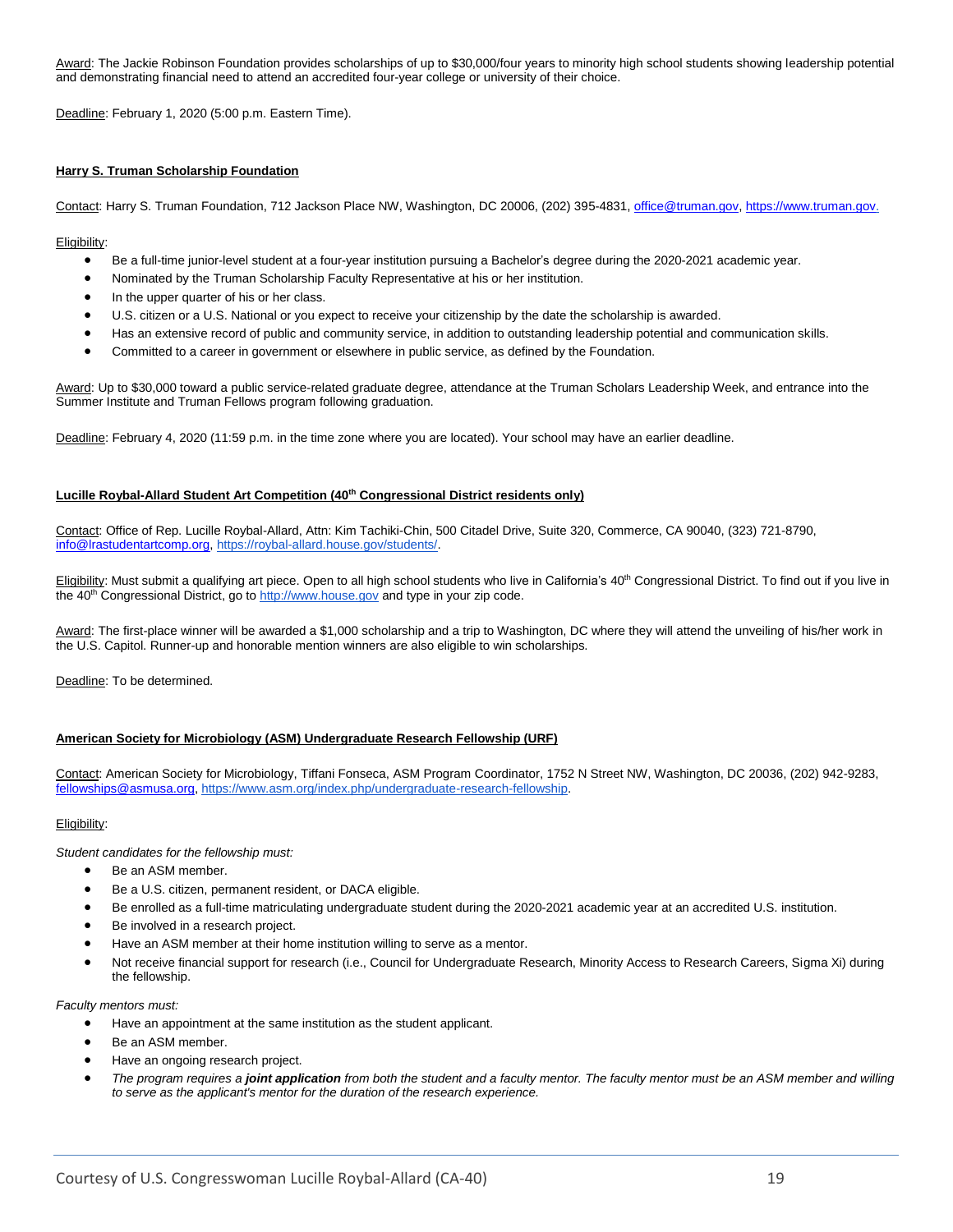Award: Up to \$4,000 for student stipend, and up to \$2,000 in travel support for students to present the results of the research project at the ASM Microbe Meeting. Travel funds are contingent upon acceptance of an abstract for ASM Microbe.

Deadline: February 15, 2020.

#### **Summer Academy for Mathematics and Science (SAMS)-Carnegie Mellon University**

Contact: Carnegie Mellon University Office of Admission, Summer Pre-College Programs, 5000 Forbes Avenue, Pittsburgh, PA 15213, (412) 268-7838, [admission-outreach@andrew.cmu.edu,](mailto:admission-outreach@andrew.cmu.edu) [https://admission.enrollment.cmu.edu/pages/access-sams.](https://admission.enrollment.cmu.edu/pages/access-sams)

#### Eligibility:

- Have a passion for science, technology, engineering, or math.
- Be at least 16 years of age.
- Be a U.S. citizen or permanent resident.
- Be a rising high school senior.
- Underrepresented minorities, families of low socioeconomic status, which may be indicated by eligibility for public assistance programs or free/reduced lunch programs, and students potentially first in their family to attend college are highly encouraged to apply.
- Attend a rural or inner-city high school with a historically low rate of admittance to top-tier colleges.

Award: An all-expense-paid (i.e. tuition, housing, and meals) six-week summer program at Carnegie Mellon University.

Deadline: February 15, 2020.

#### **LAGRANT Foundation Scholarship**

Contact: The LAGRANT Foundation, 633 West Fifth Street, 48<sup>th</sup> Floor, Los Angeles, CA 90071, (323) 469-8680[, tlfinfo@lagrant.com](mailto:tlfinfo@lagrant.com)[,](https://www.lagrantfoundation.org/Undergraduate%20Scholarships) [https://www.lagrantfoundation.org/Undergraduate%20Scholarships.](https://www.lagrantfoundation.org/Undergraduate%20Scholarships)

#### Eligibility:

- Be a U.S. citizen, a permanent resident, or an AB-540 student/DACA recipient.
- Be a member of one of the following ethnic groups: African American/Black, Asian American/Pacific Islander, Hispanic/Latino or Native American/Alaska Native.
- Be a full-time student at a four-year, accredited institution within the U.S., carrying a total of 12 units or more per semester/quarter.
- Have a minimum of GPA of 3.0 (if you do not meet this requirement, please see the application checklist on the website listed above).
- MUST major in a field of study that has an emphasis on advertising, marketing or public relations.
- Have at least one year to complete his/her degree from the time the scholarships are awarded.
- Recipient MUST be available to participate in the scholarship activities. If chosen, the applicant MUST attend TLF's scholarship activities to receive the scholarship. The applicant must make a one-year commitment to maintain contact with TLF to receive professional guidance and academic support.

Award: \$2,000 awards for undergraduates and \$3,250 awards for graduates.

<span id="page-19-0"></span>Deadline: February 28, 2020 (5:00 p.m. Pacific Time). *Scholarship applications that are complete and submitted by January 17, 2020 at 11:59 p.m. Pacific Time will be eligible for an extra 10 points.*

### **March Deadlines**

#### **Association of California Water Agencies (ACWA) Scholarship**

Contact: Association of California Water Agencies, 910 K Street, Suite 100, Sacramento, CA 95814, (916) 441-4545, [scholarships@acwa.com](mailto:scholarships@acwa.com)[,](https://www.acwa.com/about/scholarships/acwa-scholarship/) [https://www.acwa.com/about/scholarships/acwa-scholarship/.](https://www.acwa.com/about/scholarships/acwa-scholarship/)

- Be a California resident at the time of application.
- Be attending a University of California, California State University, or other accredited university at the start of the 2020-2021 academic year.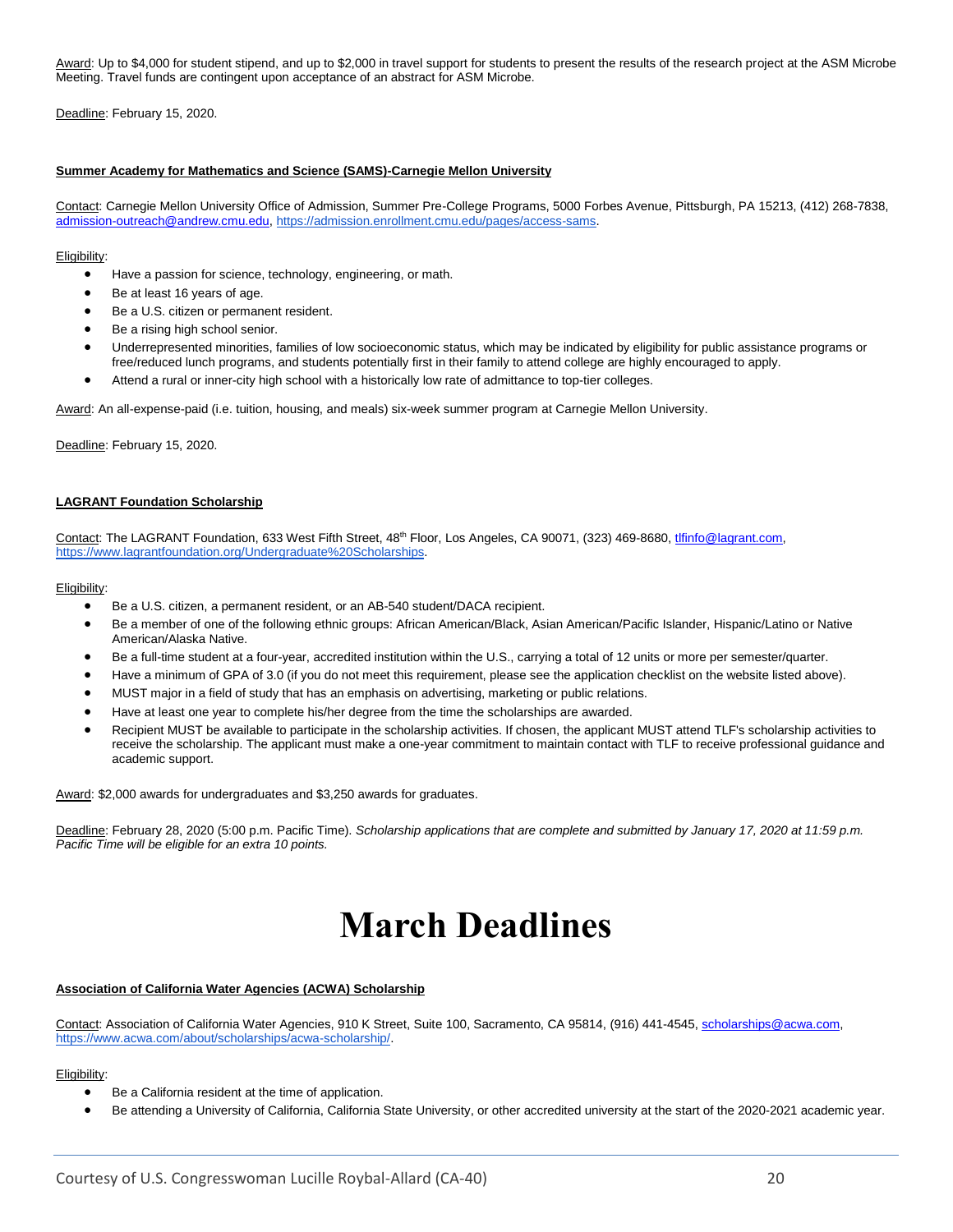- Be pursuing an undergraduate degree in a water resources-related field of study related to engineering, agricultural and/or urban water supply, environmental studies or public administration.
- Be at least a junior at the time of the award.
- Commit to full-time enrollment (12 semester units or 16 quarter units) for the entire 2020-2021 academic year.

Award: \$3,500 scholarships to selected applicants.

Deadline: March 1, annually.

#### **Association of California Water Agencies (ACWA) Clair A. Hill Scholarship**

Contact: Association of California Water Agencies, 910 K Street, Suite 100, Sacramento, CA 95814, (916) 441-4545, [scholarships@acwa.com](mailto:scholarships@acwa.com)[,](http://www.acwa.com/content/clair-hill-scholarship-0) [https://www.acwa.com/about/scholarships/clair-a-hill-scholarship/.](https://www.acwa.com/about/scholarships/clair-a-hill-scholarship/) 

#### Eligibility:

- Be a California resident at the time of application.
- Be attending an accredited University of California or California State University college at the start of the 2020-2021 academic year.
- Be pursuing an undergraduate degree in a water resources-related field of study related to engineering, agricultural and/or urban water supply, environmental studies or public administration.
- Be at least a junior at the time of the award.
- Commit to full-time enrollment (12 semester units or 16-quarter units) for the entire 2020-2021 academic year.

#### Award: \$5,000.

Deadline: March 1, annually.

#### **Association of California Water Agencies (ACWA) Stephen K. Hall Water Law & Policy Scholarship**

Contact: ACWA Scholarship Program, 910 K Street, Suite 100, Sacramento, CA 95814, (916) 441-4545[, scholarships@acwa.com](mailto:scholarships@acwa.com)[,](https://www.acwa.com/about/scholarships/stephen-k-hall-acwa-water-law-policy-scholarship/) [https://www.acwa.com/about/scholarships/stephen-k-hall-acwa-water-law-policy-scholarship/.](https://www.acwa.com/about/scholarships/stephen-k-hall-acwa-water-law-policy-scholarship/)

Eligibility:

- Be attending an accredited, public or private U.S. college at the start of the 2020-2021 academic year.
- Be pursuing a graduate degree (Master's, PhD, or law school) in water law and policy or public administration with a demonstrated concentration in the field of water resources.
- Commit to full-time enrollment (8 semester units or 10 2/3 quarter units) for the entire 2020-2021 academic year.

Award: \$10,000.

Deadline: March 1, annually.

#### **Sertoma's Communicative Disorders Scholarship**

Contact: Sertoma Headquarters, Attn: Communicative Disorders Scholarship, 1912 East Meyer Boulevard, Kansas City, MO 64132, (816) 333-8300, [https://sertoma.org/what-we-do/scholarships/.](https://sertoma.org/what-we-do/scholarships/)

#### Eligibility:

- Be a U.S. citizen.
- Be pursuing a graduate level degree in speech language pathology and/or audiology at a college or university in the U.S., accredited by ASHA's Council on Academic Accreditation.
- Have a minimum cumulative 3.5 GPA on a 4.0 scale for all undergraduate, graduate and doctoral level course work. This must include the fall 2019 semester.

#### Award: \$1,000.

Deadline: March 29 (4:00 p.m. Central Time), annually.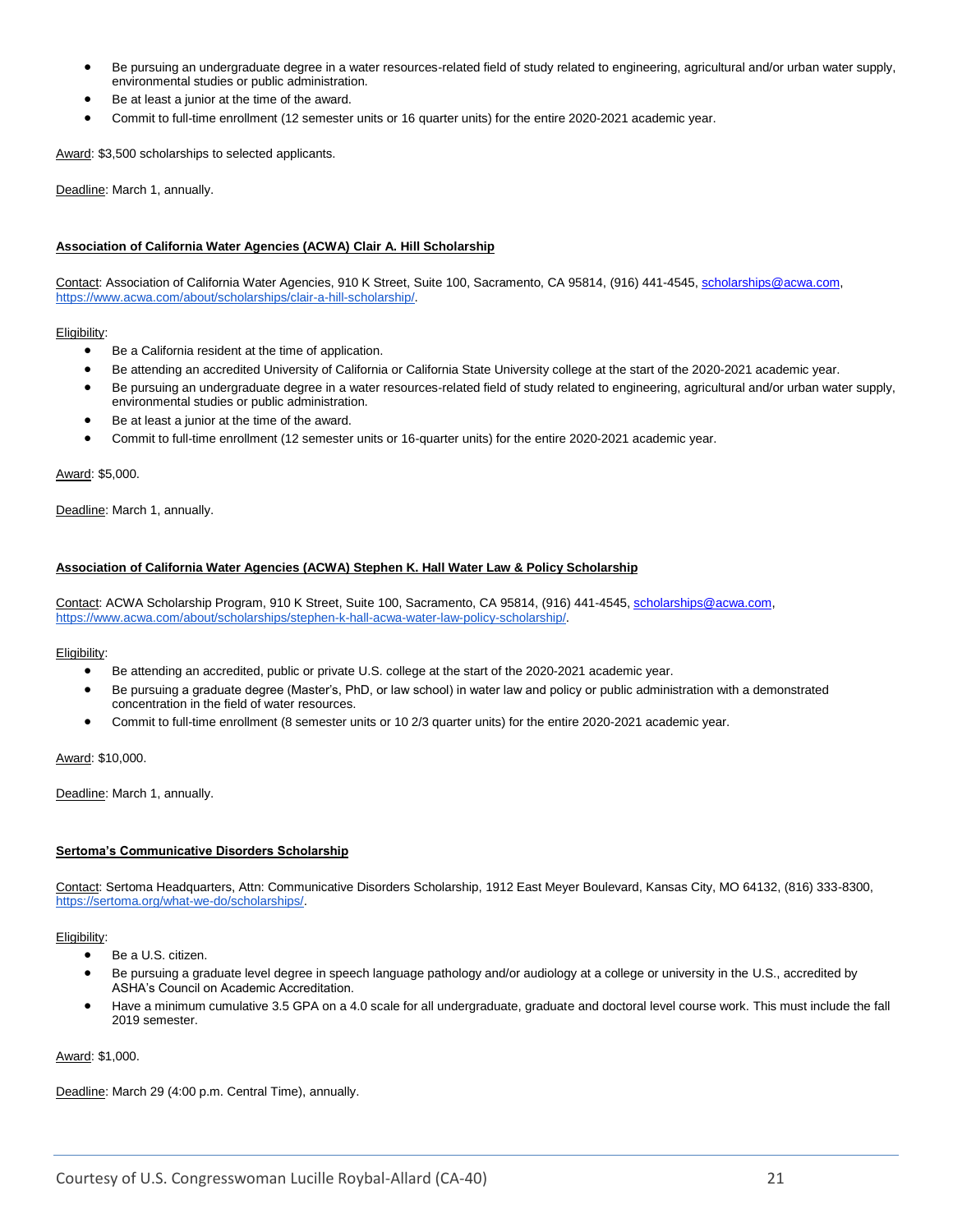#### **INROADS Internship Program**

Contact: INROADS, Inc., 10 South Broadway, Suite 1550, St. Louis, MO 63102, (314) 241-7488, info@INROADS.org *or* [recruitment@INROADS.org](mailto:recruitment@INROADS.org)[,](https://inroads.org/internships/apply/) [https://inroads.org/internships/apply/.](https://inroads.org/internships/apply/)

#### Eligibility:

- Be attending an accredited college/university.
- Be a full-time undergraduate college student with at least one summer or 27 credit hours remaining before graduating college.
- Have a cumulative GPA of 3.0 or higher.
	- o First semester college freshmen may apply with a 0.0.
- Major or career interest in business, finance, accounting, economics, engineering (STEM), supply chain management, computer science/MIS, healthcare, retail management and liberal arts.

Award: Paid multi-year internship with a top company.

<span id="page-21-0"></span>Deadline: INROADS accepts applications year-round, however, for priority consideration, it is recommended that college undergraduates submit their online internship application by March 31, 2020.

### **April Deadlines**

#### **American Fire Sprinkler Association (AFSA) High School Senior College Scholarship**

Contact: American Fire Sprinkler Association, 12750 Merit Drive, Suite 350, Dallas, TX 75251, [scholarship@firesprinkler.org,](mailto:scholarship@firesprinkler.org)  [https://www.afsascholarship.org/high-school-contest/hsstep1/.](https://www.afsascholarship.org/high-school-contest/hsstep1/)

Eligibility:

- Be a U.S. citizen or legal resident.
- Open to 2020-2021 high school seniors who want to pursue a college degree or trade school education.

Award: \$2,000 college scholarships.

<span id="page-21-1"></span>Deadline: April 1, 2020 (midnight Central Time).

### **May Deadlines**

#### **Families of Freedom Scholarship Fund**

Contact: Families of Freedom Scholarship Fund, c/o Scholarship America, One Scholarship Way, Saint Peter, MN 56082, (877) 862-0136, [info@familiesoffreedom.org,](mailto:info@familiesoffreedom.org) [http://www.familiesoffreedom.org/apply/.](http://www.familiesoffreedom.org/apply/)

#### Eligibility:

- Must be dependent children, spouses or domestic partners of 9/11 victims, including airplane crew and passengers; World Trade Center and Pentagon workers and visitors; and relief workers, including firefighters, emergency medical personnel, and law enforcement personnel, that were involved in the rescue efforts.
- Scholarships are available for children, including those born after September 11, 2001, who enroll in a program of postsecondary study by age 24. (Those children who turn 24 during their course of study must then continue their program of study uninterrupted, with the exception of summer vacations, in order to continue receiving scholarship assistance.)
	- Children must have been born prior to September 30, 2009 to be eligible.
- For more information, review the *[eligibility guidelines](http://www.familiesoffreedom.org/eligibility-guidelines)* on the Families of Freedom Scholarship Fund website listed above.

Award: Scholarships are based on each applicant's unique financial situation. Award amounts for eligible students may change yearly, based on changes in family finances, changes in tuition rates, and current actuarial projections for the Fund. Students who show no financial need may receive a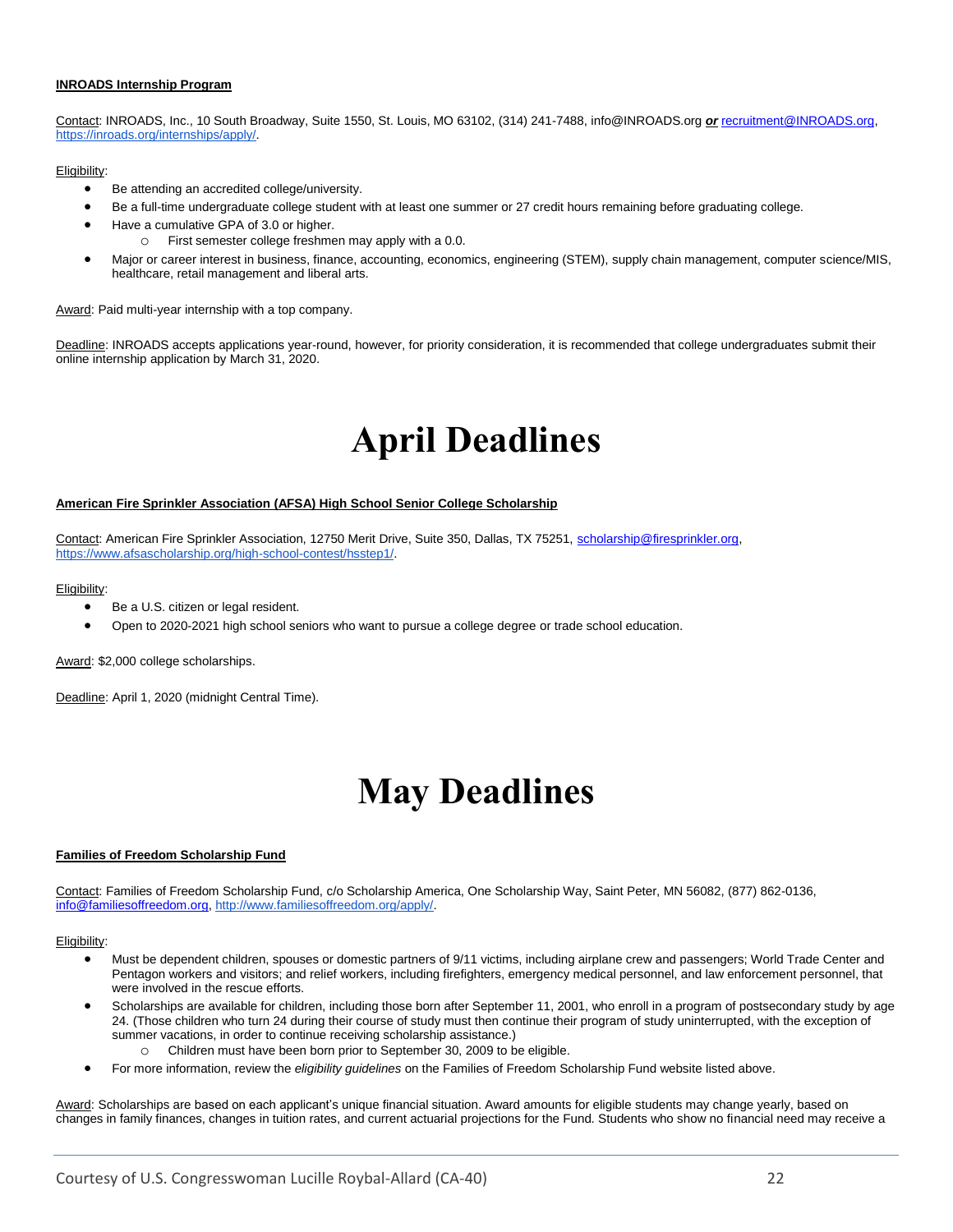modest award for up to four years, or the part-time equivalent, from one of various Families of Freedom sub-funds. These awards may be used for education-related expenses.

Deadline: May 15, 2020.

#### **Betty Stevens-Frecknall Scholarship**

Contact: Foundation for IT Education, 500 North Michigan Avenue, Suite 600, Chicago, IL 60611, [http://www.edfoundation.org/bettystevensfrecknallscholarship.htm.](http://www.edfoundation.org/bettystevensfrecknallscholarship.htm)

#### Eligibility:

- Be a declared computer science/CIS/MIS/IT major with an overall and major GPA of at least 3.0 on a 4.0 scale (or equivalent).
- Be a student who has satisfactorily completed at least one full semester of college (12 semester hours or equivalent).
- Be enrolled as a full-time (12 semester hours or equivalent) undergraduate student at an accredited institution in the U.S.
- Be a U.S. citizen or permanent resident.

Award: \$2,000.

Deadline: May 31, 2020.

#### **Full Circle Scholarship**

Contact: American Indian College Fund, 8333 Greenwood Boulevard, Denver, CO 80221, (800) 776-3863[, info@collegefund.org,](mailto:info@collegefund.org) [https://collegefund.org/student-resources/scholarships/scholarship-programs/.](https://collegefund.org/student-resources/scholarships/scholarship-programs/)

#### Eligibility:

- Be a U.S. citizen or a Canadian eligible to attend college in the U.S. under provisions of the Jay Treaty.
- Be enrolled in a certificate, Associate, Bachelor's, or graduate program at an accredited tribal, public, or private (non-profit) college or university.
- Be enrolled full-time.
- Be registered as an enrolled member of a federal or state recognized tribe, or a descendant of at least one grandparent or parent who is an enrolled tribal member. Alaska Natives may use Native Corporation membership. [Learn how to prove descent or trace Indian ancestry.](https://www.doi.gov/tribes/trace-ancestry)
- Have a minimum cumulative GPA of 2.0. Your scholarship may require a higher GPA to maintain eligibility.
	- Students attending TCUs with less than a 2.0 GPA may be considered for Tribal College and University scholarships; however, each TCU makes this determination individually.

Award: The amount of the award varies annually as it is based on interest earned on the funds in the account.

<span id="page-22-0"></span>Deadline: May 31, annually.

### **June Deadlines**

#### **Federal Pell Grant**

Contact: U.S. Department of Education, 400 Maryland Avenue SW, Washington, DC 20202, (800) 433-3243[, https://studentaid.ed.gov/sa/node/11.](https://studentaid.ed.gov/sa/node/11) 

Eligibility:

- Awarded only to undergraduate students who display exceptional financial need and have not earned a Bachelor's, graduate, or professional degree. (In some cases, however, a student enrolled in a post-baccalaureate teacher certification program might receive a Federal Pell Grant.)
- You are not eligible to receive a Federal Pell Grant if you are incarcerated in a federal or state penal institution or are subject to an involuntary civil commitment upon completion of a period of incarceration for a forcible or non-forcible sexual offense.

Award: Amounts can change yearly. The maximum Federal Pell Grant award is \$6,095 for the 2019–20 award year (July 1, 2019, to June 30, 2020).

Deadline: June 30, 2020.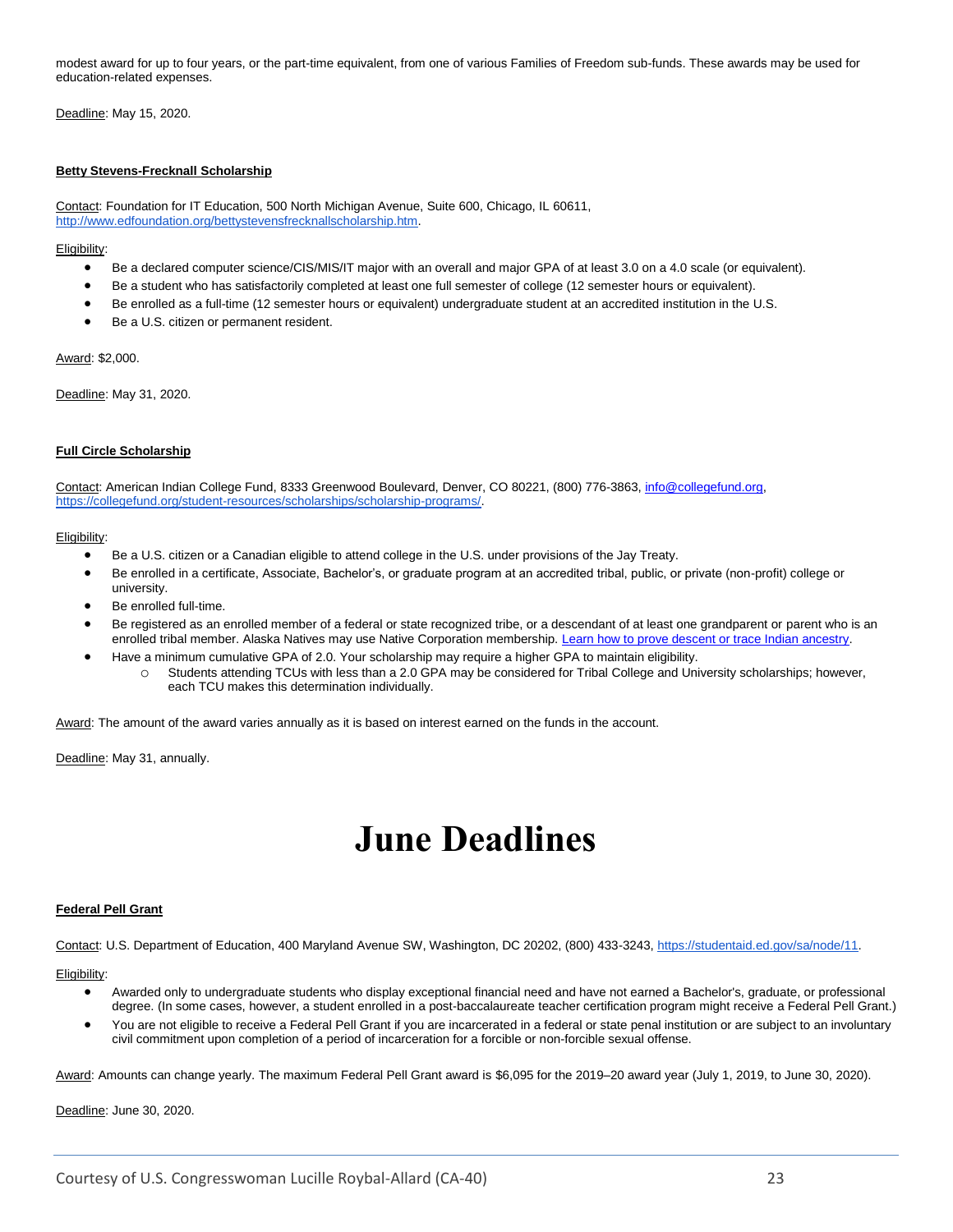# **July Deadlines**

#### <span id="page-23-0"></span>**American Indian Graduate Center (AIGC) Scholarships & Fellowships**

Contact: American Indian Graduate Center, 3701 San Mateo NE, Unit 200, Albuquerque, NM 87110, (505) 881-4584, [fellowships@aigcs.org,](mailto:fellowships@aigcs.org) [https://www.aigcs.org/aigc-scholarship-fellowship-opportunities.](https://www.aigcs.org/aigc-scholarship-fellowship-opportunities)

Eligibility:

- Be seeking a full-time degree at a nationally or regionally accredited higher education institution in the U.S.
- All applicants must be able to demonstrate tribal affiliation through the submission of a Tribal Eligibility Certificate.
	- o The TEC is due on the day the application is due. Individuals applying for multiple opportunities should submit just one TEC to AIGC.
- Each opportunity has specific affiliation requirements; please review the specific criteria that you are applying for to ensure eligibility.

Award: Each AIGC scholarship has its own award amount.

<span id="page-23-1"></span>Deadline: All applicants must be able to demonstrate financial need through submission of a Financial Needs form (FNF) (due by July 15 each year) and the Free Application for Federal Student Aid (FAFSA).

# **August Deadlines**

#### **American Fire Sprinkler Association (AFSA) 2nd Chance Scholarship**

Contact: American Fire Sprinkler Association, 12750 Merit Drive, Suite 350, Dallas, TX 75251, scholarship@firesprinkler.org, [https://www.afsascholarship.org/secondchance/.](https://www.afsascholarship.org/secondchance/)

#### Eligibility:

- Be a U.S. citizen or legal resident with a high school diploma, GED or equivalent.
- Award is NOT based on financial need, GPA or demographic criteria.

Award: Five \$1,000 college scholarships. Funds are payable to the winner's college/university or certified trade school in the United States. Winner must enroll or already be enrolled for spring 2020 session.

Deadline: August 31, 2020 (11:59 p.m. Central Time).

### <span id="page-23-2"></span>**Multiple Date Deadlines**

#### **Women's Congressional Policy Institute – General Internship**

Contact: Women's Congressional Policy Institute, 409 12<sup>th</sup> Street, SW Suite 702, Washington, DC 20024, (202) 554-2323, internships@wcpinst.org, [https://www.wcpinst.org/who-we-are/work-with-us/.](https://www.wcpinst.org/who-we-are/work-with-us/)

- Interest in women's issues, excellent written and oral communication skills, careful attention to detail, and can work independently and as part of a team.
- Proficient in Microsoft Excel.
- Previous experience with social media platforms is a plus.
- Open to undergraduate students of all disciplines/majors.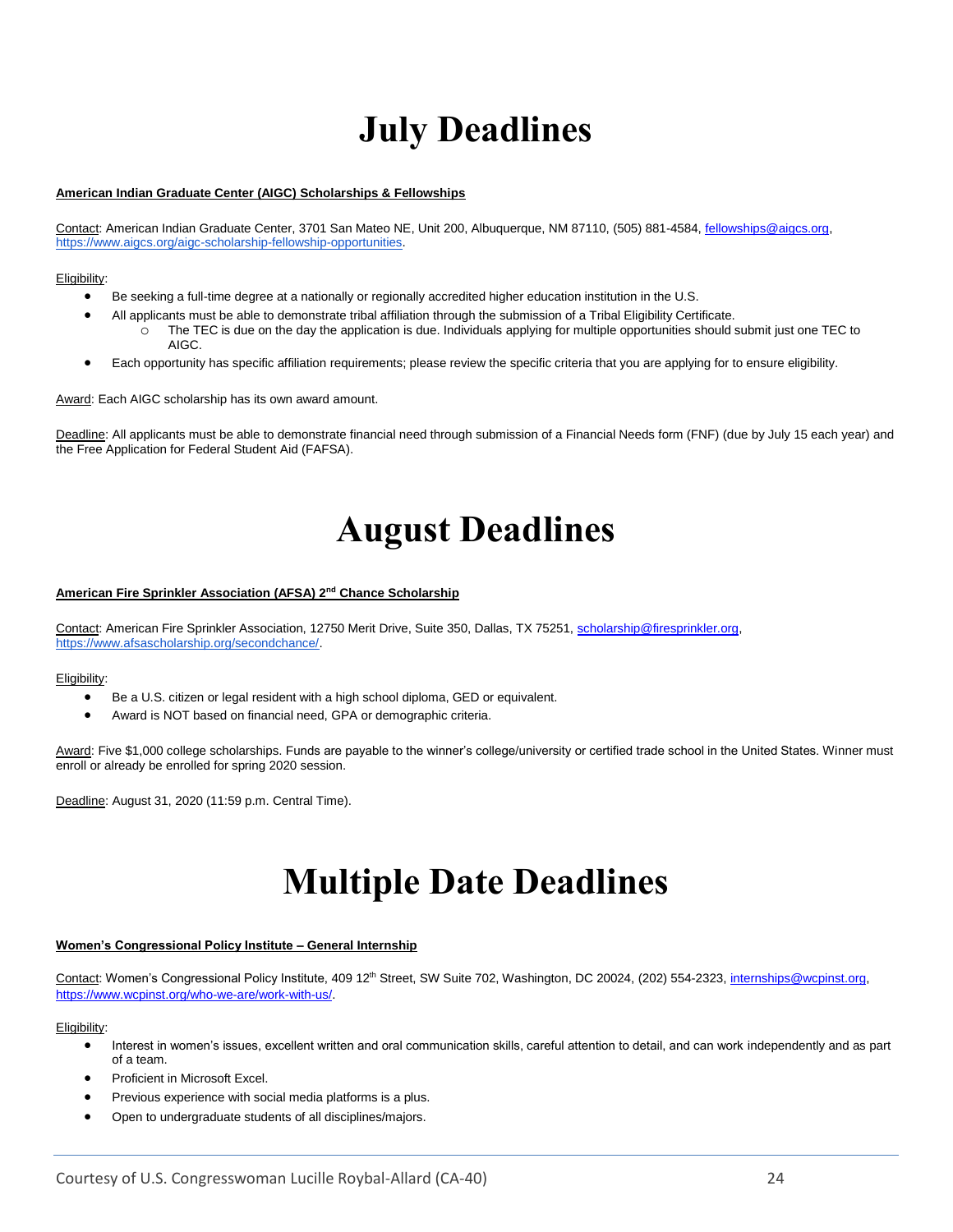#### Award: Paid internship.

#### Deadline:

- Summer: Opens December 1 Closes February 15.
- Fall: Open April 20 Closes June 15.
- Winter/ Spring: Opens September 1 Closes November 15.

#### **Women's Congressional Policy Institute – Communications/Development Internship**

Contact: Women's Congressional Policy Institute, 409 12<sup>th</sup> Street, SW Suite 702, Washington, DC 20024, (202) 554-2323, internships@wcpinst.org, [https://www.wcpinst.org/who-we-are/work-with-us/.](https://www.wcpinst.org/who-we-are/work-with-us/)

#### Eligibility:

- Excellent oral and communication skills.
- Genuine interest in development/ fundraising work.
- Undergraduate student.

Award: Paid internship.

#### Deadline:

- Summer: Opens December 1 Closes February 15.
- Fall: Open April 20 Closes June 15.
- Winter/ Spring: Opens September 1 Closes November 15.

#### **Swackhamer Disarmament Video Contest**

Contact: Nuclear Age Peace Foundation, 1622 Anacapa Street, Santa Barbara, CA 93101, (805) 965-3443[, wagingpeace@napf.org](mailto:wagingpeace@napf.org)[,](http://www.peacecontests.org/) [http://www.peacecontests.org/.](http://www.peacecontests.org/)

Eligibility: Submit a short (2-3 minute) video on the importance of U.S. leadership for a nuclear weapons-free world. Please visit the listed website for more information.

Award: First Place: \$500, Second Place: \$300, Third Place: \$200.

Deadline: The specific topic is announced on February 1, annually. Deadline for submissions is April 1, annually.

#### **Ron Brown Scholar Program**

Contact: Ron Brown Scholar Program, 1160 Pepsi Place, Suite 206, Charlottesville, VA 22901, (434) 964-1588[, info@ronbrown.org,](mailto:info@ronbrown.org) [http://www.ronbrown.org.](http://www.ronbrown.org/)

#### Eligibility:

- Be a US citizen or hold a permanent resident visa card.
- Be of Black/African American heritage.
- Be a current high school senior at the time of your application.
- Excel academically.
- Exhibit exceptional leadership potential.
- Participate in community service activities.
- Demonstrate financial need.

Award: \$40,000 (\$10,000 annually over four years) for use at any accredited four-year college or university.

#### Deadline:

- Early Applicant Deadline: November 1, 2020 (postmarked).
- Final Deadline: January 9, 2020 (postmarked).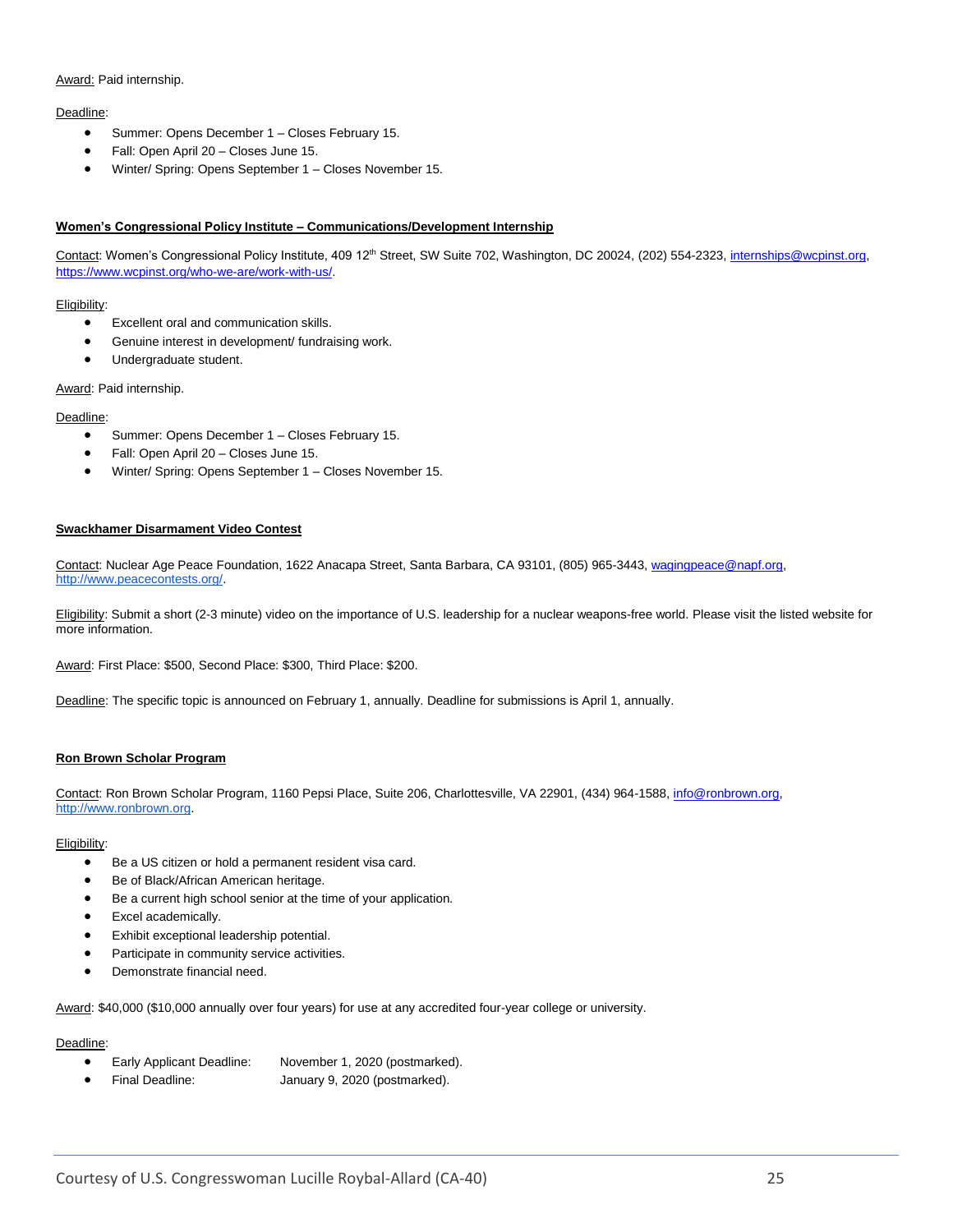#### **California Federation of Teachers (CFT) Raoul Teilhet Scholarship**

Contact: California Federation of Teachers Leslye Osegueda, Administrative Assistant, 2900 Bristol Street, Suite C107, Costa Mesa, CA 92626, (714) 754-6638, [losegueda@cft.org,](mailto:losegueda@cft.org) or Maria Artiaga (818) 843-8226[, http://cft.org/member-services/scholarships/raoul-teilhet-scholarships.html.](http://cft.org/member-services/scholarships/raoul-teilhet-scholarships.html)

#### Eligibility:

- Award selection is based on academic achievement, special talents and skills, participation in extracurricular activities, community service, and financial need.
- Student must be listed as a dependent on their parents' or guardians' tax return to be eligible for this scholarship.
- Parent(s) or guardian(s) must be a member of the California Federation of Teachers and will be asked to have their local union president verify union membership.
- High school students who received scholarships are not eligible for another Teilhet Scholarship as continuing college students. Continuing college students who received Raoul Teilhet Scholarships are not eligible to apply again.

Award: \$1,000 - \$3,000. Scholarships are awarded for any one year of higher education.

#### Deadline:

- High school seniors: December 15, 2019.
- College students: June 15, 2020.

#### **National Aeronautics and Space Administration (NASA) History Program Office Student Internships**

Contact: NASA, Dr. Bill Barry, NASA Chief Historian, NASA History Program Office, (202) 358-0384, [bill.barry@nasa.gov](mailto:bill.barry@nasa.gov) *or* [hq-histinfo@nasa.gov](mailto:hq-histinfo@nasa.gov)[,](https://history.nasa.gov/interncall.htm) [https://history.nasa.gov/interncall.htm.](https://history.nasa.gov/interncall.htm)

#### Eligibility:

- Be a U.S. citizen, currently enrolled and in good standing in an accredited college or university.
- Possess strong research and writing skills.
- A background in history, science, engineering or related academic fields is preferable.
- Experience with social media, web publication, and editing is highly desirable.
- The work location is NASA Headquarters in Washington, DC. A security background check will be conducted on those selected for the internship.

Award: There are three internship periods: fall, spring, and summer. Interns typically work 20 hours per week for 10 weeks for the fall and spring terms. For the summer, interns work at least 30 hours per week for 8-10 weeks.

**Note**: Internships are unpaid, and housing is not provided.

#### Deadline:

- Fall: June 1, annually.
- Spring: October 1, annually.
- Summer: February 1, annually.

#### **Science News Internship**

Contact: Society for Science & the Public, Kyle Plantz, Editorial Assistant-Science News, 1719 N Street NW, Washington, DC 20036, (202) 785-2255, [kplantz@sciencenews.org,](mailto:kplantz@sciencenews.org) [https://www.societyforscience.org/science-news-internship.](https://www.societyforscience.org/science-news-internship)

#### Eligibility:

- People planning careers in science writing.
- Preference is given to people completing an advanced degree in journalism with an emphasis in science writing.
- Skilled writers working toward an advanced degree in one of the sciences and experienced journalists in transition to a science specialty are also considered.

Award: Three-month internship with \$600 per week stipend.

Deadline: Visit website for 2020 deadlines.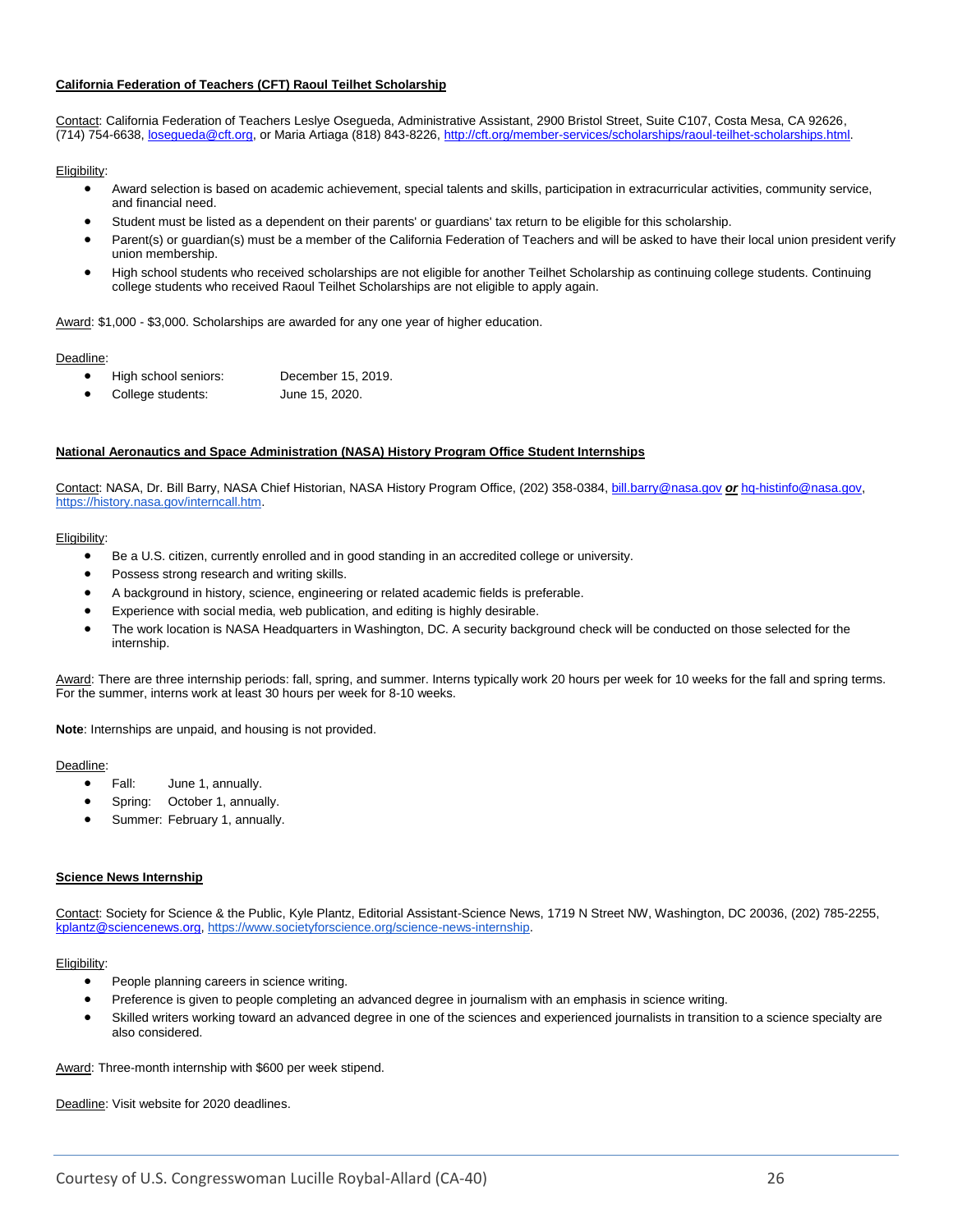#### **Ayn Rand Novels Essay Contests**

Contact: Ayn Rand Institute, Anthony Loy, Student Outreach Coordinator, 6 Hutton Centre Drive, Suite 600, Santa Ana, CA 92707, (949) 222-6550, Ext. 247, [essays@aynrand.org,](mailto:essays@aynrand.org) [http://www.aynrand.org/students/essay-contests.](http://www.aynrand.org/students/essay-contests)

Eligibility: Three essay contests for the novels:

- *Anthem*: 8  $8<sup>th</sup>$ ,  $9<sup>th</sup>$  and  $10<sup>th</sup>$  graders.
- Anthem: 11<sup>th</sup> and 12<sup>th</sup> graders.
- The Fountainhead: 11<sup>th</sup> and 12<sup>th</sup> graders.
- Atlas Shrugged: 12<sup>th</sup> graders, college undergraduates and graduate students.

#### Award: \$25 - \$25,000.

#### Deadlines:

• Visit website for 2020 deadline.

#### **Congressional Hispanic Caucus Institute (CHCI) - Congressional Internship Program**

Contact: Congressional Hispanic Caucus Institute (CHCI), Sasha Frausto, College Programs Manager, 1128 16<sup>th</sup> Street NW, Washington, DC 20036, (202) 543-1771, [sfrausto@chci.org,](mailto:sfrausto@chci.org) [https://chci.org/programs/congressional-internship-program/.](https://chci.org/programs/congressional-internship-program/)

#### Eligibility:

- Individuals who will graduate in the May or June prior to the summer session are NOT eligible, but are eligible to participate in the Public Policy Fellowship Program.
- Community college individuals graduating in June are eligible for the summer session if they are transferring to a new institution come the fall semester. If selected, they will be required to provide confirmation of enrollment at new institution for the fall semester.
- Must currently be enrolled full time and working towards their undergraduate degree.
	- o Spring 2020 Program: Be enrolled full time during fall 2019 semester/quarter.
	- o Summer 2020 Program: Be enrolled full time during spring 2020.
	- o Fall 2020 Program: Be enrolled full time during spring 2020 **OR** summer 2020 (summer enrollment not required).
	- o **Note**: If selected as a finalist, all individuals will be required to provide confirmation of enrollment to participate in the program.
- High academic achievement (preference of 3.0 GPA or higher).
- Display evidence of leadership skills and potential for leadership growth.
- Demonstrated commitment to public service-oriented activities.
- Superior analytical skills, outstanding oral and written communication skills
- Be a U.S. citizen, lawful permanent resident, asylum seeker, or individual who is lawfully authorized to work full-time without restriction for any U.S. employer and who, at the time of application, possess lawful evidence of employment authorization.
- **Note**: Individuals who are seeking consideration under the Deferred Action for Childhood Arrivals (DACA) policy must possess an Employment Authorization Document at the time of application.

#### Award:

- Congressional office Internship placement.
	- o Spring 2020: January 27 April 17, 2020 (12 weeks).
	- o Summer 2020: May 26 July 31, 2020 (10 weeks).
	- o Fall 2020: August 24 November 13, 2020 (12 weeks).
- - Note: The following placement dates are subject to change with the release of the congressional calendar, expected before the end of 2019.
- Pay: \$3,750 (fall/spring), \$3,125 (summer).
- Domestic round-trip transportation to Washington, DC.
- Housing (all expenses covered).
- Academic credit towards undergraduate degree.
- Leadership training, networking and more.

#### Deadline:

- Spring 2020: October 15, 2019.
- Summer 2020: December 1, 2019.
- Fall 2020: February 15, 2020.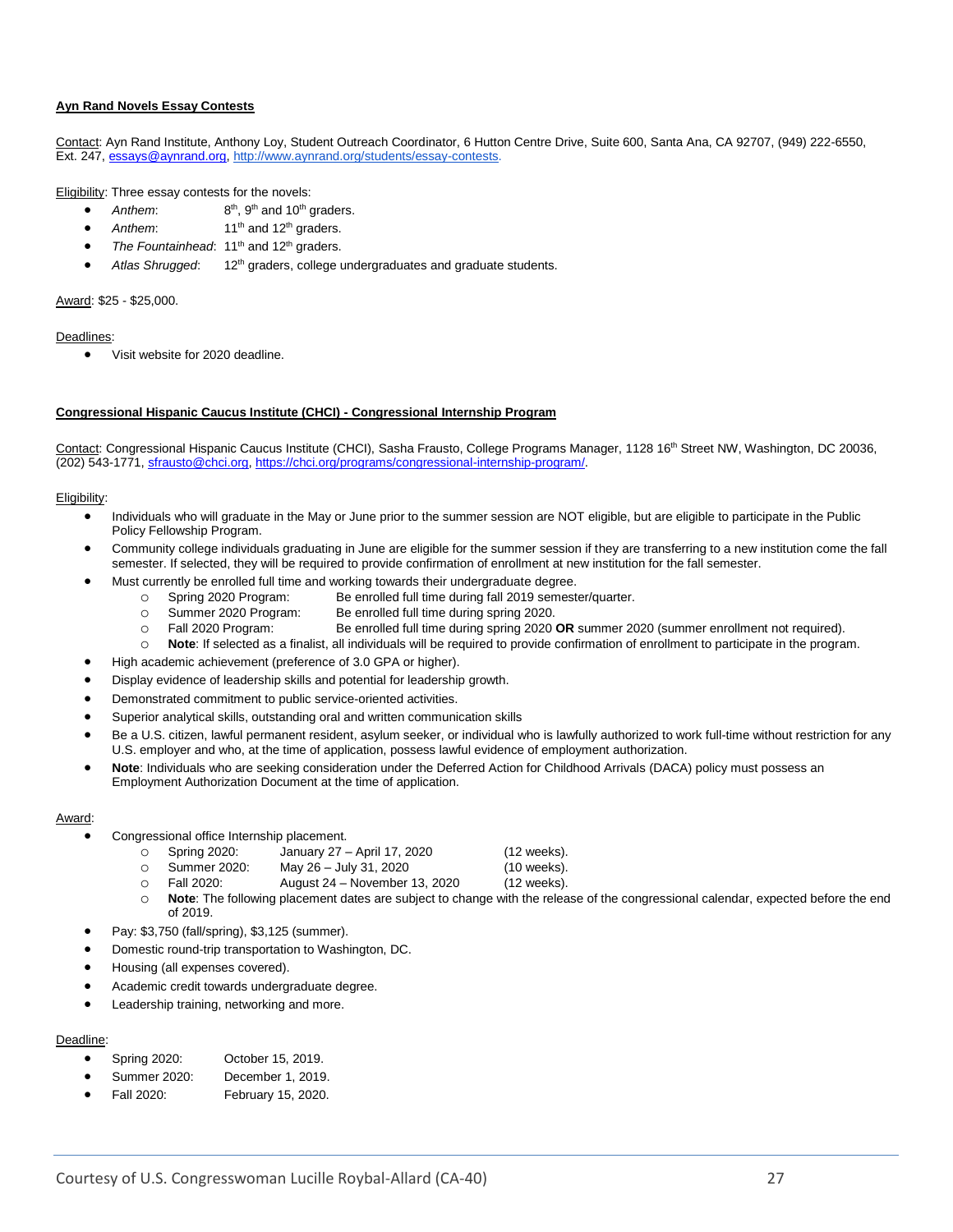#### **Congresswoman Lucille Roybal-Allard Los Angeles District Office Internship**

Contact: Office of Congresswoman Lucille Roybal-Allard, Vanessa Martinez, Intern Coordinator, 500 Citadel Drive, Suite 320, Commerce, CA 90040, (323) 721-8790, [vanessa.martinez2@mail.house.gov,](mailto:vanessa.martinez2@mail.house.gov) [http://roybal-allard.house.gov/ConstituentServices/Internships.htm.](http://roybal-allard.house.gov/ConstituentServices/Internships.htm)

Eligibility: College students with a strong commitment to serve the community, excellent communication skills, solid technical skills (Word, Excel, etc.), and who thrive in a team environment. Residents of the 40<sup>th</sup> Congressional District strongly encouraged to apply.

Award: Unpaid internship, school credit may be earned.

Deadline: Applications accepted on a rolling basis, contact for details.

#### **Congresswoman Lucille Roybal-Allard Washington, DC Office Internship**

Contact: Office of Congresswoman Lucille Roybal-Allard, James Randaccio, Intern Coordinator, 2083 Rayburn House Office Building, Washington, DC 20515, (202) 225-1766, [James.Randaccio@mail.house.gov,](mailto:James.Randaccio@mail.house.gov) [http://roybal-allard.house.gov/ConstituentServices/Internships.htm.](http://roybal-allard.house.gov/ConstituentServices/Internships.htm)

Eligibility: College students with a strong commitment to public service, excellent communication skills, solid technical skills (Word, Excel, etc.), and who thrive in a team environment. Residents of the 40<sup>th</sup> Congressional District strongly encouraged to apply.

Award: School credit may be earned, a needs-based stipend may be included, contact for details.

<span id="page-27-0"></span>Deadline: Applications accepted on a rolling basis, contact for details.

### **Visit Website for Deadlines**

#### **Hispanic Engineer National Achievement Awards Corporation (HENAAC) Scholars Program**

Contact: HENAAC, 3900 Whiteside Street, Los Angeles, CA 90063, (323) 262-0997[, scholars@greatmindsinstem.org,](mailto:scholars@greatmindsinstem.org) [http://www.greatmindsinstem.org/scholarships/.](http://www.greatmindsinstem.org/scholarships/)

Eligibility:

- Demonstrate merit through academic achievements, leadership, and campus/community activities.
- Be pursuing a science, technology, engineering, or math degree.
- Have an overall minimum GPA of 3.0 or higher on a 4.0 scale.
- Be of Hispanic origin and/or must significantly demonstrate leadership or service within the Hispanic community.
- Recipients must be enrolled in an accredited undergraduate or graduate program for the upcoming fall semester, at an accredited two-year or four-year college/university in the U.S. or its territories.

Award: \$500 - \$10,000, transportation to the annual HENAAC Conference, and a listing in the HENAAC Scholars press release.

Deadline: Visit website for 2020 deadline.

#### **Smithsonian Fellowships**

Contact: 600 Maryland Ave SW, Washington DC 20002, (202) 633-1000, [https://www.smithsonianofi.com/fellowship-opportunities/.](https://www.smithsonianofi.com/fellowship-opportunities/)

Eligibility:

• Each unit of Smithsonian fellowships offers a range of learning opportunities. Each unit of the Smithsonian (Natural History Museum, Smithsonian Libraries, American Art Museum, etc.) best understands the learning opportunities it can offer, and individual units directly manage their own fellowship applications.

Award: Please visit site.

Deadline: Rolling basis.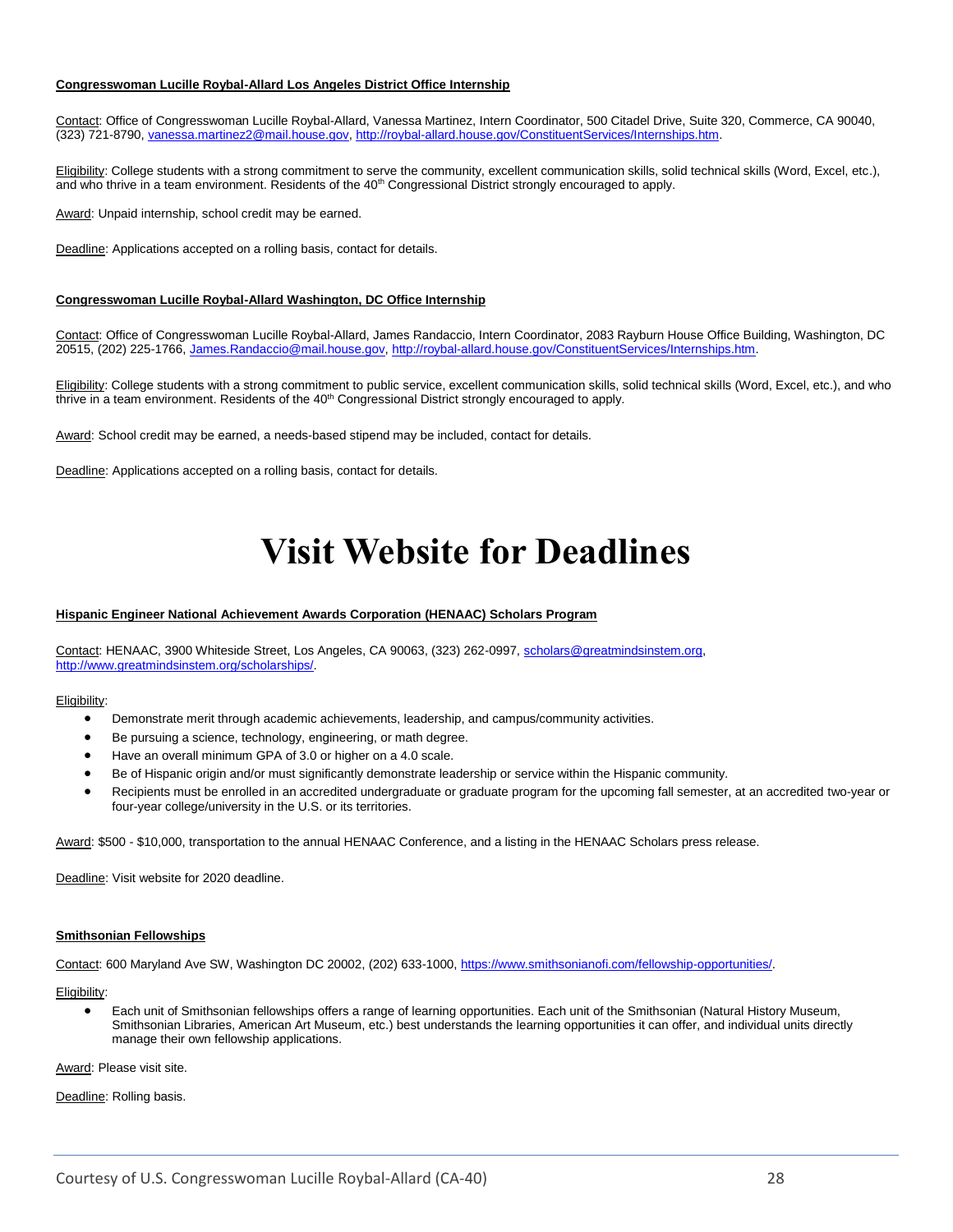#### **Smithsonian Internships**

Contact: 600 Maryland Ave SW, Washington DC 20002, (202) 633-1000, [https://www.smithsonianofi.com/internship-opportunities/.](https://www.smithsonianofi.com/internship-opportunities/)

Eligibility:

• Each unit of Smithsonian internships offers a range of learning opportunities. Each unit of the Smithsonian (Natural History Museum, Smithsonian Libraries, American Art Museum, etc.) best understands the learning opportunities it can offer, and individual units directly manage their own internship applications.

Award: Please visit site.

Deadline: Rolling basis.

#### **Women's Congressional Policy Institute – Fellowship**

Contact: Women's Congressional Policy Institute, 409 12<sup>th</sup> Street, SW Suite 702, Washington, DC 20024, (202) 554-2323, [https://www.wcpinst.org/our](https://www.wcpinst.org/our-work/congressional-fellows/application-and-faq/)[work/congressional-fellows/application-and-faq/.](https://www.wcpinst.org/our-work/congressional-fellows/application-and-faq/)

Eligibility:

- Students who are currently enrolled in a graduate program or who have completed a program within the past two years.
- Applicants are strongly recommended to complete at least nine hours of graduate coursework before applying to display serious interest in research and policy making relevant to issues affecting women and their families.
- Legally eligible to work in the United States.

Award: Fellows will receive a stipend for seven months in 2020 funding is provided for health insurance. Fellows are responsible for transportation to and from Washington, and for finding living arrangements.

Deadline: The deadline for applications for the 2020 Class of Fellows was Monday, June 3,2019. The application cycle is now closed. Semifinalist were interviewed in July and awards were announced in August.

#### **Scholarships of Montebello**

Contact: P.O. Box 1938, Montebello, CA 90640, [ssofmontebello@gmail.com,](mailto:ssofmontebello@gmail.com) [http://www.scholarshipsforscholarsofmontebello.org/.](http://www.scholarshipsforscholarsofmontebello.org/)

#### Eligibility:

- H*igh school seniors must be from the following Montebello Unified School District only:* Bell Gardens High School, Montebello High School, Schurr High School, Applied Technology Center and Vail High School.
	- Must demonstrate financial need (must provide one of the following).
		- o Copy of Dream Act Application (you must provide this if you are an AB540 student).
			- o FAFSA application (If you are eligible).
			- o Latest tax documents proving family income.
- Minimum 2.75 GPA.

#### Award: \$950-\$2,000 renewable.

Deadline: The 2019 deadline closed; visit website for the 2020 deadline.

#### **Edison Scholars: The Makers of Tomorrow**

Contact: Edison Scholars: The Makers of Tomorrow, [https://www.edison.com/home/community/edison-scholars.html.](https://www.edison.com/home/community/edison-scholars.html) 

#### Eligibility:

- Be a high school senior and show financial need.
- Have a minimum GPA of 3.0.
- Live in Southern California Edison's service territory.
- Plan to attend a four-year college or university and major in: computer and information systems, engineering, engineering technology, management information systems, mathematics, natural resources and conservation or physical sciences.

Award: \$40,000.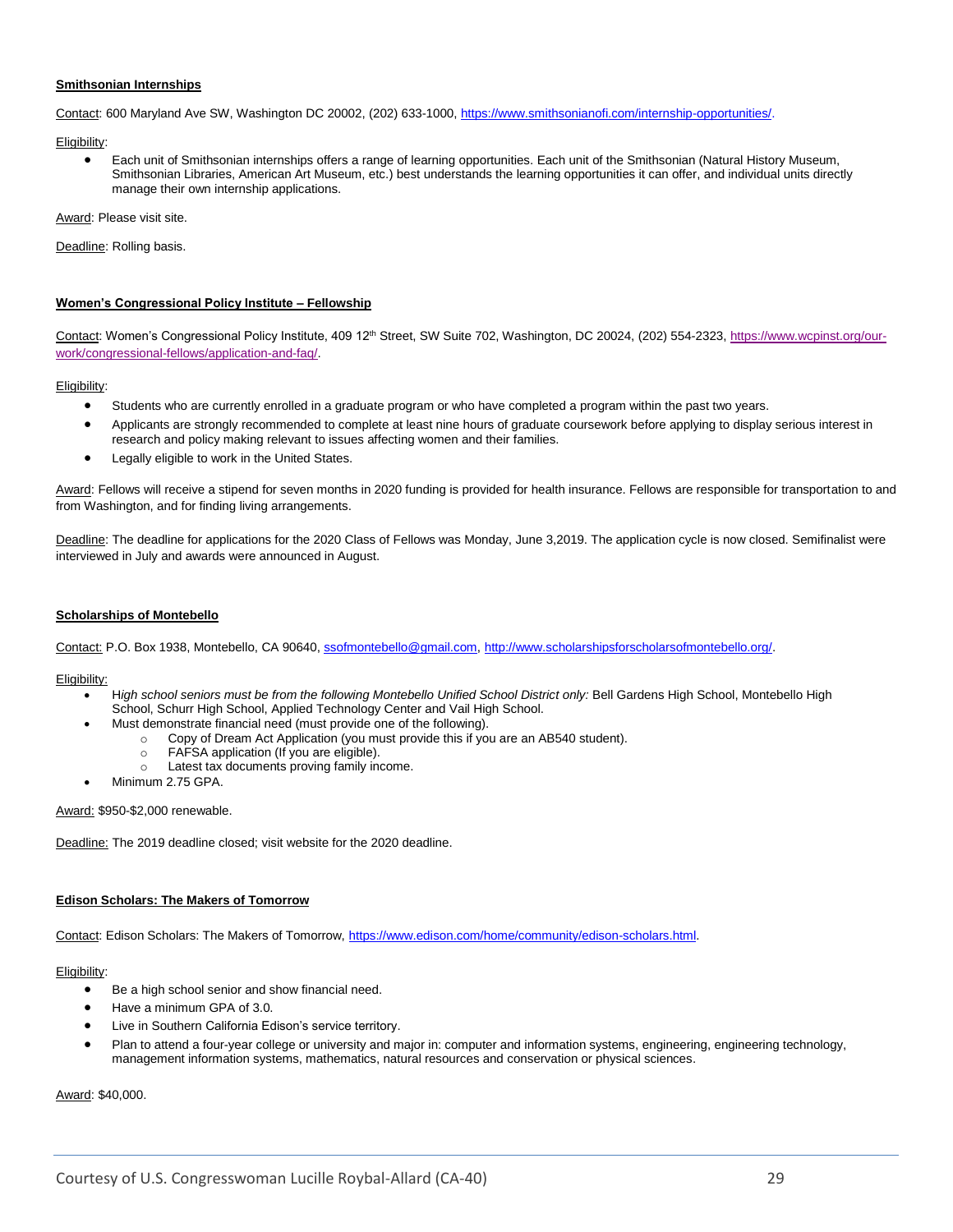Deadline: Information regarding the 2020 scholarship will be posted to their website on October 1, 2019.

#### **California Strawberry Scholarship**

Contact: California Strawberry Scholarship Program, 180 Westridge Drive, Suite 101, Watsonville, CA 95046, (831) 724-1301, [scholarships@calstrawberry.org,](mailto:scholarships@calstrawberry.org) [https://www.calstrawberry.com/en-us/Scholarships.](https://www.calstrawberry.com/en-us/Scholarships)

#### Eligibility:

- First-time applicants must have a parent who is currently employed as a California strawberry field worker for the current and prior two harvest seasons. (Applicants may also qualify if they are employed as a California strawberry fieldworker.)
- Be enrolled full-time in a trade school, community college, four-year university, or graduate/professional program during the period for which scholarship is requested.
- Maintain a minimum GPA of 2.0 or greater.

#### Award: Varies.

Deadline: Visit website for 2020 deadline.

#### **GE-Reagan Foundation Scholarship Program**

Contact: 40 Presidential Drive, Simi Valley, CA 93065, (805) 522-2977, [info@reaganfoundation.org,](mailto:info@reaganfoundation.org)  [https://www.reaganfoundation.org/education/scholarship-programs/ge-reagan-foundation-scholarship-program/.](https://www.reaganfoundation.org/education/scholarship-programs/ge-reagan-foundation-scholarship-program/)

#### Eligibility:

- To be eligible for this award, applicants must:
	- o Demonstrate at school, at the workplace, and within the community the attributes of leadership, drive, integrity, and citizenship.
	- o Demonstrate strong academic performance (minimum 3.0 grade point average/4.0 scale or equivalent).
	- o Be citizens of the United States of America.
	- o Be current high school seniors attending high school in the United States (students living on U.S. Armed Forces base and homeschooled students are also eligible).
	- o Plan to enroll in a full-time undergraduate course of study toward a Bachelor's degree at an accredited four-year college or university in the United States for the entire upcoming academic year.
	- Semifinalists will be required to provide a recommendation from a community leader, such as a high school principal, elected official or executive director of a nonprofit organization, and must provide documentation to certify academic performance and financial need.
	- Finalists will be interviewed via Skype or telephone by a member of the selection committee.

Award: \$10,000 renewable.

Deadline: The 2019 deadline closed; visit website for the 2020 deadline.

#### **Microsoft Diversity Conference Scholarship Program**

Contact: [https://careers.microsoft.com/students/us/en/usscholarshipprogram.](https://careers.microsoft.com/students/us/en/usscholarshipprogram)

#### Eligibility:

- Must be enrolled full time in a Bachelor's degree program at a four-year college or university in the U.S., Canada or Mexico.
- Open to students pursuing computer science, computer engineering, or a related STEM degree.

#### Award:

- Recipients receive paid registration to one of the following diversity conferences:
	- o Grace Hopper Celebration of Women in Computing.
	- o National Society of Black Engineers Conference.
	- o Society of Hispanic Professional Engineers Conference.
	- o Tapia Conference.
- Travel, hotel, and meal stipend of \$1,200.

Deadline: Information regarding the 2020 scholarship will be posted to their website in October 2019.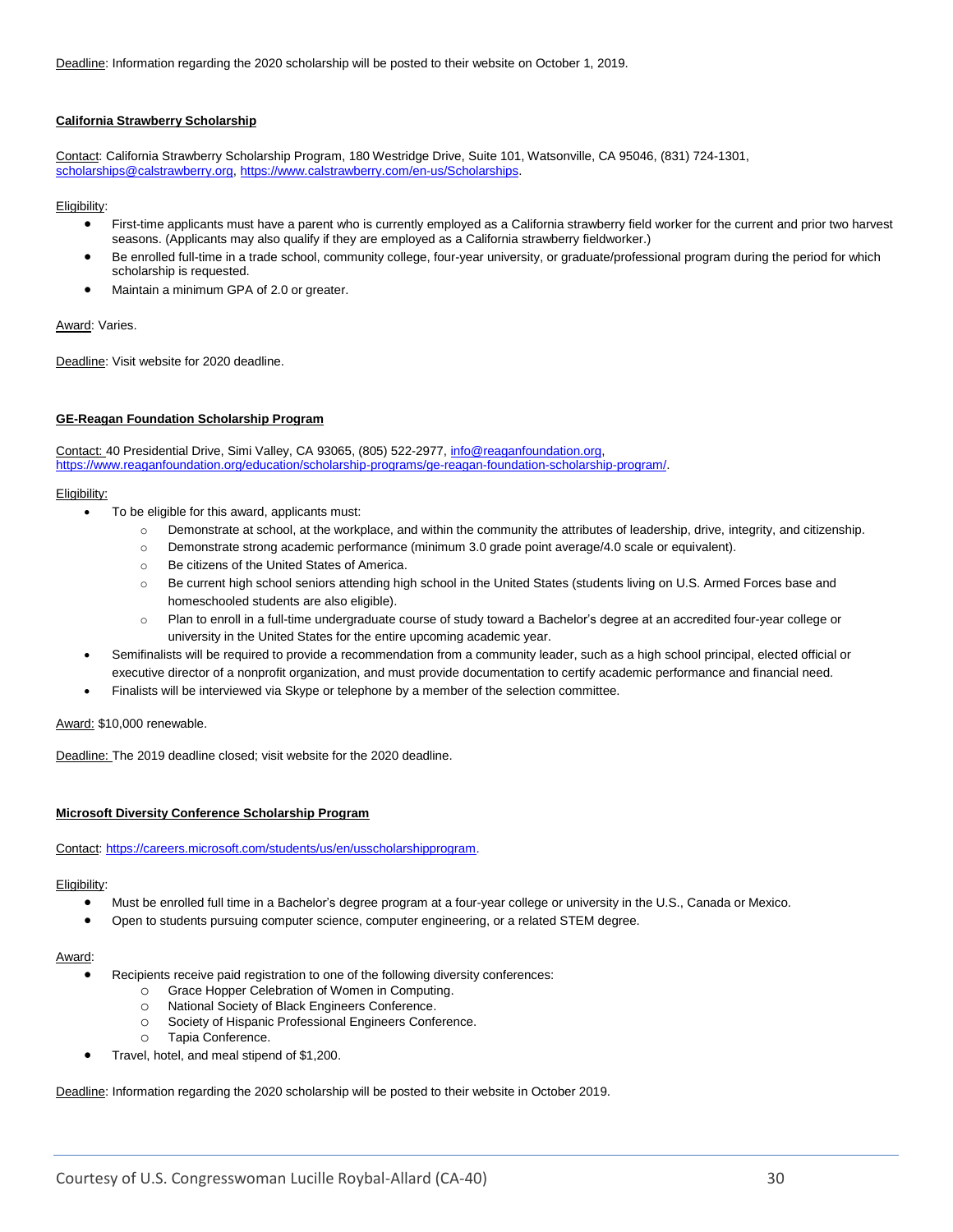#### **The Getty Center Multicultural Undergraduate Internship Grant Program**

Contact: The Getty Foundation, 1200 Getty Center Drive, Suite 800, Los Angeles, CA 90049, (310) 440-7320, summerinterns@getty.edu, [http://www.getty.edu/foundation/initiatives/current/mui/mui\\_getty\\_internships.html.](http://www.getty.edu/foundation/initiatives/current/mui/mui_getty_internships.html)

#### Eligibility:

- Be of African American, Asian, Latino/Hispanic, Native American, or Pacific Islander descent.
- Be a currently enrolled undergraduate. Must have completed at least one semester of college by June 2019.
- Students graduating in May or June 2019 are also eligible. (Students who are enrolled in a second BA or BS program are not eligible.)
- Reside or attend college in Los Angeles County.
- Be a U.S. citizen or permanent resident.

Award: A stipend of \$5,700 for a ten-week summer internship at the Getty Center in Los Angeles and the Getty Villa in Malibu, California.

Deadline: Information regarding the 2020 scholarship will be posted to their website in winter 2019.

#### **Southern California Golf Association Junior (SCGAJ) Junior Scholarship Program**

Contact: Southern California Golf Association Junior (SCGAJ), Jennifer Seislove, Director of Programs, 3740 Cahuenga Boulevard, Studio City, CA 91604, (818) 980-3630, [jseislove@scga.org,](mailto:jseislove@scga.org) [https://www.scgajunior.org/scholarships/.](https://www.scgajunior.org/scholarships/)

#### Eligibility:

- Be an active SCGA Junior Golf Club member for at least two years.
- Have a GPA of 2.5 or greater and maintain full-time academic status.

#### Award: Varies.

Deadline: The 2020 Application will open in Spring of 2020.

#### **Congressional Hispanic Caucus Institute (CHCI) Public Policy Fellowship Program**

Contact: Congressional Hispanic Caucus Institute (CHCI), Sasha Frausto, College Programs Manager, 1128 16<sup>th</sup> Street NW, Washington, DC 20036, (202) 543-1771, [sfrausto@chci.org,](mailto:sfrausto@chci.org) [http://chci.org/programs/public\\_policy\\_fellowship/.](http://chci.org/programs/public_policy_fellowship/)

#### Eligibility:

- Must have earned a Bachelor's degree within two years of the program start date.
- Display high academic achievement (preference of 3.0 GPA or higher).
- Display evidence of leadership skills and potential for leadership growth.
- Demonstrate commitment to public service-oriented activities.
- Have superior analytical skills, as well as outstanding oral and written communication skills.
- Be a U.S. citizen, lawful permanent resident, asylum seeker, or individual who is lawfully authorized to work full-time without restriction for any U.S. employer and who, at the time of application, possess lawful evidence of employment authorization.
- **Note**: Individuals who are seeking consideration under the Deferred Action for Childhood Arrivals (DACA) policy must possess an Employment Authorization Document at the time of application.
- All individuals meeting the listed qualifications are welcome to apply. However, preference will be given to individuals with financial need.

#### Award:

- Paid work experience in Washington, DC.
- Benefits:
	- o Domestic round-trip transportation to Washington, DC.
	- o Health Insurance Coverage: Insurance is available to the Fellow only and not dependents of the Fellow.
	- o Optional short-term housing. CHCI secures and individuals reimburse CHCI for this service.
- Weekly leadership training, networking and more.

Deadline: The 2019-2020 deadline has closed.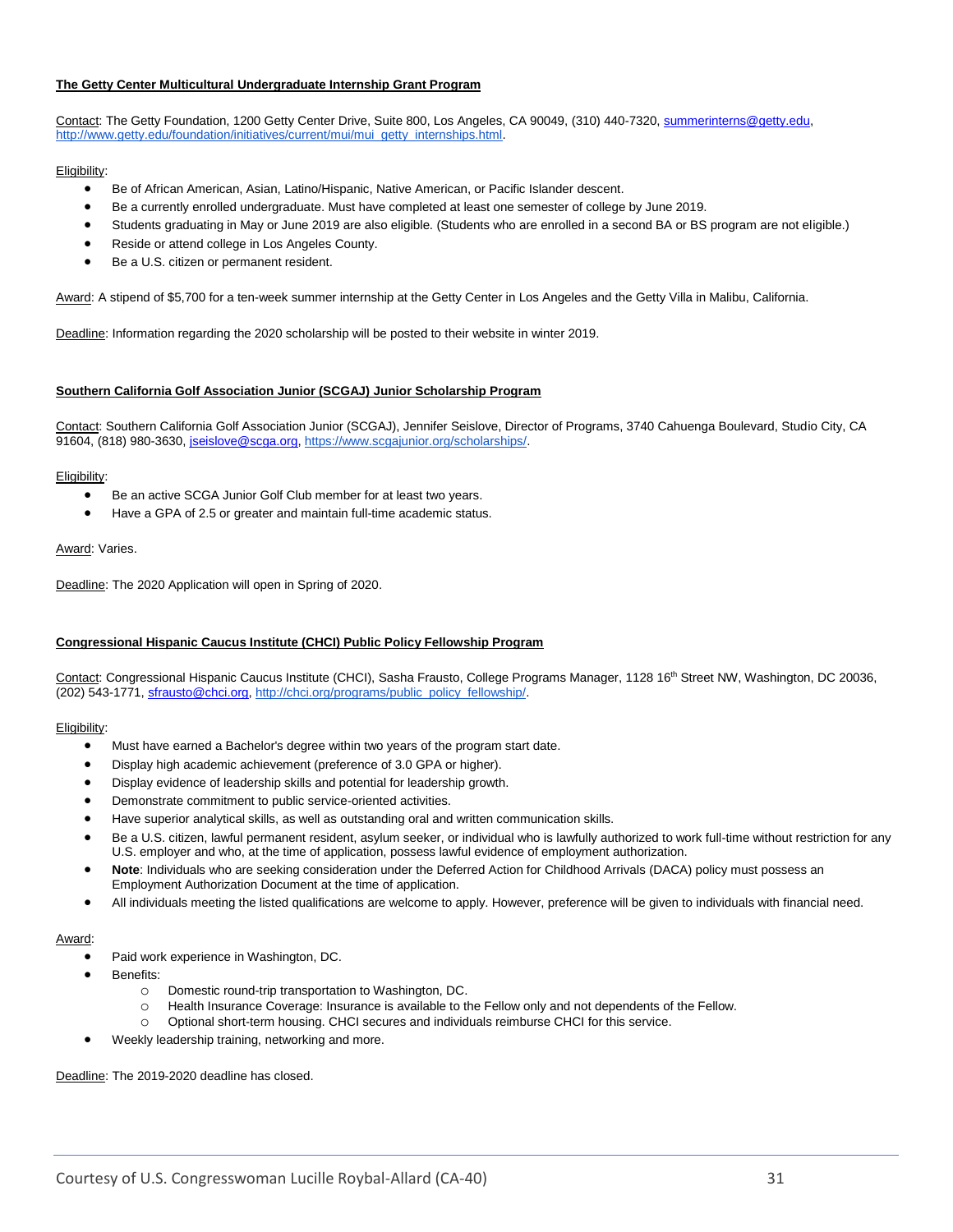#### **Congressional Hispanic Caucus Institute (CHCI) Graduate Fellowship**

Contact: Congressional Hispanic Caucus Institute (CHCI), Sasha Frausto, College Programs Manager, 1128 16<sup>th</sup> Street NW, Washington, DC 20036, (202) 543-1771, [sfrausto@chci.org,](mailto:sfrausto@chci.org) [http://chci.org/programs/graduate\\_fellowship/.](http://chci.org/programs/graduate_fellowship/)

#### Eligibility:

- Must have completed a Master's degree or J.D. prior to the program start date (doctoral students are NOT eligible to apply).
- Display high academic achievement (preference of 3.0 GPA or higher).
- Display evidence of leadership skills and potential for leadership growth.
- Demonstrate commitment to public service-oriented activities.
- Have superior analytical skills, as well as outstanding oral and written communication skills.
- All individuals meeting the listed qualifications are welcome to apply. However, preference will be given to individuals with financial need.
- Be a U.S. citizen, lawful permanent resident, asylum seeker, or individual who is lawfully authorized to work full-time without restriction for any U.S. employer and who, at the time of application, possesses lawful evidence of employment authorization.
- **Note**: Individuals who are seeking consideration under the Deferred Action for Childhood Arrivals (DACA) policy must possess an Employment Authorization Document at the time of application.

#### Award:

- Paid work experience in Washington, DC.
- Benefits:
	- o Domestic round-trip transportation to Washington, DC.
	- o Health Insurance Coverage: Insurance is available to the Fellow only and not dependents of the Fellow.
	- o Optional short-term housing. CHCI secures and individuals reimburse CHCI for this service.
- Weekly leadership training, networking and more.

Deadline: The 2019-2020 deadline has closed.

#### **Congressional Hispanic Caucus Institute (CHCI) – R2L NextGen Program**

Contact: Congressional Hispanic Caucus Institute (CHCI), Dennis Gonzalez, Leadership Programs Director, 1128 16<sup>th</sup> Street NW, Washington, DC 20036, (202) 543-1771, [dgonzalez@chci.org,](mailto:dgonzalez@chci.org) [https://chci.org/programs/congressional-internship-program/.](https://chci.org/programs/congressional-internship-program/) 

#### Eligibility:

- Be a current 10th or 11th grade student.
- Demonstrate interest in learning about civic engagement.
- Reside in one of the following geographic regions identified for eligibility, including: Atlanta, Central Florida, Chicago, Coachella Valley, CA, Dallas/Fort Worth, Detroit, North Jersey, New York City, Phoenix, Puerto Rico, San Antonio, San Diego, San Jose, CA, South Florida, Southern California, Washington D.C. Metro Area.
- Preference is given to individuals with financial need.

Award: Travel, lodging, meals, and activities will all be covered through the support of generous sponsors of CHCI.

Deadline: Visit website for 2020 deadline.

#### **Summer Undergraduate Program Engineering Research at Berkeley (SUPERB)**

Contact: SUPERB, Audrey Sillers, Director of Student Diversity & EECS Undergraduate Affairs, UC Berkeley, 203 Cory Hall, Room #1770, Berkeley, CA 94720, (510) 664-7181, [araya@eecs.berkeley.edu,](mailto:araya@eecs.berkeley.edu) [https://eecs.berkeley.edu/resources/undergrads/research/superb.](https://eecs.berkeley.edu/resources/undergrads/research/superb)

#### Eligibility:

- Be a U.S. citizen or permanent resident who is a rising college junior or senior and has completed some upper division coursework in Electrical Engineering and Computer Science (EECS).
- Have a minimum GPA of 3.0.
- Open to students with or without prior research experience.

#### Award:

- Nine-Week research experience in engineering, weekly presentations by researchers, lab tours, industry field trip, and graduate school advising.
- \$4,500 stipend, housing, meals, and \$600 travel allowance provided.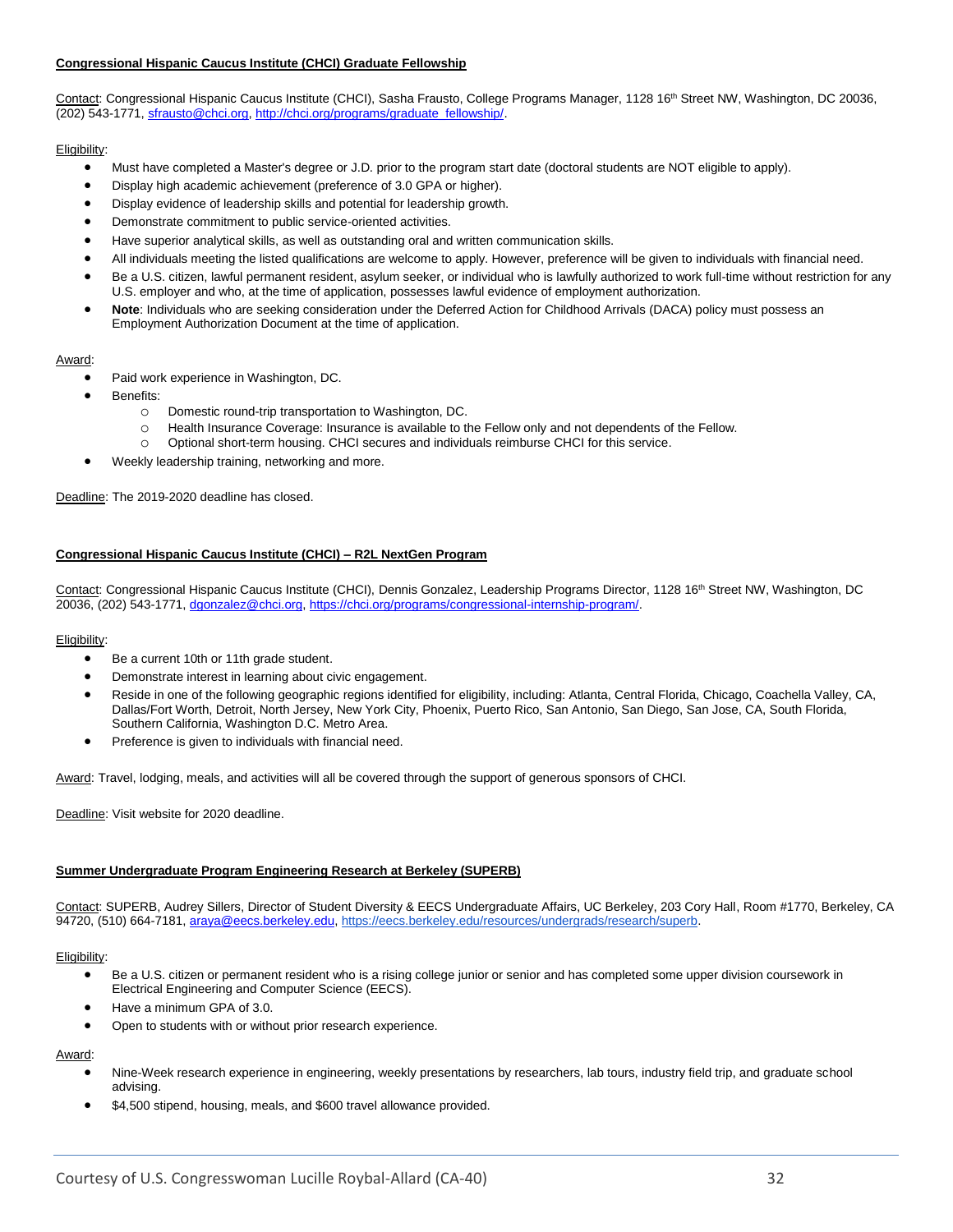Deadline: Visit website for 2020 deadline.

#### **The Asian Pacific American Institute for Congressional Studies S.T.E.M. Graduate Fellowship**

Contact: Congressional Fellowship Program, APAICS, 1001 Connecticut Avenue NW, Suite 320, Washington, DC 20036, (202) 296-9200, [fellowship@apaics.org,](mailto:fellowship@apaics.org) [http://apaics.org/congressional-fellowship/.](http://apaics.org/congressional-fellowship/)

#### Eligibility:

- Completed an undergraduate degree prior to the program start date, unless otherwise specified.
- Be a U.S. citizen, legal permanent resident, or individual who is legally authorized to work in the U.S.
- Be an individual pursuing a career in public policy with a background in energy, engineering and mechanical sciences.

Award: Program stipend, medical insurance, and roundtrip airfare for a one-year Washington, DC fellowship.

Deadline: The 2019 deadline closed February 20; visit website for 2020 deadline.

#### **American Political Science Association (APSA) Minority Fellowship Program**

Contact: American Political Science Association, 1527 New Hampshire Avenue NW, Washington, DC 20036, (202) 483-2512, [http://www.apsanet.org/mfp.](http://www.apsanet.org/mfp)

#### Eligibility:

- Be a U.S. citizen, national, permanent resident (holder of a Permanent Resident Card), or an individual granted deferred action status under the Deferred Action for Childhood Arrivals Program (DACA) at the time of application.
- Be a member of one of the following underrepresented racial/ethnic groups: African Americans, Asian Pacific Americans, Latinos/as, and Native Americans (federal /state recognized tribes).
- Be a first or second year graduate student, and currently enrolled in a political science PhD program. A letter of enrollment verification is required.
- Demonstrate an interest in teaching and potential for research in political science.

Award: \$500 - \$1,500.

Deadline: The 2019 deadline closed March 15; visit website for the 2020 deadline.

#### **U.S. Pan Asian American Chamber of Commerce Scholarships**

Contact: US Pan Asian American Chamber of Commerce EF, 1329 18<sup>th</sup> Street NW, Washington, DC 20036, (202) 296-5221, [celeb@uspaacc.com,](mailto:celeb@uspaacc.com) [https://celebrasianconference.com/scholarships.](https://celebrasianconference.com/scholarships) 

#### Eligibility:

- Be at least 16 years of age at the time of application.
- Be a high school senior.
- Have a minimum GPA of 3.3.
- Display leadership in extracurricular activities.
- Be involved in community service.
- Have a financial need.
- Be of Asian Pacific Island heritage (except for Bruce Lee Scholarship).
- Be a U.S. citizen or permanent resident.
- Beginning full-time study at an accredited post-secondary educational institution in the U.S. in fall 2019.
- Be able to attend 2019 CelebrAsian Procurement Conference.

Award: The amount of the scholarship depends on the sponsors' contributions and varies between \$3,000 and \$5,000.

Deadline: The 2019 deadline closed March 29; visit website for the 2020 deadline.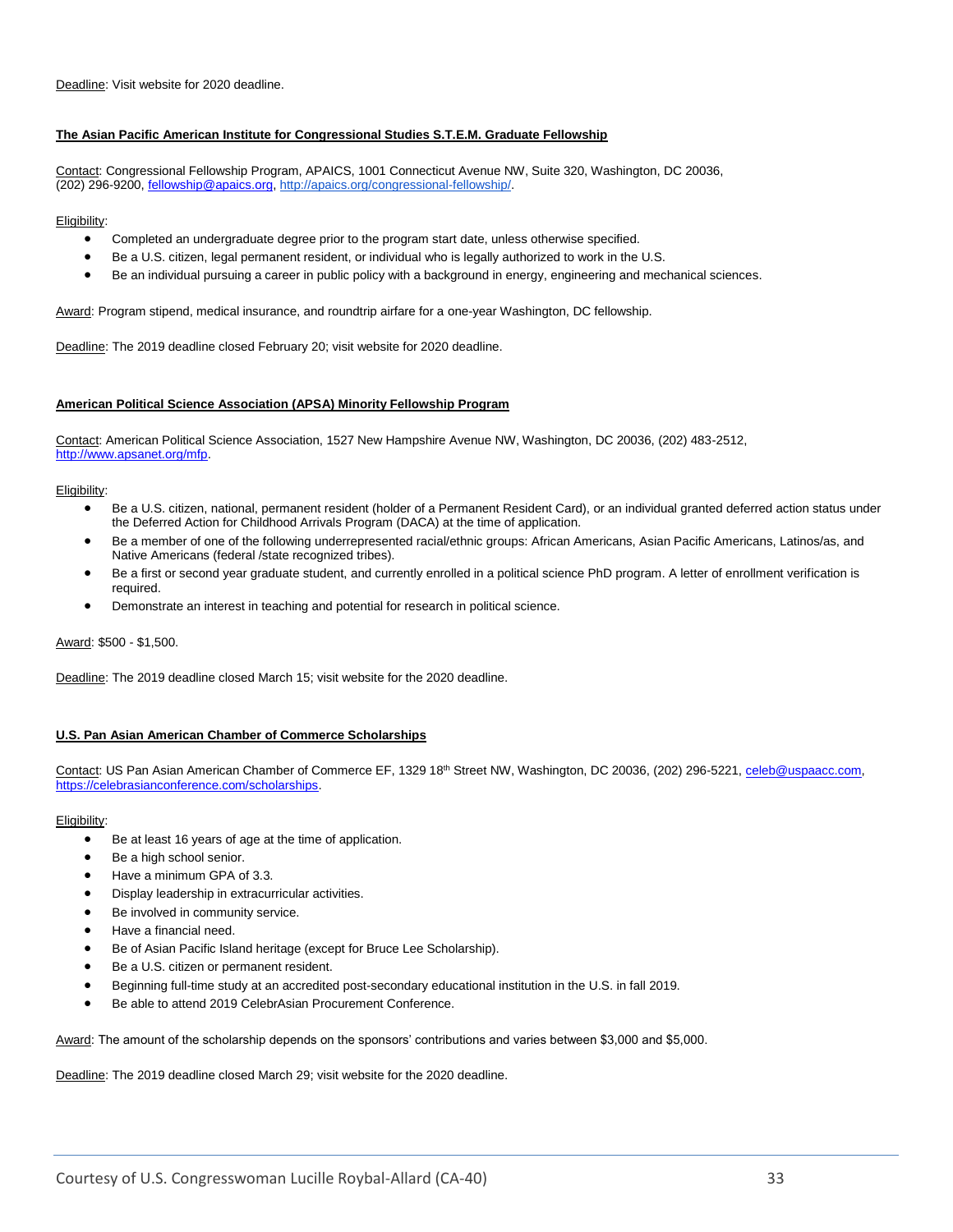#### **Hispanic Scholarship Fund**

#### Contact: [https://www.hsf.net/scholarship.](https://www.hsf.net/scholarship)

Eligibility:

- Be a U.S. citizen, permanent legal resident, DACA recipient, or eligible non-citizen (as defined by FAFSA).
- Be of Hispanic heritage.
- Have a minimum GPA of 3.0 on a 4.0 scale (or equivalent) for high school students or a minimum GPA of 2.5 on a 4.0 scale (or equivalent) for College and Graduate Students.
- Plan to enroll full-time in an accredited, not-for-profit, four-year university, or graduate school, during the fall of a scholarship cycle (year).
- Complete FAFSA or state based financial aid application (if applicable).

#### Award: \$500 - \$5,000.

Deadline: The 2019 deadline closed February 2; visit website for the 2020 deadline.

#### **Hispanic National Bar Foundation (HNBF) Law Camp**

Contact: Denise Moreno, Executive Director, 9195 SW 72<sup>nd</sup> Street, Suite 200, Miami, FL 33173, (305) 630-2909, [denisemoreno@hnbf.org](mailto:denisemoreno@hnbf.org) or [info@hnbf.org,](mailto:info@hnbf.org) [http://hnbf.org/camperstudent-dashboard/.](http://hnbf.org/camperstudent-dashboard/)

#### Eligibility:

- Be currently enrolled as a high school student in good standing.
- Have an interest in learning about law school and entering the legal profession.
- Be a U.S. citizen, legal permanent resident, or have other valid immigration authorization, and MUST have government-issued identification.
- Demonstrate an interest in helping the community and building leadership skills.

Award: The Law Camp offers students the chance to go to Washington, DC for a nine-day program and learn more about the college application process, meet influential Latino leaders, and tour national monuments and various government agencies.

Deadline: The 2019 deadline closed April 15; visit website for the 2020 deadline.

#### **American Institute of Graphic Arts (AIGA) Worldstudio Scholarships: Design for Inclusion**

Contact: AIGA, Lilly Smith, Editorial Project Manager, 233 Broadway, 17<sup>th</sup> Floor, New York, NY 10279, (212) 710-3111, [scholarship@aiga.org,](mailto:scholarship@aiga.org) [https://www.aiga.org/worldstudio-scholarship.](https://www.aiga.org/worldstudio-scholarship) 

#### Eligibility:

- Have a minimum GPA of 2.0 on a 4.0 scale.
- Pursuing undergraduate or graduate degrees in graphic design, illustration, photography, or fine art.
- Be a U.S. citizen or in possession of a Green Card (Permanent Resident Card or Form I-551).
- Be attending an accredited college or university in the U.S. and maintain full-time status.

#### Award: \$500 - \$5,000.

Deadline: The 2019-2020 deadline closed April 30; visit website for the 2020-2021 deadline.

#### **UCLA Riordan Scholars Program**

Contact: UCLA Riordan Scholars, Rocio Arellano, Assistant Director of Programs, 110 Westwood Plaza, Mullin Management Commons, Suite F-205, Los Angeles, CA 90095, (310) 206-3596[, rocio.arellano@anderson.ucla.edu](mailto:rocio.arellano@anderson.ucla.edu) *or* [riordan.programs@anderson.ucla.edu,](mailto:riordan.programs@anderson.ucla.edu) [https://www.anderson.ucla.edu/programs-and-outreach/riordan-programs/riordan-scholars.](https://www.anderson.ucla.edu/programs-and-outreach/riordan-programs/riordan-scholars)

- Be a sophomore, junior or senior in high school by the start of the program.
- Have a strong academic record ("B" average or better).
- Demonstrate leadership skills and active involvement at school and in the community.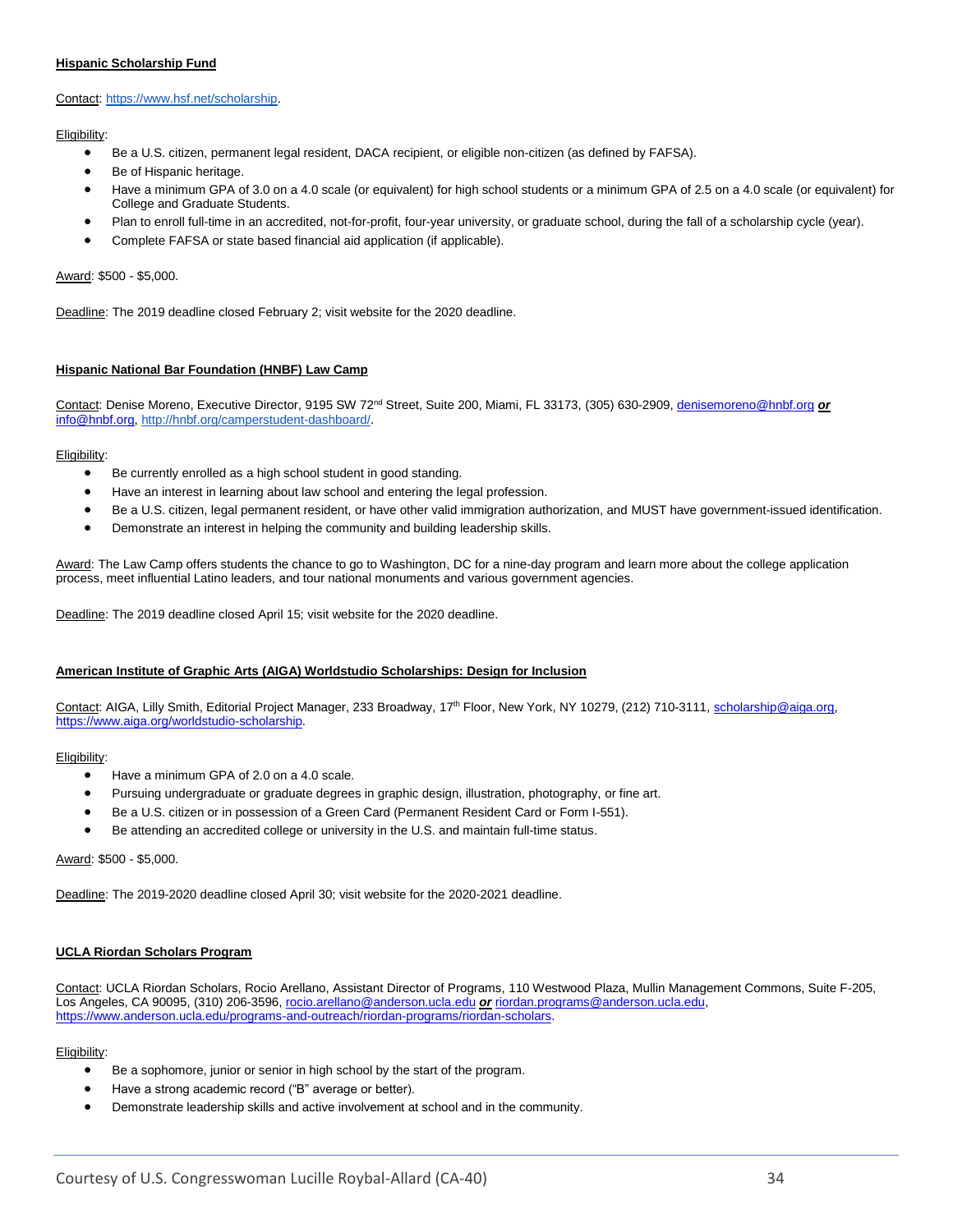Be the first generation in your family to attend college.

Award: Attend eight monthly Saturday sessions that entail:

- Guest lectures from top leaders in corporate and academic communities.
- Mentorship by current UCLA Anderson MBA students.
- Stock Market Analyst Competition and Real Estate Competition.
- SAT prep workshops.
- Personalized College Action Plan counseling.
- Professional development workshops (including resume writing, interviewing techniques and public speaking training).
- Corporate site visits to companies such as Goldman Sachs, Warner Bros. and Toyota.

Deadline: Visit website for 2020 deadline.

#### **Hispanic Dental Association Foundation Scholarships**

Contact: Hispanic Dental Association Foundation, 4557 Dogwood Lane, Brownsburg, IN 46112, (317) 714-0037, [hdafoundationscholarships@gmail.com,](mailto:hdafoundationscholarships@gmail.com) [https://hdassoc.org/hda-foundation/scholarship-program/.](https://hdassoc.org/hda-foundation/scholarship-program/)

#### Eligibility:

- Be accepted or enrolled in an accredited dental residency program, dental specialty program, dental hygiene program, dental assisting program or dental laboratory program in the U.S. or Puerto Rico.
- Be a current HDA (Hispanic Dental Association) member and/or HSDA (Hispanic Student Dental Association) member.
- Be a full-time student during the academic year for which you are applying.
- Be in good academic standing at your school if your dental program does not provide a GPA.
- Show interest in improving the oral health of the Hispanic community.
- Show evidence of commitment and dedication to serve the Hispanic community.

#### Award: \$500 - \$4,000.

Deadline: 2019 - 2020 application is now open.

#### **Elie Wiesel Prize in Ethics Essay Contest**

Contact: The Elie Wiesel Foundation for Humanity, Christina Burner, Executive Assistant, 555 Madison Avenue, New York, NY 10022, (212) 490-778[8,](http://www.eliewieselfoundation.org/) [http://www.eliewieselfoundation.org.](http://www.eliewieselfoundation.org/)

Eligibility: Be a registered undergraduate full-time junior or senior at accredited four-year college or university in the U.S. during the fall 2019 semester.

Award: \$500 - \$5,000.

Deadline: Visit website for the 2020 deadline.

#### **Mexican American Legal Defense and Educational Fund (MALDEF) Law School Scholarship Program**

Contact: MALDEF, 634 South Spring Street, 11<sup>th</sup> Floor, Los Angeles, CA 90014, (213) 629-2512[, lawscholarships@maldef.org,](mailto:lawscholarships@maldef.org) [http://www.maldef.org/leadership/scholarships/index.html.](http://www.maldef.org/leadership/scholarships/index.html)

Eligibility: Open to all students who are enrolled full-time at an accredited U.S. law school in the 2020-2021 academic school year and are completing their first law degree.

Award: Five to fifteen law school scholarships of \$5,000 each.

Deadline: Visit website for the 2020 deadline.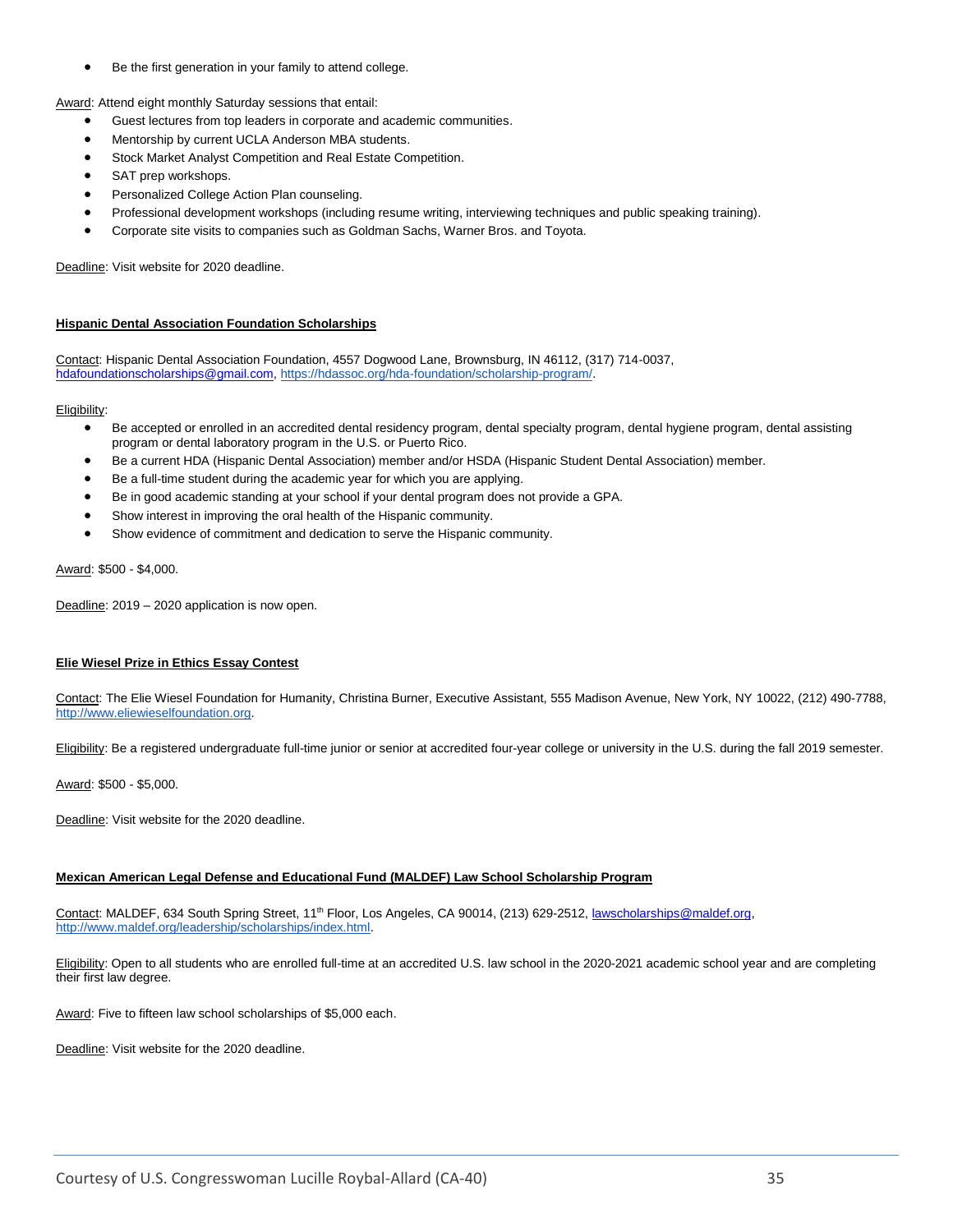#### **AFS-USA: Cultural Explorer Scholarship**

Contact: AFS-USA, Inc.[, scholarships@afsusa.org,](mailto:scholarships@afsusa.org) [https://www.afsusa.org/study-abroad/scholarships/cultural-explorer/?state=california.](https://www.afsusa.org/study-abroad/scholarships/cultural-explorer/?state=california)

Eligibility:

- Minimum 2.5 GPA.
- Apply to a semester or year program.

Award: \$5,000.

Deadline: Accepts applications on a rolling basis.

#### **AFS-USA: Helen "Peggie" Miller Scholarship**

Contact: AFS-USA, Inc.[, scholarships@afsusa.org,](mailto:scholarships@afsusa.org) [https://www.afsusa.org/study-abroad/scholarships/peggie-miller/?state=california.](https://www.afsusa.org/study-abroad/scholarships/peggie-miller/?state=california)

#### Eligibility:

- Be a high school student.
- Qualify for financial assistance. Families who qualify typically have household incomes of \$85,000 or less, though some extenuating circumstances can be considered.
- Have a minimum GPA of 2.5 on a 4.0 scale.
- Applying to a semester or year program for 2020.

#### Award: \$5,000.

Deadline: Visit website for the 2020 deadline.

#### **Cybersecurity Internship Program**

Contact: U.S. Department of Homeland Security, Student and Entry Level Programs in Cyber Coordinator[, cybersecurityfellow@hq.dhs.gov,](mailto:cybersecurityfellow@hq.dhs.gov) [https://www.dhs.gov/homeland-security-careers/cybersecurity-internship-program-0.](https://www.dhs.gov/homeland-security-careers/cybersecurity-internship-program-0)

#### Eligibility:

- Be a U.S. citizen.
- Be able to obtain and hold a security clearance.
- Be enrolled in a Bachelor's or Master's degree program in an accredited university with a major in computer science, electrical engineering, electronics engineering, computer engineering, network engineering, software engineering, supply chain, information assurance, information technology, systems research, systems applications, information systems, information security, software assurance, or business with a specific concentration in one of the above.
- Demonstrate oral and written communications skills.
- Demonstrate project leadership ability.

Award: The approximate salary is \$5,800 for the 10-week full-time internship. Salary will be determined based on prior work experience, education and DHS Cyber Component requirements.

Deadline: Visit website for the 2020 deadline.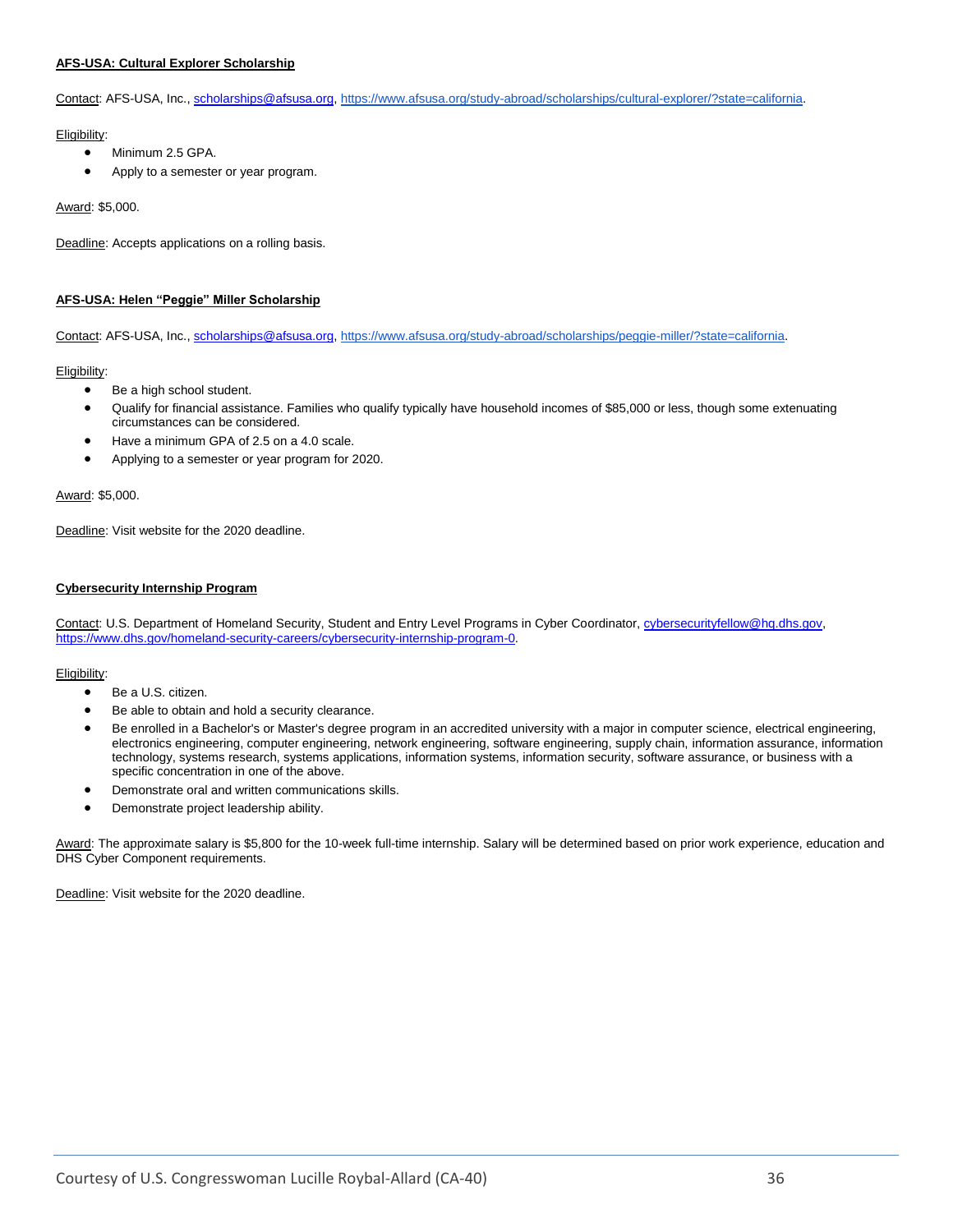# **Scholarships & Internships for Students with Disabilities**

#### <span id="page-36-1"></span><span id="page-36-0"></span>**Sertoma's Scholarship for the Hard of Hearing or Deaf**

Contact: Sertoma Headquarters, Hard of Hearing or Deaf Scholarship Program, 1912 East Meyer Boulevard, Kansas City, MO 64132, (816) 333-8300, [https://sertoma.org/what-we-do/scholarships/.](https://sertoma.org/what-we-do/scholarships/)

#### Eligibility:

- Have a minimum 40dB bilateral hearing loss, as evidenced on audiogram by an SRT & PTA of 40dB or greater in both ears.
- Be a U.S. citizen.
- Be pursuing a Bachelor's degree on a full-time basis at a college or university in the U.S.
	- o Graduate degrees, Associates degrees, community colleges, and vocational programs do not qualify.
- Have a minimum cumulative 3.2 GPA on a 4.0 unweighted scale.
	- o High school senior Cumulative GPA is for grades 9-11 and first semester for grade 12.
	- o College freshman Cumulative GPA is all of high school and first semester of college.
	- o College sophomore or higher Cumulative GPA for all college-level semesters completed.

#### Award: \$1,000.

Deadline: Application opens November 2019.

#### **The National Amputation Foundation Claude S. Weiler Scholarship for Amputee College Students**

Contact: The National Amputation Foundation, Attn: Claude S. Weiler, Scholarship Coordinator, 40 Church Street, Malverne, NY 11565, (516) 887-3600, [amps76@aol.com,](mailto:amps76@aol.com) [http://nationalamputation.org/scholar1.html.](http://nationalamputation.org/scholar1.html)

#### Eligibility:

- Provide a letter from an attending physician (on letterhead) confirming that you have a major limb amputation.
	- Provide a letter from the college confirming that you will be (or are) attending the school as a full-time student. o Please make sure the school address is included.
- Provide copies of your transcript, or a letter from the high school or college, confirming you are in good standing.
- Provide proof of U.S. citizenship, i.e. copy of birth certificate or naturalization papers.
- Provide your school ID number.
- Provide a short letter (not more than one page) explaining how the loss of limb(s) has affected your life.

#### Award: \$500.

Deadline: August 31, 2020.

#### **National Center for Learning Disabilities (NCLD) - Anne Ford Scholarship**

Contact: National Center for Learning Disabilities, 32 Laight Street, Second Floor, New York, NY 10013[, AFScholarship@ncld.org,](mailto:AFScholarship@ncld.org) [https://www.ncld.org/scholarships-and-awards/.](https://www.ncld.org/scholarships-and-awards/) 

- Be a graduating high school senior who will be attending a four-year Bachelor's degree program in the fall.
- Have an overall GPA of 3.0 or higher on a 4-point scale (or equivalent).
- Submit current financial information.
- Provide most current documentation of an identified learning disability and/or ADHD (e.g., psycho-educational report, neuropsychological evaluation, IEP or 504 plan) and has utilized services, supports, and/or accommodations.
	- o **Please note**: LD and ADHD can co-occur with other issues such as speech/language, hearing and vision, and autism spectrum disorders; to be eligible, candidates must provide documentation of a specific LD and/or ADHD.
- Be a U.S. citizen.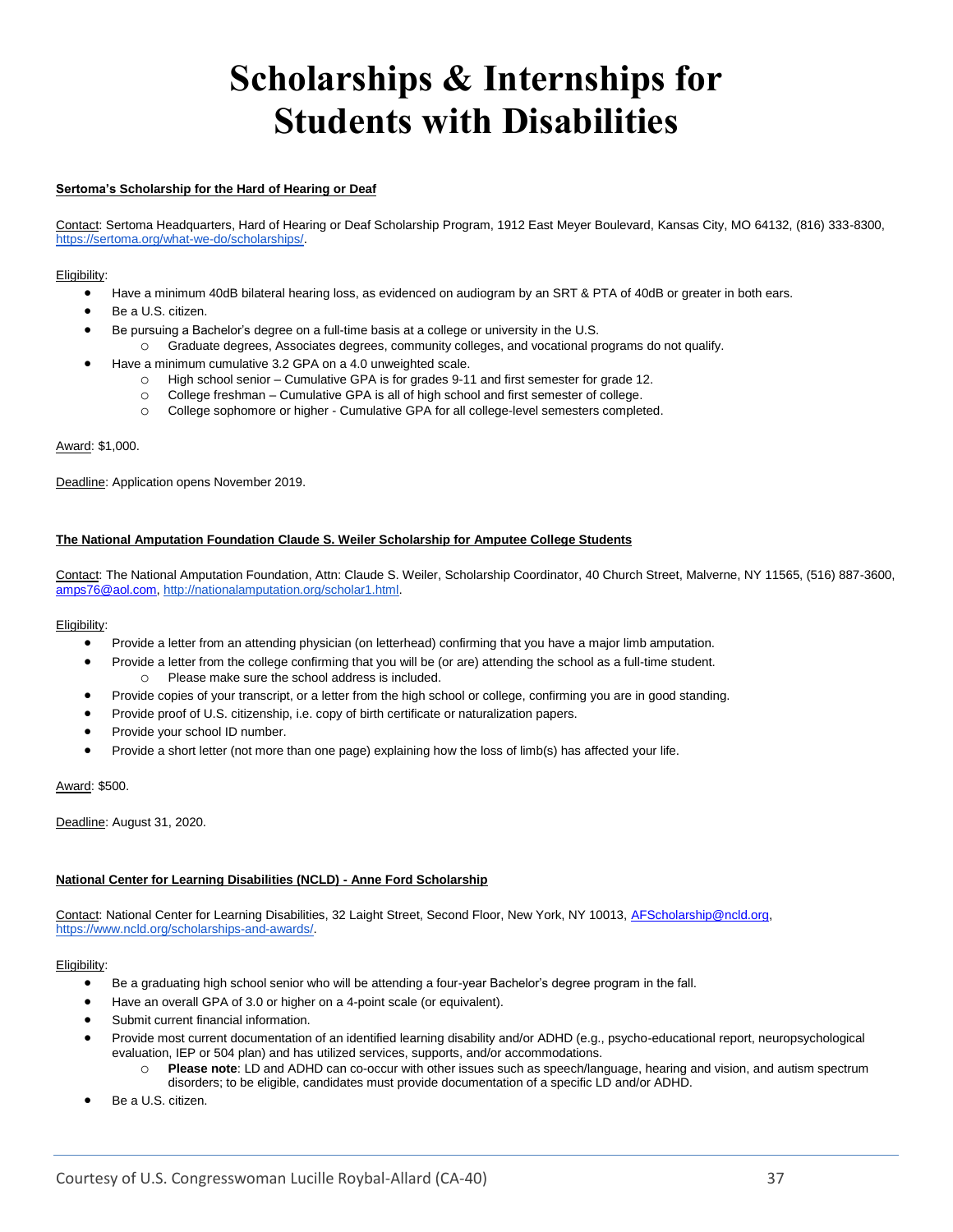Award: \$10,000 scholarship (\$2,500/year over four years).

Deadline: Visit website for 2020 deadline.

#### **National Center for Learning Disabilities (NCLD) - Allegra Ford Thomas Scholarships**

Contact: National Center for Learning Disabilities, 32 Laight Street, Second Floor, New York, NY 10013[, AFScholarship@ncld.org,](mailto:AFScholarship@ncld.org) [https://www.ncld.org/scholarships-and-awards/.](https://www.ncld.org/scholarships-and-awards/) 

#### Eligibility:

- Be a graduating high school senior who will be attending a two-year community college, a vocational/technical training program, or specialized program for students with LD and/or ADHD in the fall.
- Submit current financial information.
- Provide most current documentation of an identified learning disability and/or ADHD (e.g., psycho-educational report, neuropsychological evaluation, IEP or 504 plan) and has utilized services, supports and/or accommodations.
	- o **Please note**: LD and ADHD can co-occur with other issues such as speech/language, hearing and vision, and autism spectrum disorders; to be eligible, candidates must provide documentation of a specific LD and/or ADHD.
- Be a U.S. citizen.

Award: \$2,500.

Deadline: Visit website for 2020 deadline.

#### **American Association on Health and Disability (AAHD) - Frederick J. Krause Scholarship**

Contact: Scholarship Committee, American Association on Health and Disability, 110 North Washington Street, Suite 328-J, Rockville, MD 20850, [https://www.aahd.us/initiatives/scholarship-program/.](https://www.aahd.us/initiatives/scholarship-program/) 

#### Eligibility:

- Be enrolled as a full-time undergraduate student and must have completed one full year of college or more.
	- Important: applicants who have not yet graduated from high school will not be considered. High school students entering college in the fall of 2019 are **NOT** eligible to apply. The only exception would be for high school students who have achieved sophomore status via high school AP course credits.
- Have a disability as defined by the American with Disabilities Act, and must provide documentation to verify this.
- Preference will be given to students majoring in public health, disability studies, health promotion or a field related to disability and health.
- Preference will be given to students with a history of community service and/or volunteer activities.
- Be a U.S. citizen or legal resident living in the U.S. and enrolled in an accredited U.S. university.

Award: \$1,000.

Deadline: November 15, 2019.

#### **Business Plan Scholarship**

Contact: Fit Small Business, 315 Madison Avenue, 24<sup>th</sup> Floor, New York, NY 10017, [allan@fitsmallbusiness.com,](mailto:allan@fitsmallbusiness.com) [https://fitsmallbusiness.com/learn](https://fitsmallbusiness.com/learn-how-to-write-a-business-plan/)[how-to-write-a-business-plan/.](https://fitsmallbusiness.com/learn-how-to-write-a-business-plan/)

#### Eligibility:

- Any student enrolled in an undergraduate or graduate degree program at any accredited American college, university or trade school with a documented disability may apply for the scholarship.
- The scholarship is open to students with any type of disability, including but not limited to physical disabilities, medical conditions, mental and psychiatric conditions, speech and language, learning disabilities, behavioral conditions, and all other disabling conditions.

#### Award: \$2,500.

#### Deadline:

• Spring Semester: April 15, annually.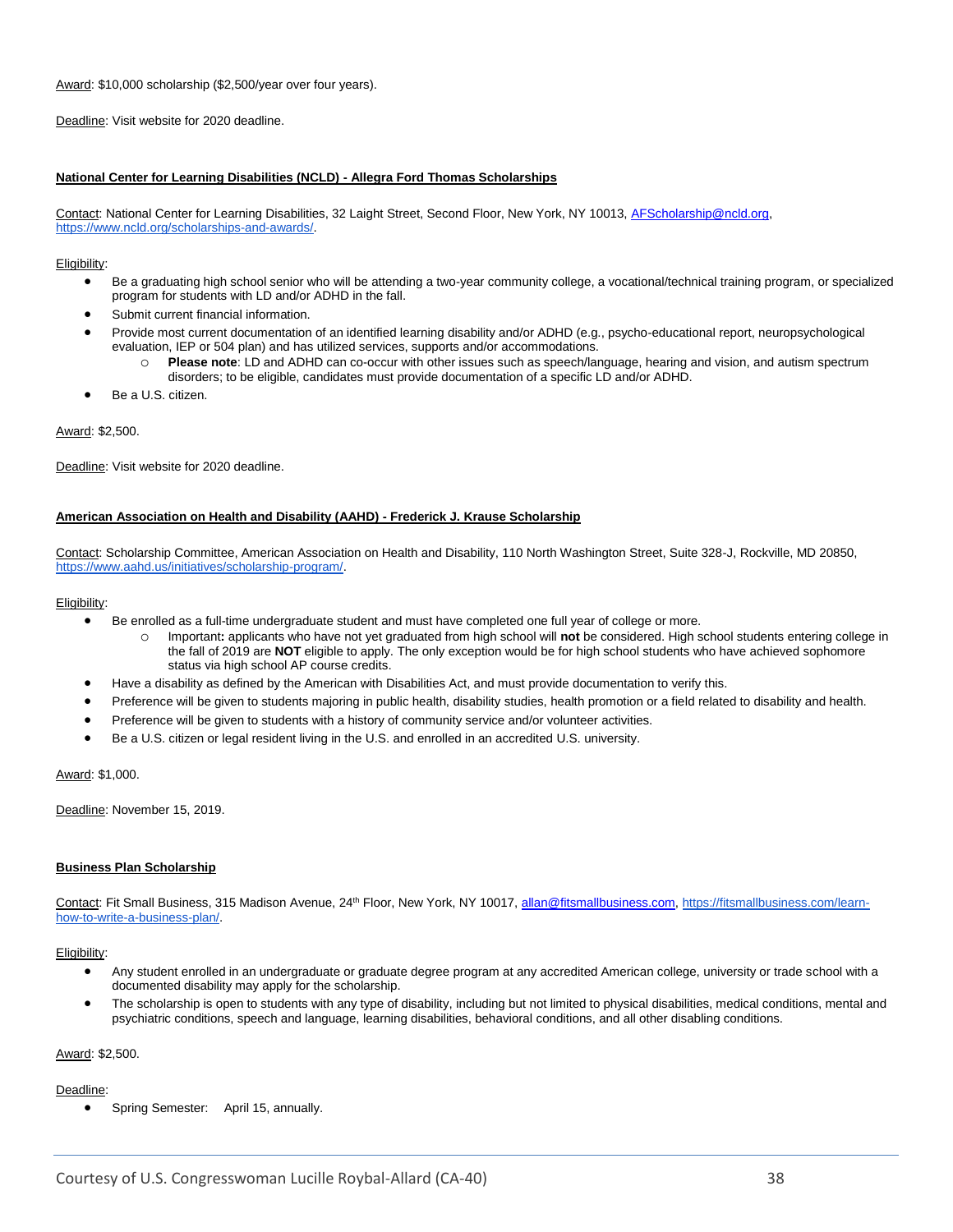• Fall Semester: November 15, annually.

#### **Churchill Foundation – Students with Autism Scholarship**

Contact: Churchill Public Adjusters, [https://churchillpublicadjusters.com/public-adjusters-autism-scholarship/.](https://churchillpublicadjusters.com/public-adjusters-autism-scholarship/)

#### Eligibility:

- Have a form of autism diagnosed either in your immediate family or yourself.
- Be currently enrolled in or accepted to a college or university for a postgraduate or undergraduate degree.

#### Award: \$5,800.

Deadline: Visit website for 2020 updates.

#### **Patient Advocate Foundation Scholarship**

Contact: Patient Advocate Foundation, Shawn Nason, Director, Events and Donor Campaigns, 421 Butler Farm Road, Hampton, VA 23666, (757) 952-1370, [events@patientadvocate.org,](mailto:events@patientadvocate.org) [https://www.patientadvocate.org/connect-with-services/apply-for-a-scholarship/.](https://www.patientadvocate.org/connect-with-services/apply-for-a-scholarship/) 

#### Eligibility:

- Be a legal resident of the U.S.
- Be under the age of 25.
- Be pursuing a Bachelor's degree or higher.
- Be diagnosed with or treated for cancer or a chronic disease within the past five years.

Award: \$3,000 annually up to four consecutive years, as long as they meet the guidelines of the program\*. The award is payable in equal amounts of \$1,500 (per semester/trimester/quarter) directly to the college or university for the purpose of defraying tuition, books and other fee costs.

If selected as a recipient, below are the requirements to maintain the scholarship:

- Complete scholarship acceptance form.
- Agree to media release terms and conditions: Provide a personal bio (250 words or less) and self-portrait/headshots (at least 300 dpi) for publication.
- Must maintain a cumulative 3.0 GPA.
- Must be a full-time student.
- Must sign an agreement to complete 20 hours of community service for the year the scholarship will be dispensed and provide PAF with a confirmation when that service has been completed to include a signature of supervisor.

\*Failure to meet any/all of these requirements is a violation of the award and the recipient will be responsible for repayment of the award monies.

Deadline: February 16, 2020.

#### **Google Lime Scholarship**

Contact: Google Lime Scholarship, [https://www.limeconnect.com/programs/page/google-lime-scholarship.](https://www.limeconnect.com/programs/page/google-lime-scholarship)

- Be a current undergraduate, graduate or PhD student enrolled at a university in the U.S. or Canada (freshmen/first years and international students studying in the U.S. or Canada are eligible to apply).
- Be continuing current studies or intend to be enrolled in or accepted as a full-time student in a new program (e.g., graduating and pursuing an advanced degree) at a university in the U.S. or Canada in the 2020-2021 academic year.
- Be pursuing a Computer Science or Computer Engineering degree, or a degree in a closely related technical field (such as software engineering; or electrical engineering with a heavy computer science course load).
- Maintain a strong academic performance.
- Be a student with a visible or invisible disability (defined as someone who has, or considers themselves to have, a long-term, or recurring, issue that impacts one or more major activities that others may consider to be a daily function); this definition also includes the perception among others that a disability exists. 90% of disabilities on campus are invisible, and candidates with all disabilities are encouraged to apply.
- Exemplify leadership and demonstrate a commitment to and passion for computer science and technology.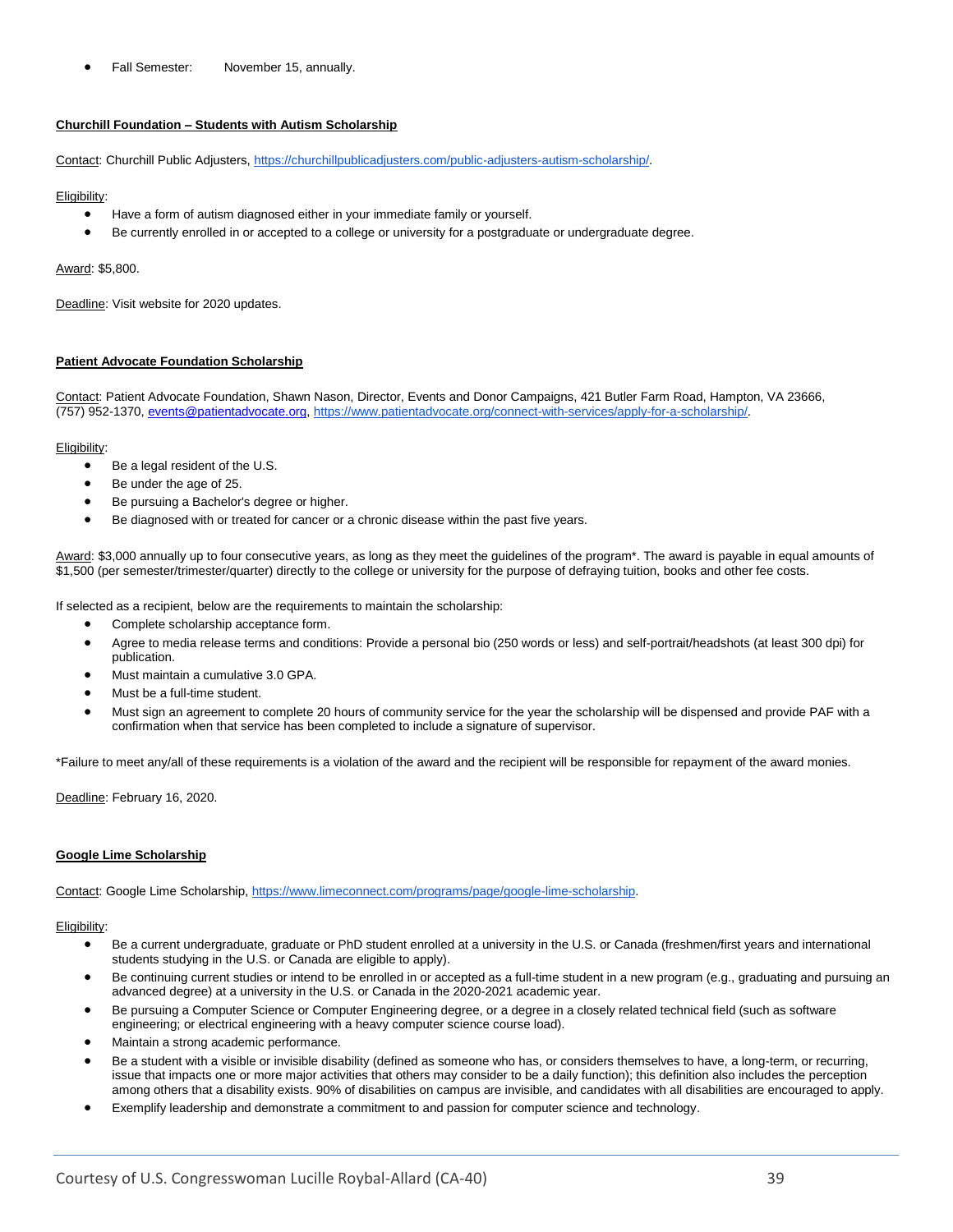Award: \$10,000 for those studying in the U.S. and \$5,000 for those studying in Canada (based on tuition costs).

Deadline: Information regarding the 2020 scholarship will be posted to their website in fall 2019.

#### **Beth Carew Memorial Scholarship**

Contact: The Colburn-Keenan Foundation, PO Box 811, Enfield, CT 06083, (800) 966-2431[, admin@colkeen.org,](mailto:admin@colkeen.org)  [http://www.colkeen.org/?page\\_id=123.](http://www.colkeen.org/?page_id=123)

#### Eligibility:

- Be an undergraduate student with hemophilia, von Willebrand disease, or a related inherited bleeding disorder.
	- o Must be diagnosed with an inherited bleeding disorder. Students who do not have an inherited bleeding disorder but whose parent(s) or sibling(s) have an inherited bleeding disorder are not eligible to apply.
- Have volunteered time and energy to any organization within your community. The volunteer time should be unpaid and not required for school credit.
- Be entering or attending an accredited two-year or four-year undergraduate institution in the U.S. to obtain their first undergraduate degree.
	- o High school seniors or undergraduate college freshmen, sophomores, or juniors may apply.
	- o Students who are pursuing or resuming an undergraduate degree later in adulthood may apply even if there was a gap in their academic career.

#### Award: \$3,000 - \$6,000.

Deadline: Information regarding the 2020 scholarship will be posted to their website in December 2019.

#### **Organization for Autism Research (OAR) - Lisa Higgins Hussman Scholarship Program**

Contact: Organization for Autism Research, 2000 North 14<sup>th</sup> Street, Suite 300, Arlington, VA 22201, (866) 366-9710, *info@researchautism.org*, [https://researchautism.org/how-we-help/scholarships/.](https://researchautism.org/how-we-help/scholarships/)

#### Eligibility:

- Be attending a two-year or four-year university, life skills or postsecondary program, vocational, technical, or trade school in the U.S. for the 2020 school year.
- Be an individual with an established autism diagnosis.
- Be enrolled on a full-time basis or be working toward certification or accreditation in a particular field.

#### Award: \$3,000.

Deadline: Visit website for 2020 deadline.

#### **Organization for Autism Research (OAR) - Schwallie Family Scholarship**

Contact: Organization for Autism Research, 2000 North 14<sup>th</sup> Street, Suite 300, Arlington, VA 22201, (866) 366-9710, *info@researchautism.org*, [https://researchautism.org/how-we-help/scholarships/.](https://researchautism.org/how-we-help/scholarships/)

#### Eligibility:

- Be attending a two-year or four-year university in the U.S. for the 2020 school year. Schwallie applicants typically pursue degrees at four-year universities and have a diagnosis of Asperger Syndrome if diagnosed under the DSM-IV, or ASD (Level 1 Supports) if diagnosed under the DSM-5.
- Be an individual with an established autism diagnosis.
- Be enrolled on a full-time basis or be working toward certification or accreditation in a particular field.

#### Award: \$3,000.

Deadline: Visit website for 2020 deadline.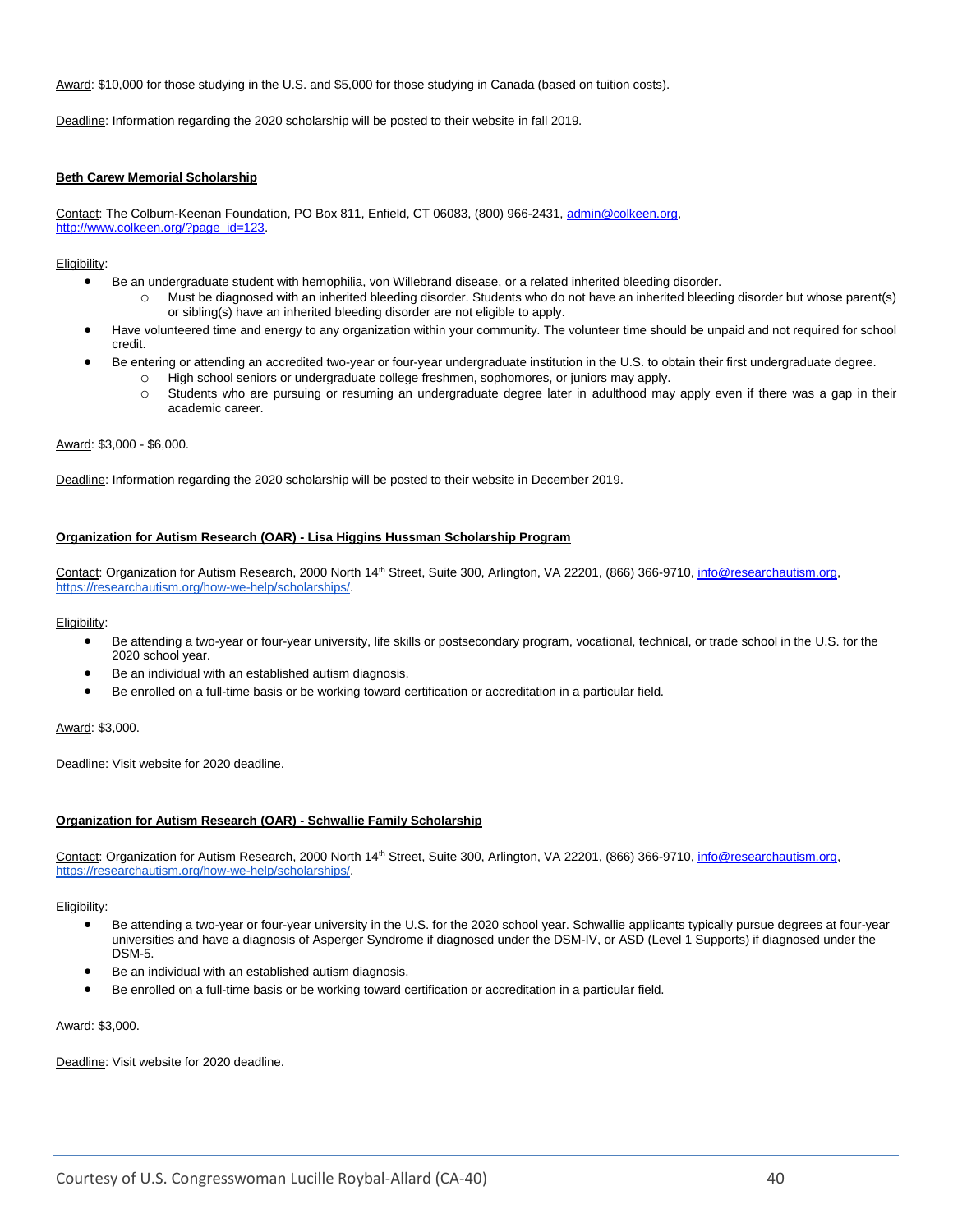#### **Montgomery Summer Research Diversity Fellowships in Law and Social Science for Undergraduate Students**

Contact: American Bar Foundation, Summer Research Diversity Fellowship,750 North Lake Shore Drive, Fourth Floor, Chicago, IL 60611, (312) 988- 6515, [fellowships@abfn.org,](mailto:fellowships@abfn.org)

[http://www.americanbarfoundation.org/research/Fellowshipopportunities/SummerResearchDiversityFellowshipsinLawandSocialScience.html.](http://www.americanbarfoundation.org/research/Fellowshipopportunities/SummerResearchDiversityFellowshipsinLawandSocialScience.html)

#### Eligibility:

- Designed to encourage a diverse and inclusive community for underrepresented individuals in the fields of law and sciences. Be a college sophomore or junior only.
	- o Completed at least your sophomore year and have not yet received a bachelor's degree by the time the fellowship begins.
- Have a minimum GPA of 3.0 on a 4.0 scale.

#### Award:

- Each student will be assigned to an American Bar Foundation research professor who will involve the student in his or her research project and act as a mentor during the student's tenure.
- The students will also participate in a series of in-house seminars and field visits to get acquainted with the many facets of socio-legal research and the legal system. Site visits include going to law firms, social justice oriented non-profits, criminal court, and Northwestern graduate school classes.
- The students will work at the American Bar Foundation's offices in Chicago, IL from 9:00 a.m. 5:00 p.m. during the week for a period of eight weeks.
- Each student will receive a stipend of \$3,600.
- The American Bar Foundation will provide housing for students during their stay.

Deadline: Visit website for 2020 deadline.

#### **Lighthouse Guild Scholarships**

Contact: Lighthouse Guild, Gordon Rovins, Director Special Programs, 250 West 64<sup>th</sup> Street, New York, NY 10023, (212) 769-7801, [scholars@lighthouseguild.org,](mailto:scholars@lighthouseguild.org) [https://www.lighthouseguild.org/programs-services/scholarships/.](https://www.lighthouseguild.org/programs-services/scholarships/)

#### Eligibility:

- Provide proof of legal blindness.
	- o Verification should be in the form of a statement from a state rehabilitation agency, an ophthalmologist or an optometrist.
- Provide proof of U.S. citizenship:
	- o A passport, birth certificate, naturalization papers or proof of legal residency.
- Send documentation of academic achievement:
- o Copies of school transcripts and copies of SAT and/or ACT results.
- Include three letters of recommendation:
	- o Two letters should attest to your academic skills. Each letter must include the name, address and telephone number of the person writing the reference.
- Write two personal statements of 500 words or less:
	- One describing your educational and personal goals, and \*another on the influence of an outstanding teacher on your education.

(\*Influence of an outstanding teacher personal statement for the College Bound Scholarships only.) **Note**: Your chosen college must be accredited by a body recognized by the Council for Higher Education Accreditation. All college admissions

policies must be non-denominational and open to applicants of all religions, faiths, and beliefs.

#### Award:

- **The College Bound Scholarship**: Up to 20 scholarships for high school seniors who will be college freshmen in the upcoming school year. This is a one-time-only scholarship.
- **The Graduate School Scholarship**: One or more scholarships for a student who is pursuing a Master's, PhD or any other post-Baccalaureate degree (MD, JD, MBA, etc.).

Deadline: March 31 annually.

#### **Hemophilia Federation of America (HFA) Educational Scholarships**

Contact: Hemophilia Federation of America, 999 North Capitol Street NE, Suite 201, Washington, DC 20002, (202) 675-6984[, info@hemophiliafed.org,](mailto:info@hemophiliafed.org) [http://www.hemophiliafed.org/for-patient-families/resources/educational-scholarships-internships/hfa-educational-scholarships/.](http://www.hemophiliafed.org/for-patient-families/resources/educational-scholarships-internships/hfa-educational-scholarships/)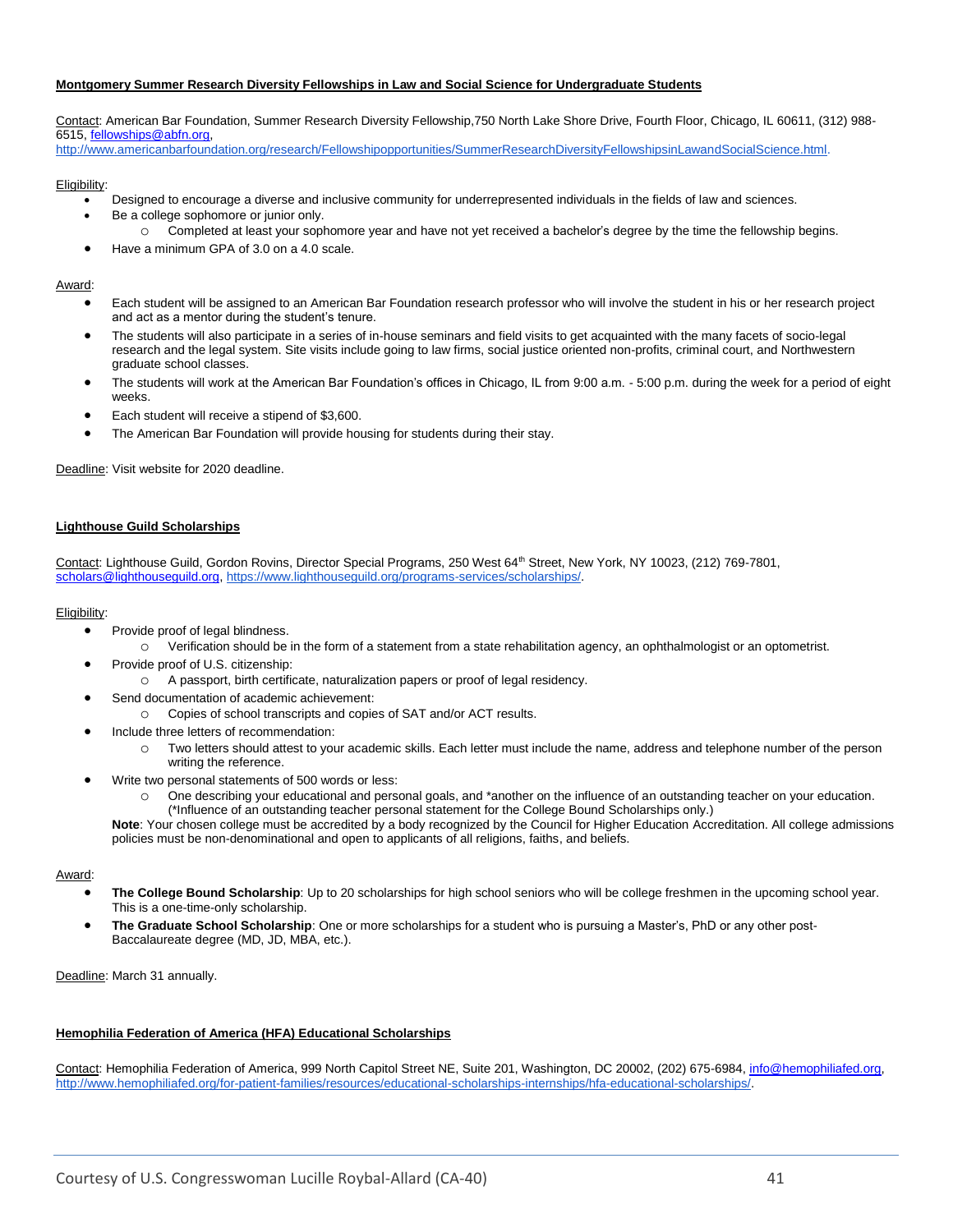#### Eligibility:

- Educational Scholarship:
	- o Be a person with a bleeding disorder.
	- o Be seeking a post-secondary education from a college, university or trade school.
- Parent/Sibling/Child Educational Scholarship:
	- o Be a parent/sibling/child of a person with a bleeding disorder.
	- o May or may not have a bleeding disorder themselves.
	- o Seeking a post-secondary education from a college, university or trade school.
	- Medical/Healthcare Services Educational Scholarship:
		- o Be a person with a bleeding disorder or related to someone with a bleeding disorder.
		- o Be pursuing a degree in the medical/healthcare services field.

#### Awards:

• Scholarships range from \$500 - \$7,000.

Deadline: Applications are open.

#### **Avonte Oquendo Memorial Scholarship**

Contact: The Perecman Firm, P.L.L.C., [https://www.perecman.com/avonte-oquendo/autism-scholarship/.](https://www.perecman.com/avonte-oquendo/autism-scholarship/)

#### Eligibility:

- You or a close family member has been diagnosed with a form of autism, including Asperger syndrome.
- Be currently enrolled or accepted into an accredited university or college, either at the undergraduate or postgraduate level.

#### Award: \$1,000.

Deadline: The 2019 deadline closed July 31; visit website for 2020 deadline.

#### **Ruby's Rainbow**

Contact: Ruby's Rainbow, PO Box 153095, Austin, TX 78715, (512) 879-7801, [liz@rubysrainbow.org,](mailto:liz@rubysrainbow.org) [https://rubysrainbow.org/.](https://rubysrainbow.org/)

#### Eligibility:

- Have Down Syndrome and be at least 18 years of age.
- Possess the desire and intent to enroll or continue enrollment in a class, workshop or program that will enhance your life through employment, independent living or life skills, or interest in any other area. Programs must be located within the U.S. at this time.
- Provide copy of high school diploma or equivalent (certificate of completion) or transcripts if graduating in the spring of this year.
- Individuals who were previously awarded a Ruby's Rainbow scholarship may apply the following year by filling out the Re-Apply Application.

Award: Between \$1,000 and \$10,000.

Deadline: Visit their website for 2020 deadline.

#### **Pine Cone Foundation Scholarship**

Contact: Pine Cone Foundation, 5758 Geary Boulevard, Box 164, San Francisco, CA 94121, [http://pineconefoundation.org/.](http://pineconefoundation.org/)

- Be a graduating high school senior.
- Plan on enrolling at a community college in California with a course load of eight credits or more.
- Be approved for the Board of Governors Fee Waiver (BOGFW).
- Have a minimum GPA of 2.5.
- Have current documentation of a specific learning disability (SLD); ADHD alone is not considered to be a learning disability.
- Be a U.S. citizen and a California resident.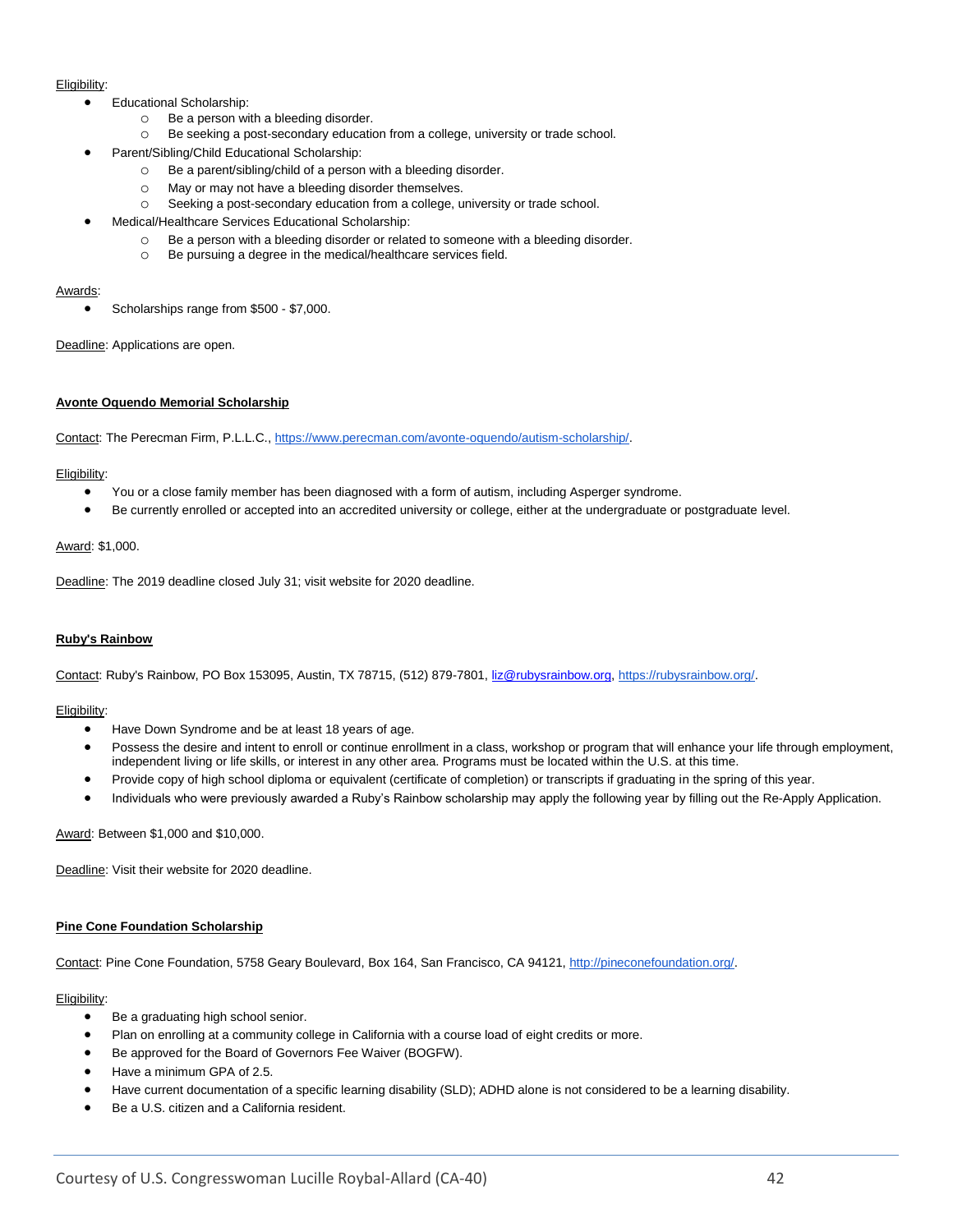Award: Scholarships of \$3,500 over a three-year period.

Deadline: Applications are accepted between February 15<sup>th</sup> and April 1<sup>st</sup>.

#### **American Association for the Advancement of Science - Entry Point!**

Contact: American Association for the Advancement of Science, Laureen Summers, Project Director, Entry Point!, 1200 New York Avenue NW, Washington, DC 20005, (202) 326-6400[, lsummers@aaas.org,](mailto:lsummers@aaas.org) [https://www.aaas.org/entrypoint/apply.](https://www.aaas.org/entrypoint/apply)

#### Eligibility:

- Be enrolled as a full-time undergraduate or graduate student for the academic term before and after the desired internship.
- Must have a disability (apparent or non-apparent).
- Have a minimum GPA of 3.0.
- Be a U.S. citizen.

Award: Entry Point! identifies and recruits students with apparent and non-apparent disabilities studying in science, engineering, mathematics, computer science, and some fields of business for internship and co-op opportunities.

Deadline: Applications will be accepted for review beginning the first week of September. Portfolio referral to the partners begins in October. Very few applications received after February 15 will be considered by the partners.

#### **American Association of People with Disabilities (AAPD) - Summer Internship Program**

Contact: American Association of People with Disabilities, 2013 H Street NW, Fifth Floor, Washington, DC 20006, (202) 521-4316, [internships@aapd.com,](mailto:internships@aapd.com) [https://www.aapd.com/summer-internship-program/.](https://www.aapd.com/summer-internship-program/)

Eligibility: Any undergraduate student, law student, graduate student, or recent graduate from a U.S. college or university who self-identifies as an individual with any type of disability. You will not be required to disclose your specific disability; however, your application for this program will signify that you consider yourself a person with a disability. Individuals who are not U.S. citizens are welcome to participate in this program if they:

- Are a current student at or recent graduate of U.S. college or university.
- Have the proper work authorization documents.
- **Note**: This is a program run specifically for students with disabilities by the American Association of People with Disabilities (AAPD), a national cross-disability organization. Those selected for this program will be involved in various disability-focused activities and associated with AAPD and fellow interns with all types of disabilities throughout the program.

#### Award:

- Each summer, AAPD places college students, graduate students, law students, and recent graduates with all types of disabilities in summer internships with Congressional offices, federal agencies, non-profits, and for-profit organizations in the Washington, DC area. Each intern is matched with a mentor who will assist them with their career goals.
- AAPD provides the interns with a living stipend, transportation to and from Washington, DC and fully accessible housing.
- At the beginning of the summer, interns participate in a one-week orientation session to learn about AAPD and the disability rights movement, meet the other interns, and participate in a variety of engaging workshops and events.
- As part of the AAPD network, interns also receive opportunities to attend events on Capitol Hill, conferences, community events, briefings, and more.

Deadline: November 4, 2019.

#### **P. Buckley Moss Endowed Scholarship**

Contact: P. Buckley Moss Foundation, 74 Poplar Grove Lane, Mathews, VA 23109, (800) 430-1320, foundation@mossfoundation.org, [www.MossFoundation.org.](http://www.mossfoundation.org/) 

- Nomination by a P. Buckley Moss Society Member.
- Be a high school senior with a verified financial need.
- Have a verified language-related learning difference.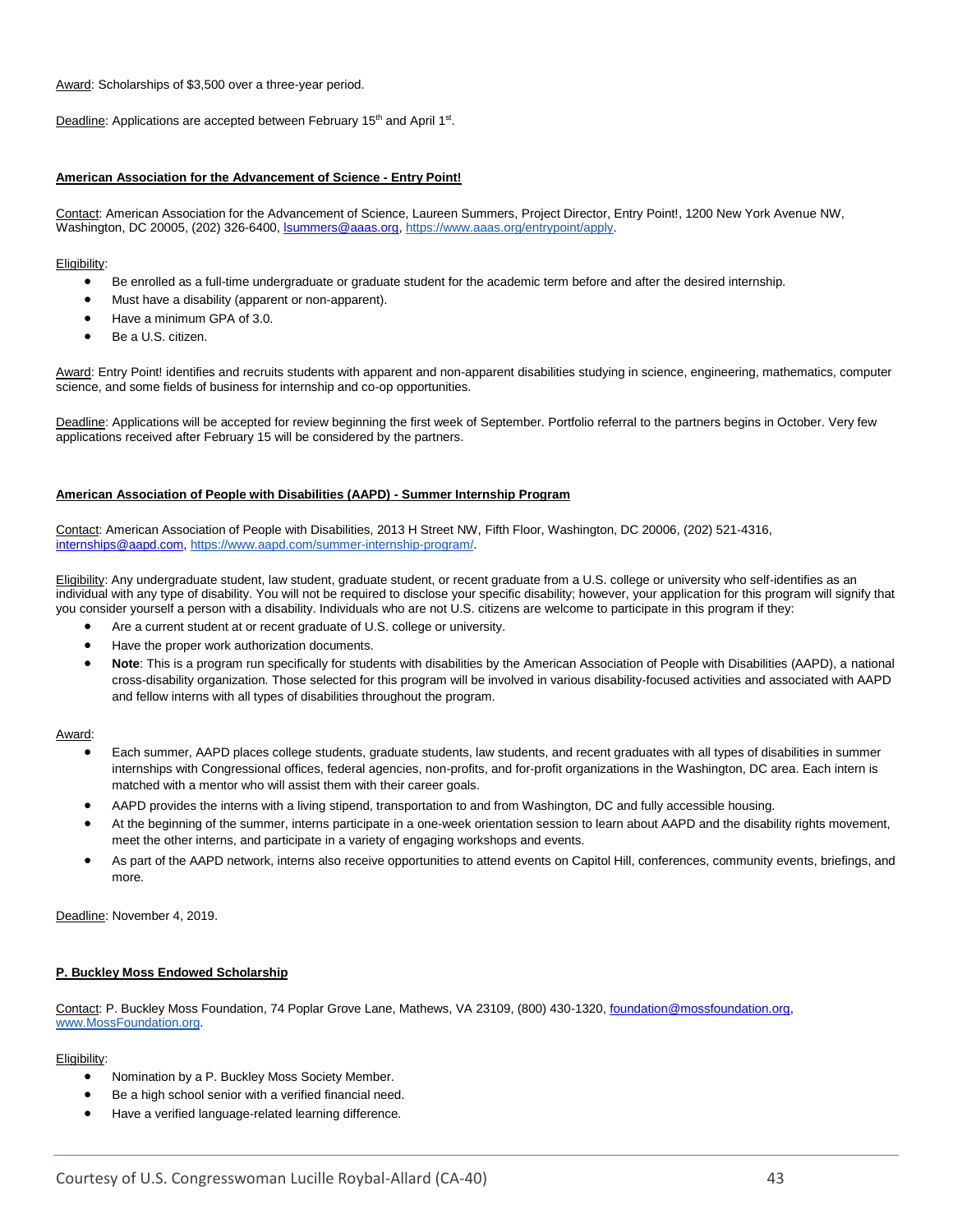- Have a visual arts talent.
- Be accepted to an accredited four-year college or university or two-year community college, and have the intent to pursue a career in a visual arts field.
	- $\circ$  Art classes must be taken each semester to continue the award renewal.

Award: \$1,000 annual high school award to one high school senior with verified financial need.

<span id="page-43-0"></span>Deadline: Application deadline March 31. Accepting applications between January 1 - March 31.

### **Scholarships for Undocumented and/or DACA Students**

#### **National Hispanic Health Professional Student Scholarship**

Contact: National Hispanic Health Foundation, 1920 L Street NW, Suite 725, Washington, DC 20036, [scholarship@nhmafoundation.org,](mailto:scholarship@nhmafoundation.org)  [http://nhmafoundation.org/programs/the-nhhf-scholarship/.](http://nhmafoundation.org/programs/the-nhhf-scholarship/)

#### Eligibility:

- Have a minimum GPA of 3.0.
- Have exceptional academic performance, documented leadership activities, and a commitment to a career providing healthcare services to the Hispanic community in the U.S.
- Open to any student enrolled full-time in the following accredited graduate programs: dental, medical (allopathic or osteopathic), pharmacy, nursing, public health, or health policy.
- Be a U.S. citizen, permanent lawful resident, or have Deferred Action for Childhood Arrivals (DACA) status.

Award: 15 – 20 scholarships are provided every year.

Deadline: September 26, 2019 (11:59 p.m. Eastern Time).

#### **Mexican American Dream Scholarship**

Contact: The Council of Mexican Federations in North America (COFEM), Los Angeles Office, Leticia Zarazua, Program Assistant, 125 Paseo de La Plaza, Suite 101, Los Angeles, CA 90012, (213) 417-8390[, lzarazua@cofem.org,](mailto:lzarazua@cofem.org) [https://www.cofem.org/scholarships-becas.](https://www.cofem.org/scholarships-becas)

#### Eligibility:

- Be an AB540 / DACA student.
- Be a full-time student enrolled in at least 12 units at a four-year institution or two-year community college.
- Have a minimum GPA of 2.5.
- Demonstrate need for financial assistance.
- Demonstrate involvement in the community and/or work experience.
- Attend school in the following counties: Los Angeles, Orange, Riverside, Inland Empire, and Ventura County.

Award: \$500 - \$1,000.

Deadline: September 30, 2019.

#### **The Rhodes Scholarship**

Contact: The Rhodes Scholarship, Elliot F. Gerson, American Secretary, 8229 Boone Boulevard, Suite 240, Vienna, VA 22182, (703) 821-5960, [amsec@rhodesscholar.org,](mailto:amsec@rhodesscholar.org) [http://www.rhodesscholar.org/.](http://www.rhodesscholar.org/)

#### Eligibility:

• Be a U.S. citizen *or* must have been admitted to the U.S. as a lawful permanent resident *and* must have maintained, and be expected to maintain, such legal status.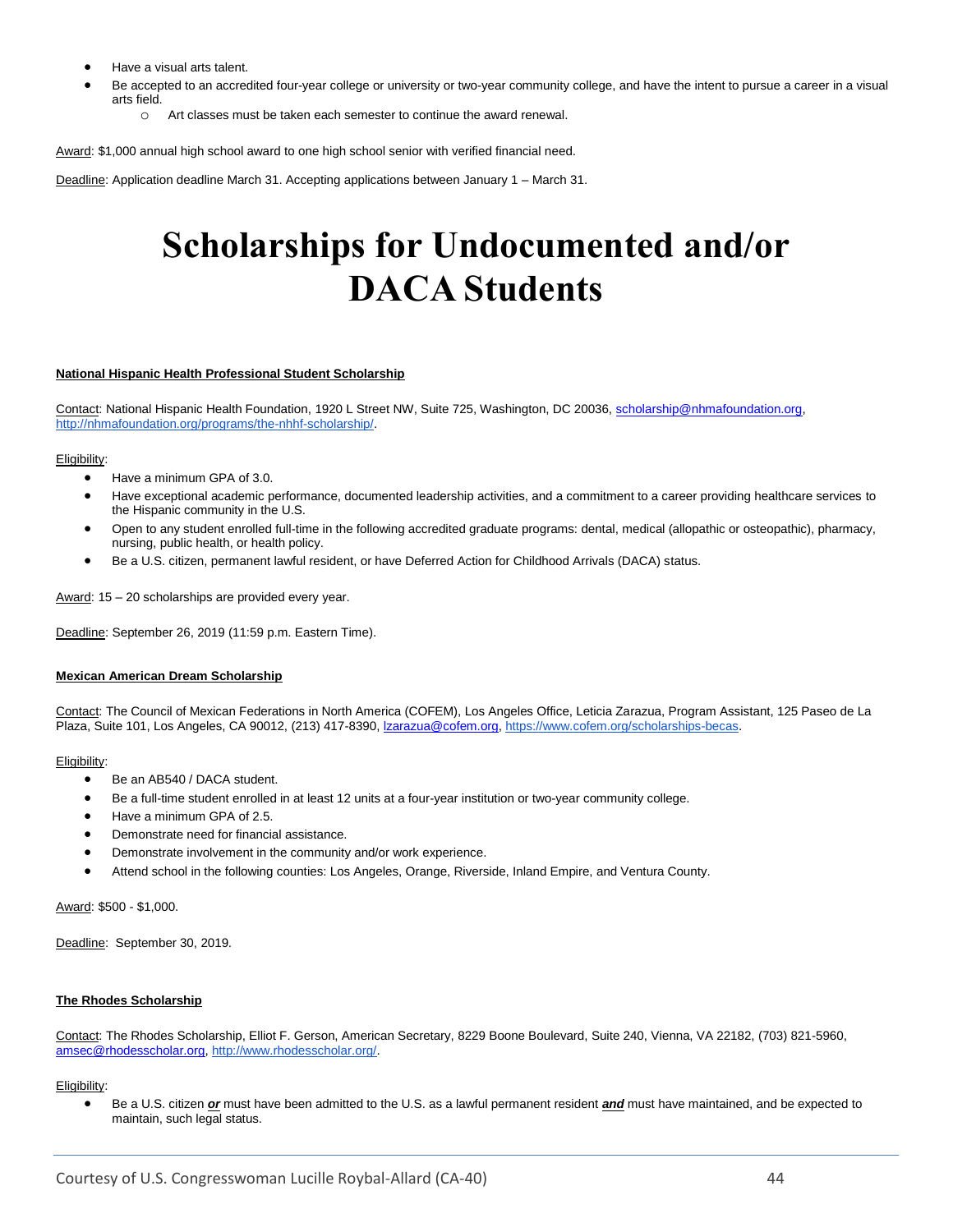- o If you have been granted deferred action under the government's Deferred Action for Childhood Arrivals (DACA) program AND your status is currently active, then you are also eligible to apply if you meet all other criteria below.
- o DACA applicants, like all others, must apply for the U.S. Scholarship *or* the new Global Scholarship, but not to both. Apart from DACA applicants, an applicant who is eligible to apply in an existing Rhodes jurisdiction should apply in that jurisdiction, and not to the Global Scholarship. *Where there are risks of legal uncertainty, the applicant must make a determination*.
- Note: The Rhodes Trust makes no representations and *does not offer* any support regarding (a) the DACA applicant's ability to travel to the U.K., and (b) the DACA applicant's ability to return to the U.S. or to travel to another country upon conclusion of the scholarship; *DACA applicants must assume this responsibility themselves*.
- Be 18 years of age or older, but not yet 24, on October 1<sup>st</sup> of the year of application.
	- o In 2019, applicants will be eligible who were born after September 30, 1995 and on or before October 1, 2001.
- Have achieved academic standing sufficiently advanced to assure completion of an undergraduate degree before June/July 2019 with a GPA of 3.7 out of 4.0 or higher.

Award: All educational costs, such as matriculation, tuition, laboratory and certain other fees, are paid on the Scholar's behalf by the Rhodes Trustees. In addition, each Scholar receives a maintenance allowance (the stipend) adequate to meet necessary expenses for term-time and vacations. The Rhodes Trustees cover the necessary costs of travel to and from Oxford, one time each way. They do not pay for passports or visas, which are required for overseas students studying at Oxford. Election to the scholarship is normally for two or three years, depending upon the degree program pursued by the Scholar.

Deadline: First Wednesday of October each year.

#### **Paul and Daisy Soros Fellowships for New Americans**

Contact: Paul and Daisy Soros Fellowships for New Americans, 224 West 57th Street, New York, NY 10019, (212) 547-6926, pdsoros@pdsoros.org, [https://www.pdsoros.org/apply.](https://www.pdsoros.org/apply)

#### Eligibility:

- Your birth parents must have *both* been born outside of the U.S. as non-U.S. citizens, and *both* parents must not have been eligible for U.S. citizenship at the time of their births. In addition, one of the following must apply to you before the application deadline:
	- o You are a U.S. citizen by birth and both of your parents were born abroad as non-U.S. citizens.
	- o You have been naturalized as a U.S. citizen either on your own or as a minor child under the application of one of your parents.
	- o You are in possession of a valid green card.
	- o You were born outside of the U.S. or one of its territories and were subsequently adopted by American parents and were awarded U.S. citizenship as a result of your adoption.
	- o Deferred Action for Childhood Arrivals (DACA): One of the following must be true:
		- You have been granted deferred action under the government's DACA program and your status is currently active.
		- You are awaiting renewal of your DACA status.
		- You had DACA status, but because the program was rescinded by the U.S. government, you no longer have DACA status.
- Have a Bachelor's degree as of the fall of 2020, and may be applying to graduate school as you are applying to the fellowship, or may already be enrolled in the graduate program that you are seeking funding for as of the application deadline. The fellowship program is open to all fields of study and fully accredited full-time graduate degree programs. In order to be eligible for the 2020 fellowship, you should be planning to be enrolled full time in an eligible graduate degree program at a U.S. university for the full 2019-20 academic year. You must not have begun the third year of the program that you are seeking funding for as of the November 1, 2019 deadline. If you have a previous graduate degree or are in a joint-degree program, you are still eligible.
- Must not have reached or passed your 31<sup>st</sup> birthday as of the application deadline. There is no minimum age requirement.

Award: Fellows will each receive up to \$90,000 in financial support over the span of two years.

Deadline: November 1, 2019 (2:00 p.m. Eastern Time).

#### **Jack Kent Cooke Foundation College Scholarship Program**

Contact: Jack Kent Cooke Foundation, 44325 Woodridge Parkway, Lansdowne, VA 20176, (800) 941-3300 *or* (703) 723-8000, [scholarships@jkcf.org,](mailto:scholarships@jkcf.org)  [https://www.jkcf.org/our-scholarships/college-scholarship-program/.](https://www.jkcf.org/our-scholarships/college-scholarship-program/)

- Plan to graduate from a U.S. high school in spring 2020.
- Intend to enroll in an accredited four-year college beginning in fall 2020.
- Earn a cumulative unweighted GPA of 3.5 or above.
- Receive a minimum SAT total of 1200 or ACT composite of 26.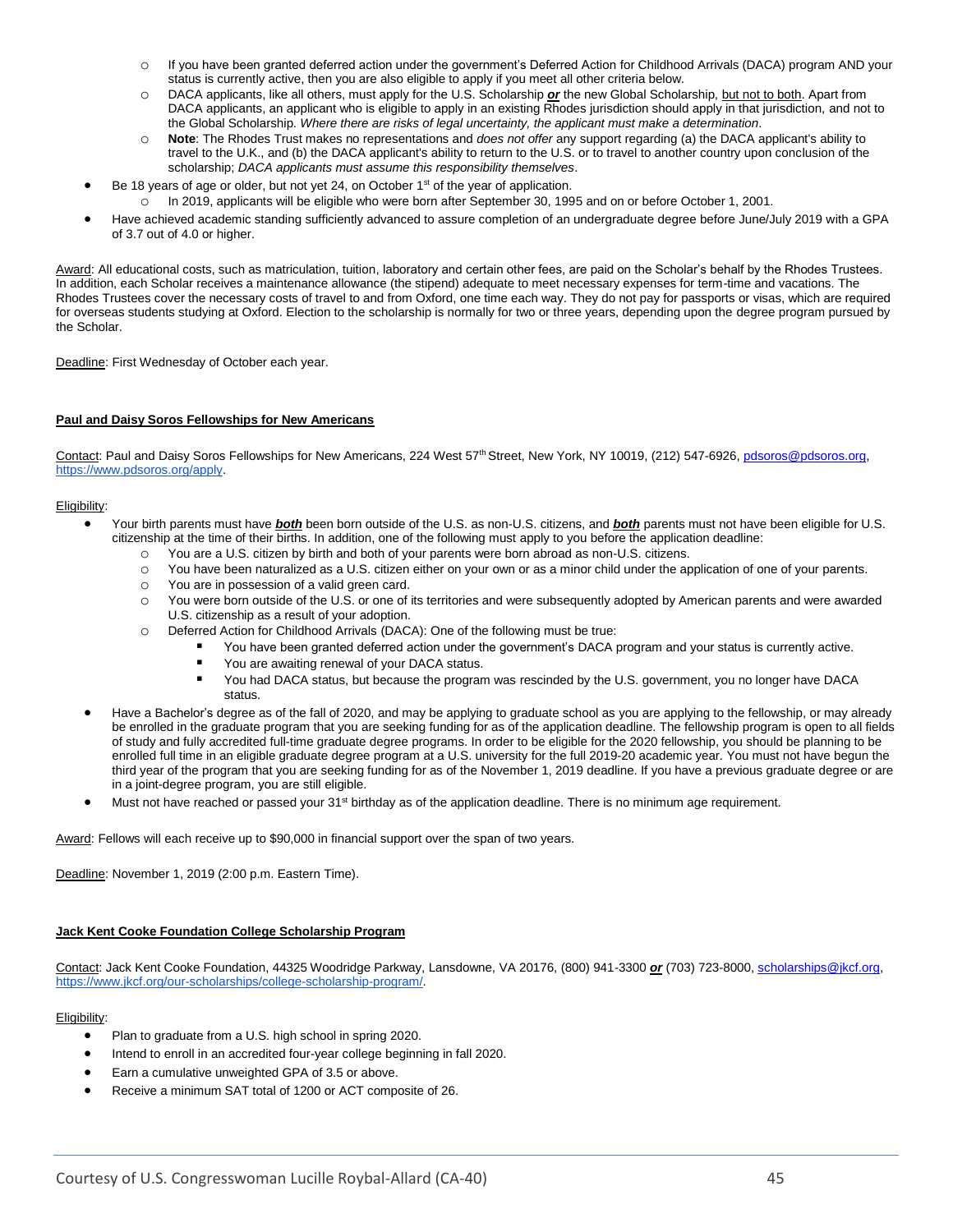- Demonstrate unmet financial need. The Foundation will consider applicants with family income up to \$95,000. Last year's cohort of new college scholarship recipients had a median family income of approximately \$26,000.
- **Note**: You DO NOT have to be a U.S. citizen to apply. You must, however, reside in the U.S. or a U.S. territory and attend high school in the U.S. At this time, the Jack Kent Cooke Foundation is not providing services to students who attend high school outside of the U.S.

Award: Up to \$40,000 per year to attend a four-year accredited undergraduate school. In addition to the monetary award, Cooke Scholars receive comprehensive educational advising, significant cohort-based programming, and graduate school funding, as well as a thriving network of nearly 2,500 fellow Cooke Scholars and alumni.

Deadline: November 13, 2019.

#### **Ford Foundation Fellowships for Minorities (Pre-doctoral, Dissertation, and Postdoctoral)**

Contact: Ford Foundation Fellowship Programs, Chris O'Brien, Program Officer, Fellowships Office, 500 Fifth Street NW, Washington, DC 20001, (202) 334-2883 *or* (202) 334-2872[, cobrien@nas.edu](mailto:cobrien@nas.edu) *or* [FordApplications@nas.edu](mailto:FordApplications@nas.edu)[,](http://sites.nationalacademies.org/PGA/FordFellowships/PGA_046609) [http://sites.nationalacademies.org/PGA/FordFellowships/PGA\\_046609.](http://sites.nationalacademies.org/PGA/FordFellowships/PGA_046609)

#### Eligibility:

- Be a U.S. citizen, national, permanent resident, or have Deferred Action for Childhood Arrivals (DACA) status.
- Be an individual with evidence of superior academic achievement (such as GPA, class rank, honors or other designations).
- Be an individual committed to a career in teaching / research at the college or university level.
- For additional requirements for each of the fellowships offered, visit website for details.

#### Award:

- Pre-doctoral: \$24,000 and expenses paid to attend at least one Conference of Ford Fellows.
- Dissertation: \$25,000 and expenses paid to attend at least one Conference of Ford Fellows.
- Postdoctoral: \$45,000 and expenses paid to attend at least one Conference of Ford Fellows.

#### Deadline:

- Dissertation and Postdoctoral: December 10, 2019 (5:00 p.m. Eastern Time).
	- Pre-doctoral: December 17, 2019 (5:00 p.m. Eastern Time).

#### **American Society for Microbiology (ASM) Undergraduate Research Fellowship (URF)**

Contact: American Society for Microbiology, Tiffani Fonseca, ASM Program Coordinator, 1752 N Street NW, Washington, DC 20036, (202) 942-9283, [tfonseca@asmusa.org,](mailto:tfonseca@asmusa.org) [fellowships@asmusa.org,](mailto:fellowships@asmusa.org) [https://www.asm.org/index.php/undergraduate-research-fellowship.](https://www.asm.org/index.php/undergraduate-research-fellowship) 

#### Eligibility:

*Student candidates for the fellowship must:*

- Be an ASM member.
- Be a U.S. citizen, permanent resident, or DACA eligible.
- Be enrolled as full-time matriculating undergraduate student during the 2020-2021 academic year at an accredited U.S. institution.
- Be involved in a research project.
- Have an ASM member at their home institutions willing to serve as a mentor.
- Not receive financial support for research (i.e., Council for Undergraduate Research, Minority Access to Research Careers, Sigma Xi) during the fellowship.

*Faculty mentors must:*

- Have an appointment at the same institution as the student applicant.
- Be an ASM member.
- Have an ongoing research project.
- *The program requires a joint application from both the student and a faculty mentor. The faculty mentor must be an ASM member and willing to serve as the applicant's mentor for the duration of the research experience.*

Award: Up to \$4,000 for student stipend, and up to \$2,000 in travel support for students to present the results of the research project at the ASM Microbe Meeting. Travel funds are contingent upon acceptance of an abstract for ASM Microbe.

Deadline: February 15, 2020.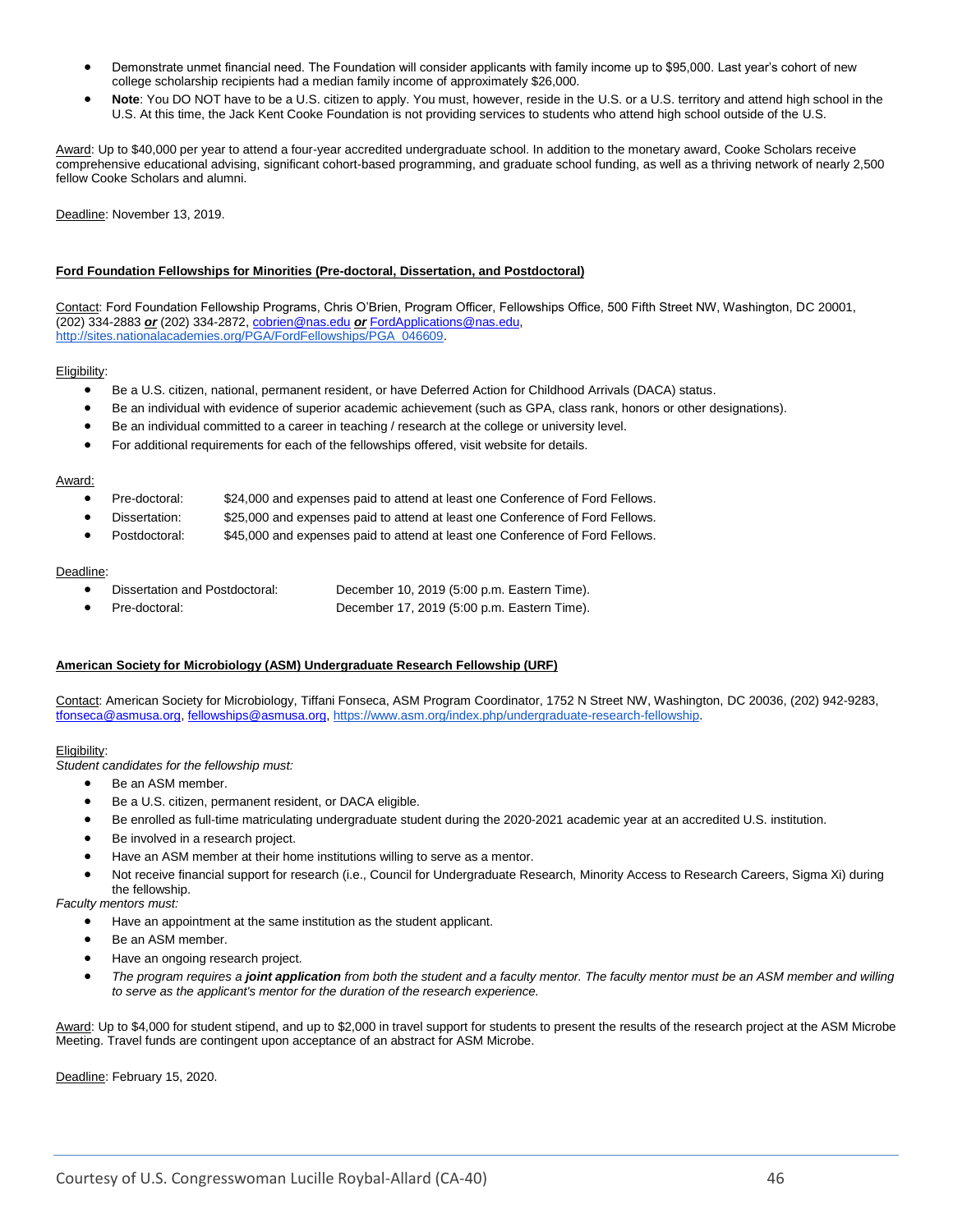#### **LAGRANT Foundation Scholarship**

Contact: The LAGRANT Foundation[,](https://www.lagrantfoundation.org/Undergraduate%20Scholarships) 633 West Fifth Street, 48<sup>th</sup> Floor, Los Angeles, CA 90071, (323) 469-8680, the dagrant.com, [https://www.lagrantfoundation.org/Undergraduate%20Scholarships.](https://www.lagrantfoundation.org/Undergraduate%20Scholarships)

#### Eligibility:

- Be a U.S. citizen, permanent resident, or be an AB-540 student/DACA recipient.
- Be a member of one of the following ethnic groups: African American/Black, Asian American/Pacific Islander, Hispanic/Latino, or Native American/Alaska Native.
- Be a full-time student at a four-year, accredited institution within the U.S., carrying a total of 12 units or more per semester/quarter.
- Have a minimum of GPA of 3.0 (if you do not meet this requirement, please see the application checklist on the website listed above).
- MUST major in a field of study that has an emphasis on advertising, marketing or public relations.
- Have at least one year to complete his/her degree from the time the scholarships are awarded in May 2019.
- Recipient MUST be available to participate in the scholarship activities from May 19-21, 2019. If chosen, the applicant MUST attend TLF's scholarship activities to receive the scholarship. The applicant must make a one-year commitment to maintain contact with TLF to receive professional guidance and academic support.

Award: \$2,000 awards for undergraduates and \$3,250 awards for graduates.

Deadline: February 28, 2020.

#### **Immigration Lawyers of Price Benowitz DREAM Act Scholarship**

Contact: Immigration Lawyers of Price Benowitz, DREAM Act Scholarship, 409 Seventh Street NW, Suite 235, Washington, DC 20004, (202) 804-3558, [scholarships@thevisafirm.com,](mailto:scholarships@thevisafirm.com) [https://thevisafirm.com/.](https://thevisafirm.com/)

#### Eligibility:

- Be enrolled in a community college, private or public undergraduate college or university, graduate program, business school, or law school in the U.S.
- Be in good academic standing and possess a minimum cumulative GPA of 3.0 or higher.

Award: \$500.

Deadline: April 30<sup>th</sup>, 2020.

#### **Congressional Hispanic Caucus Institute (CHCI) - Congressional Internship Program**

Contact: Congressional Hispanic Caucus Institute (CHCI), 1128 16<sup>th</sup> Street NW, Washington, DC 20036, (202) 543-1771, [http://chci.org/programs/internships/.](http://chci.org/programs/internships/)

- Individuals that will graduate in the May or June prior to the summer session are NOT eligible, but are eligible to participate in the Public Policy Fellowship Program.
- Community college individuals graduating in June are eligible for the summer session if they are transferring to a new institution come the fall semester. If selected, they will be required to provide confirmation of enrollment at new institution for the fall semester.
- Must currently be enrolled full time and working towards their undergraduate degree.
	- o Spring 2020 Program: Be enrolled full time during fall 2019 semester/quarter.
	- o Summer 2020 Program: Be enrolled full time during spring 2020.
	- o Fall 2020 Program: Be enrolled full time during spring 2020 **OR** summer 2020 (summer enrollment not required).
	- o **Note**: If selected as a finalist, all individuals will be required to provide confirmation of enrollment to participate in the program.
	- High academic achievement (preference of 3.0 GPA or higher).
- Display evidence of leadership skills and potential for leadership growth.
- Demonstrated commitment to public service-oriented activities.
- Superior analytical skills, outstanding oral and written communication skills
- Be a U.S. citizen, lawful permanent resident, asylum seeker, or individual who is lawfully authorized to work full-time without restriction for any U.S. employer and who, at the time of application, possess lawful evidence of employment authorization.
- **Note**: Individuals who are seeking consideration under the Deferred Action for Childhood Arrivals (DACA) policy must possess an Employment Authorization Document at the time of application.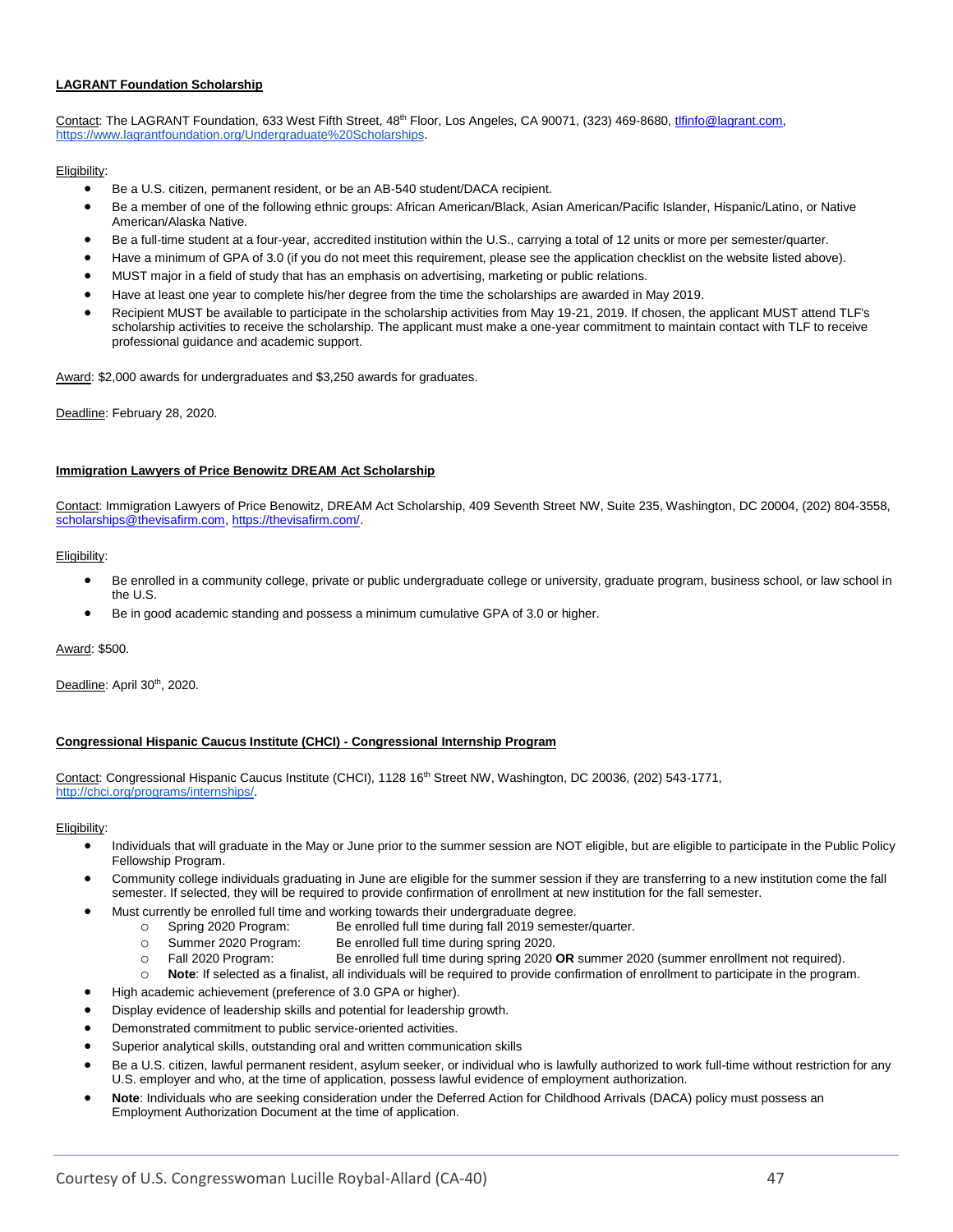#### Award:

- Congressional office Internship placement.
	- o Spring 2020: January 27 April 17, 2020 (12 weeks).
	- o Summer 2020: May 26 July 31, 2020 (10 weeks).
	- o Fall 2020: August 24 November 13, 2020 (12 weeks).
	- o **Note**: The following placement dates are subject to change with the release of the congressional calendar, expected before the end of 2019.
- Pay: \$3,750 (fall/spring), \$3,125 (summer).
- Domestic round-trip transportation to Washington, DC.
- Housing (all expenses covered).
- Academic credit towards undergraduate degree.
- Leadership training, networking and more.

#### Deadline:

- Spring 2020: October 15, 2019.
- Summer 2020: December 1, 2019.
- Fall 2020: February 15, 2020.

#### **Presidential Fellowship for Undocumented UCLA Graduate Students**

Contact: UCLA Graduate Division, Chérie Francis, Director of Outreach, Diversity and Fellowships, 1228 Murphy Hall, 410 Charles E Young Drive E, Los Angeles, CA 90095, (310) 206-2557[, cfrancis@grad.ucla.edu,](mailto:cfrancis@grad.ucla.edu) [https://grad.ucla.edu/funding/financial-aid/funding-for-entering-students/fellowships](https://grad.ucla.edu/funding/financial-aid/funding-for-entering-students/fellowships-grants/)[grants/.](https://grad.ucla.edu/funding/financial-aid/funding-for-entering-students/fellowships-grants/)

#### Eligibility:

- Be an incoming or current UCLA master's or doctoral student (in-absentia status okay).
- Maintain continuous enrollment/registration in minimum of eight units while funded.
- Maintain continuous undocumented AB 540 status during period(s) of funding (preference will be given to non-DACA [Deferred Action for Childhood Arrivals] students).
- Have a minimum cumulative GPA of 3.0 (other students are encouraged to apply once this minimum is met).
- Students funded during the summer must have been continuously registered/enrolled during the previous spring term and must be continuously registered/enrolled during the following fall term. Otherwise, their summer funding will be cancelled, and it will have to be repaid.

#### Award:

- Doctoral students: Funding will be based on a \$25,000 stipend + standard tuition and fees. If your degree program has professional degree supplemental tuition, this funding will not cover that expense.
- Master's students: Funding will be based on a \$20,000 stipend + standard tuition and fees. If your degree program has professional degree supplemental tuition, this funding will not cover that expense.

Deadline: Deadline is on a rolling basis as funding is available.

#### **Golden Doors Scholars**

Contact: Golden Door Scholars, 1101 Red Ventures Drive, Fort Mill, SC 29707[, info@goldendoorscholars.org,](mailto:info@goldendoorscholars.org) [https://www.goldendoorscholars.org/.](https://www.goldendoorscholars.org/)

#### Eligibility:

- Be eligible for Deferred Action for Childhood Arrivals (DACA) or Temporary Protected Status (TPS).
- Be a high school senior or recent high school graduate.

#### Award: Varies.

Deadline: Applications for Fall 2020 are now open.

#### **The Dream.US National Scholarship**

Contact: (855) 670-4787[, TheDream.US@applyISTS.com,](mailto:TheDream.US@applyISTS.com) [http://www.thedream.us/scholarships/national-scholarship/.](http://www.thedream.us/scholarships/national-scholarship/)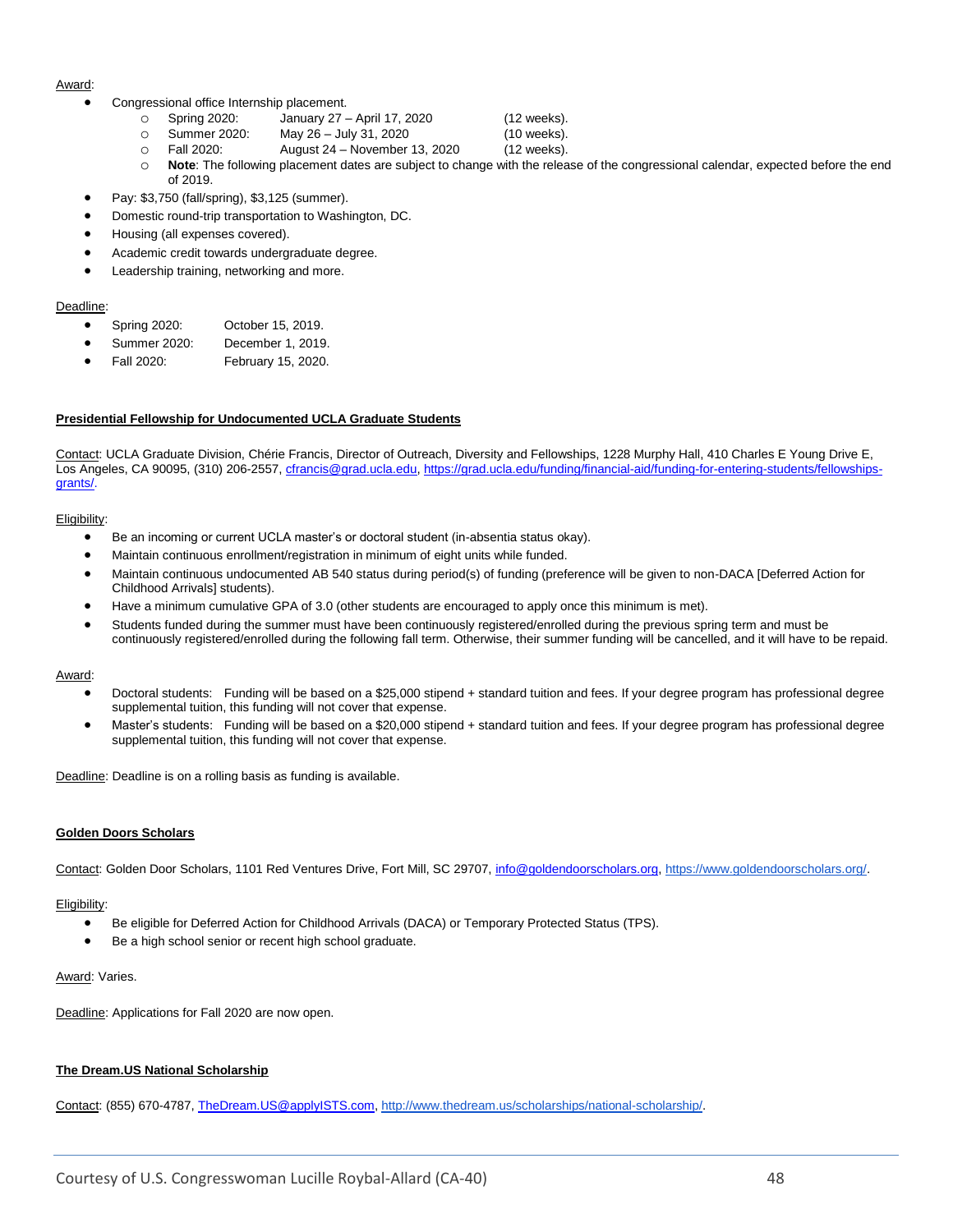#### Eligibility:

- Have DACA or TPS or certify that you meet the immigration eligibility criteria.
- Have significant unmet financial need.
- Be eligible for in-state tuition at the Partner College you want to attend (not applicable if it is a private Partner College).
- Arrived in the U.S. before reaching your 16<sup>th</sup> birthday.
- Have continuously resided in the U.S. since November 1, 2014 up to the present time and have had no lawful status.
- Are currently in high school or have graduated from a United States high school or obtained a general education development (GED) certificate from a United States Program.
- Have not been convicted of a felony, significant misdemeanor, or three or more other misdemeanors in the categories which would have disqualified you for DACA, and do not otherwise pose a threat to national security or public safety.
- High School and HSE Program Graduates:
	- o Are not and have not previously been enrolled in a four-year institution or bachelor program and have not earned more than 21 credits in a community college (not counting credits earned in a pre-college or dual enrollment program in high school).
	- o Have graduated or will graduate from high school (or have earned or will earn a high school equivalency diploma) by the end of the 2019-2020 academic year with a GPA of 2.5 or better on a 4.0 scale.
	- o Intend to enroll full-time in an associate's or Bachelor's degree program at one of TheDream.US Partner Colleges no later than the spring term of the 2020-2021 academic year.
- Community College Graduates:
	- o Have graduated or will graduate from an accredited community college or two-year degree program by the end of the 2019-2020 academic year with a community college grade point average of 3.0 or better on a scale of 4.0.
	- o Are not and have not previously enrolled in a four-year institution or a four-year bachelor's degree program.
	- o Intend to enroll full time in a bachelor's degree program at a Partner College no later than the spring term of the 2020-2021 academic year.

Award: \$14,500 for an Associate's degree, \$29,000 for a Bachelor's degree. Some scholars may also be eligible for an additional stipend of \$4,000 for books, supplies, and transportation.

Deadline: February 27, 2020 (11:59 p.m. Pacific Time).

#### **Congressional Hispanic Caucus Institute (CHCI) Public Policy Fellowship Program**

Contact: Congressional Hispanic Caucus Institute (CHCI), Sasha Frausto, College Programs Manager, 1128 16<sup>th</sup> Street NW, Washington, DC 20036, (202) 543-1771, sfrausto@chci.org, [http://chci.org/programs/public\\_policy\\_fellowship/.](http://chci.org/programs/public_policy_fellowship/)

#### Eligibility:

- Must have earned a Bachelor's degree within two years of the program start date.
- Display high academic achievement (preference of 3.0 GPA or higher).
- Display evidence of leadership skills and potential for leadership growth.
- Demonstrate commitment to public service-oriented activities.
- Have superior analytical skills, as well as outstanding oral and written communication skills.
- Be a U.S. citizen, lawful permanent resident, asylum seeker, or individual who is lawfully authorized to work full-time without restriction for any U.S. employer and who, at the time of application, possess lawful evidence of employment authorization.
- **Note**: Individuals who are seeking consideration under the Deferred Action for Childhood Arrivals (DACA) policy must possess an Employment Authorization Document at the time of application.
- All individuals meeting the listed qualifications are welcome to apply. However, preference will be given to individuals with financial need.

#### Award:

- Paid work experience in Washington, DC.
- Benefits:
	- o Domestic round-trip transportation to Washington, DC.
	- o Health Insurance Coverage: Insurance is available to the Fellow only and not dependents of the Fellow.
	- o Optional short-term housing. CHCI secures and individuals reimburse CHCI for this service.
- Weekly leadership training, networking and more.

Deadline: Applications are now closed for 2019-2020.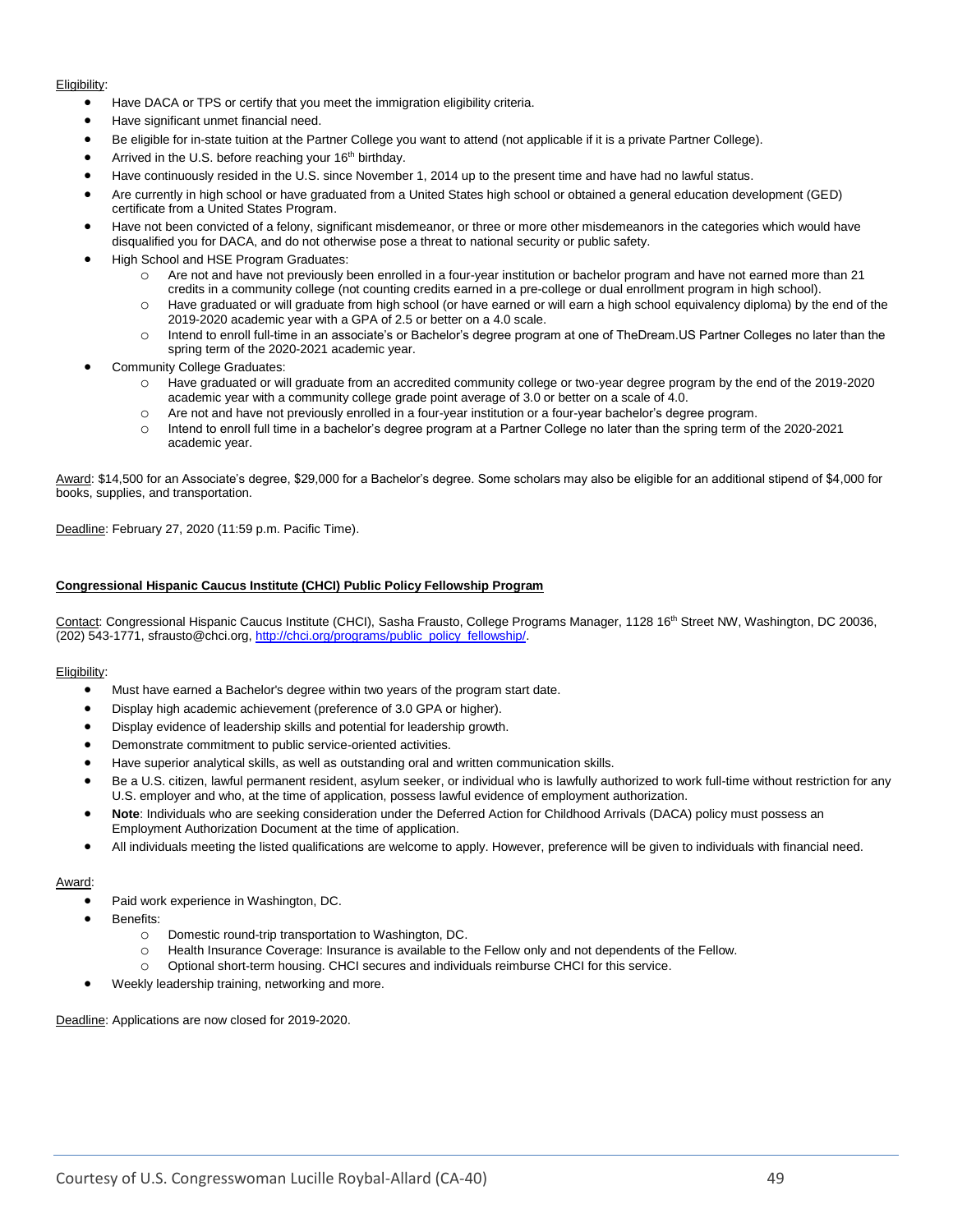#### **Congressional Hispanic Caucus Institute (CHCI) Graduate Fellowship**

Contact: Congressional Hispanic Caucus Institute (CHCI), Sasha Frausto, College Programs Manager, 1128 16<sup>th</sup> Street NW, Washington, DC 20036, (202) 543-1771, [sfrausto@chci.org,](mailto:sfrausto@chci.org) [http://chci.org/programs/graduate\\_fellowship/.](http://chci.org/programs/graduate_fellowship/)

#### Eligibility:

- Must have completed a Master's degree or J.D. prior to the program start date (doctoral students are NOT eligible to apply).
- Display high academic achievement (preference of 3.0 GPA or higher).
- Display evidence of leadership skills and potential for leadership growth.
- Demonstrate commitment to public service-oriented activities.
- Have superior analytical skills, as well as outstanding oral and written communication skills.
- All individuals meeting the listed qualifications are welcome to apply. However, preference will be given to individuals with financial need.
- Be a U.S. citizen, lawful permanent resident, asylum seeker, or individual who is lawfully authorized to work full-time without restriction for any U.S. employer and who, at the time of application, possess lawful evidence of employment authorization.
- **Note**: Individuals who are seeking consideration under the Deferred Action for Childhood Arrivals (DACA) policy must possess an Employment Authorization Document at the time of application.

#### Award:

- Paid work experience in Washington, DC.
- Benefits:
	- o Domestic round-trip transportation to Washington, DC.
	- o Health Insurance Coverage: Insurance is available to the Fellow only and not dependents of the Fellow.
	- o Optional short-term housing. CHCI secures and individuals reimburse CHCI for this service.
- Weekly leadership training, networking and more.

Deadline: Applications are now closed for 2019 - 2020.

#### **American Political Science Association (APSA) Minority Fellowship Program**

Contact: American Political Science Association, 1527 New Hampshire Avenue NW, Washington, DC 20036, (202) 483-2512, [https://college.lclark.edu/live/profiles/9344-american-political-science-association-minority.](https://college.lclark.edu/live/profiles/9344-american-political-science-association-minority)

#### Eligibility:

- Be a U.S. citizen, national, permanent resident (holder of a Permanent Resident Card), or an individual granted deferred action status under the Deferred Action for Childhood Arrivals Program (DACA) at the time of application.
- Be a member of one of the following underrepresented racial/ethnic groups: African Americans, Asian Pacific Americans, Latinos/as, and Native Americans (federal /state recognized tribes).
- Be a first or second year graduate student, and currently enrolled in a political science PhD program. A letter of enrollment verification is required.
- Demonstrate an interest in teaching and potential for research in political science.

Award: \$500 - \$1,500.

Deadline: Visit website for the 2020 deadline.

#### **Hispanic Scholarship Fund**

Contact Hispanic Scholarship Fund, 1411 W. 190<sup>th</sup> St. #770, Gardena, CA 90248, [https://www.hsf.net/scholarship.](https://www.hsf.net/scholarship)

#### Eligibility:

- Be a U.S. citizen, permanent legal resident, DACA or eligible non-citizen (as defined by FAFSA).
- Be of Hispanic heritage.
- Have a minimum GPA of 3.0 on a 4.0 scale (or equivalent) for high school students or a minimum GPA of 2.5 on a 4.0 scale (or equivalent) for college and graduate students.
- Plan to enroll full-time in an accredited, not-for-profit, four-year university, or graduate school, during the fall of a scholarship cycle (year).
- Complete FAFSA or state based financial aid application (if applicable).

Award: \$500 - \$5,000.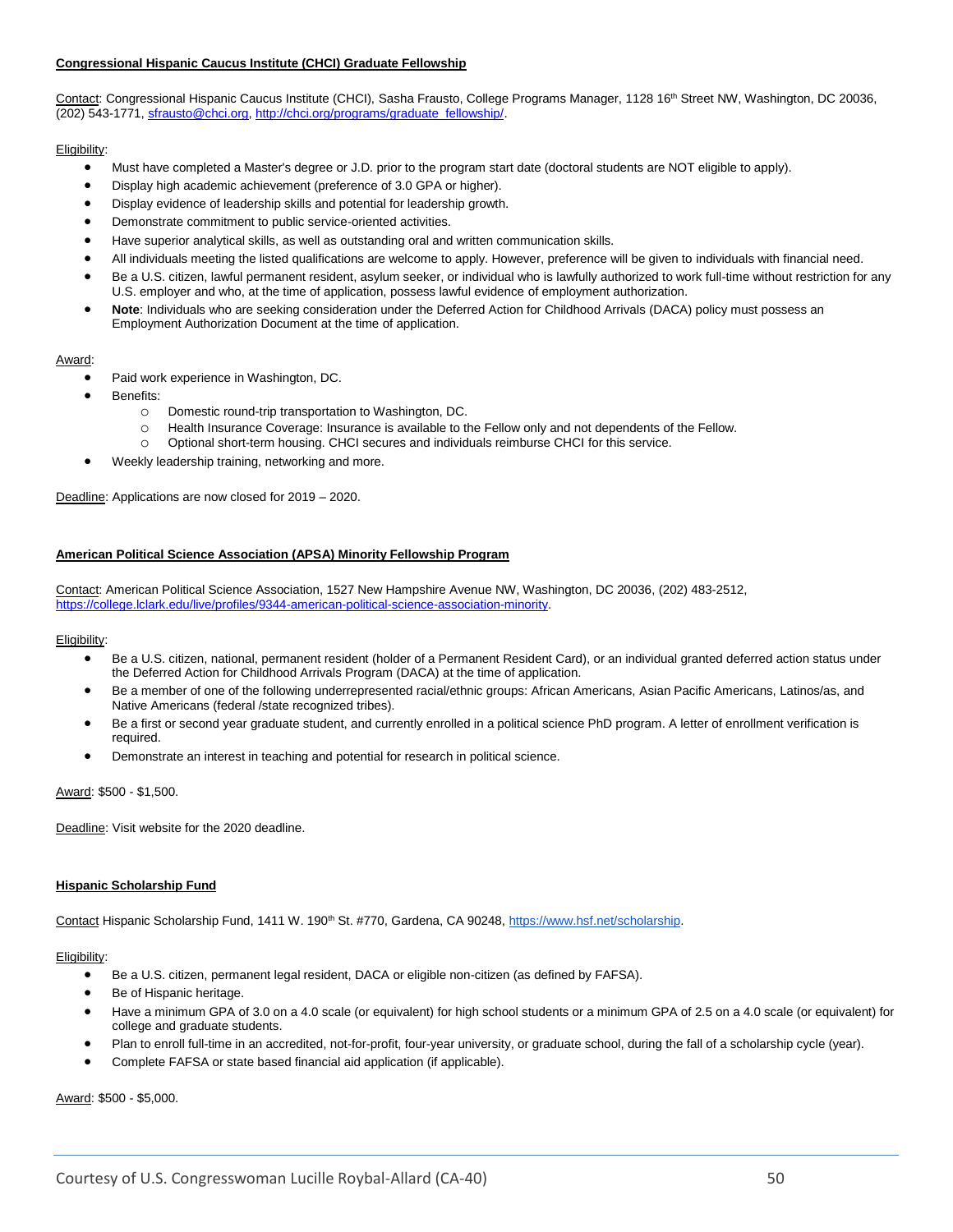#### **PepsiCo Cesar Chavez Latino Scholarship Fund**

Contact: PepsiCo Cesar Chavez Latino Scholarship, Education Department-Community Services, Brianna Fimbres, Regional Program Coordinator, (661) 221-2462, [scholarship@chavezfoundation.org,](mailto:scholarship@chavezfoundation.org) [https://chavezfoundation.org/2018/09/07/pepsico-cesar-chavez-latino-scholarship-fund/.](https://chavezfoundation.org/2018/09/07/pepsico-cesar-chavez-latino-scholarship-fund/)

#### Eligibility:

- Be an incoming or continuing full-time undergraduate student at any education institution for the 2020-2021 Academic Year.
- Be of Latino descent.
- Be attending a college in Arizona or California. (The scholarship is available in Arizona and California.)
- Have a minimum GPA of 3.0 on a 4.0 scale.
- Be a U.S. citizen, permanent legal resident, undocumented resident, DACA or eligible non-citizen (as defined by FAFSA).

#### Award: \$5,000.

Deadline: Visit website for 2020 deadline.